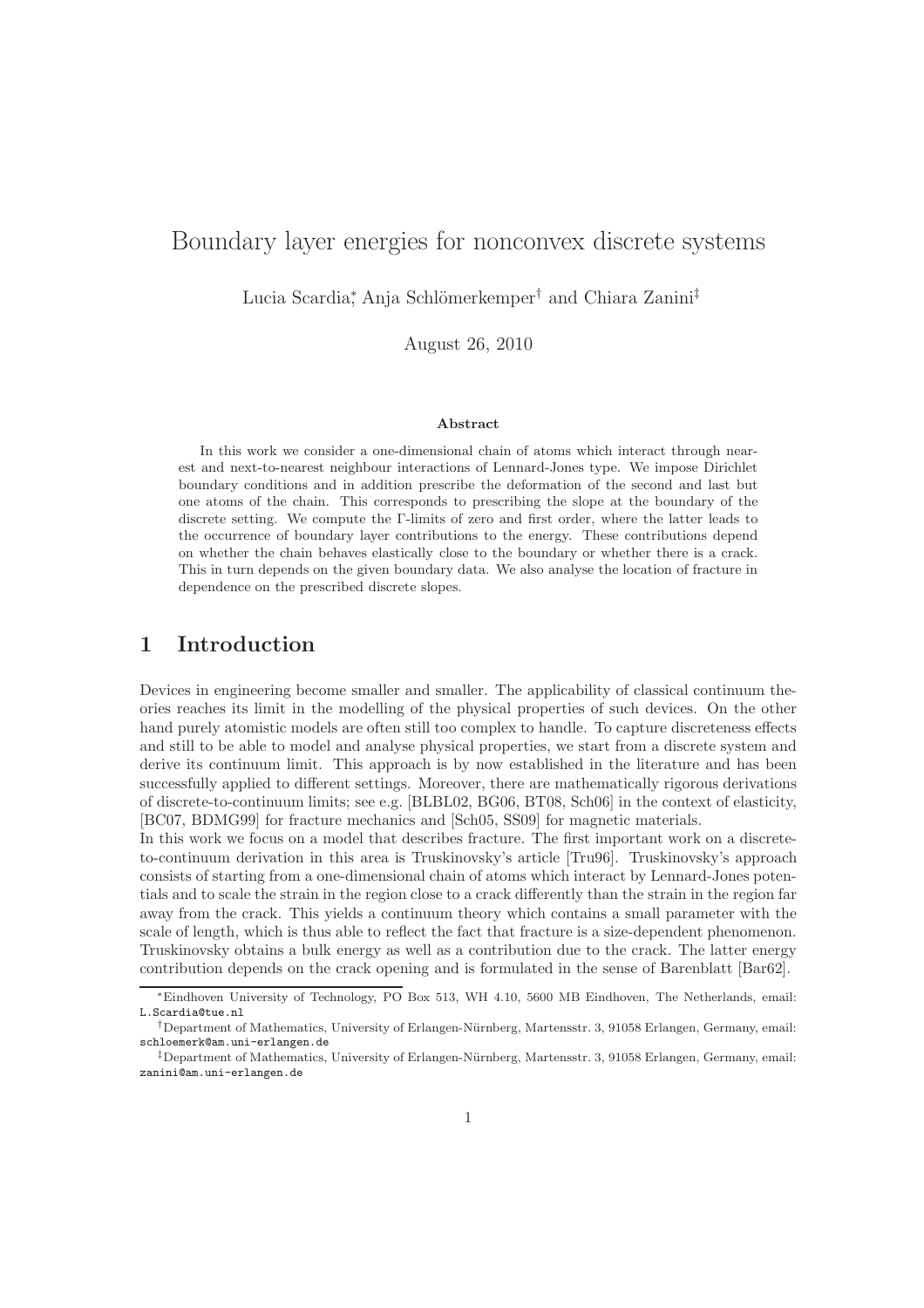

Figure 1: A typical example of a Lennard-Jones potential.

In [BDMG99] Braides, Dal Maso and Garroni provide a first mathematical result related to fracture mechanics by using Γ-convergence methods (see [Bra02] and [DM93] for a comprehensive introduction to Γ-convergence). While Braides, Dal Maso and Garroni assume different scaling behaviour of the Lennard-Jones potential in the convex and concave regions, respectively, we follow Braides and Cicalese [BC07] and derive an asymptotic expansion for the limiting continuum energy up to the first order via Γ-convergence. This is motivated by Braides and Truskinovsky's work [BT08], in which uniformly Γ-equivalent theories are developed in order to obtain a mathematical justification of Truskinovsky's earlier work [Tru96], among others. As we outline in more detail below, one of our future goals is to derive a uniformly Γ-equivalent theory for the setting which we treat in this paper.

As in [BC07] we consider next-to-nearest neighbour interactions in addition to the nearest neighbour interactions between the atoms in the energy functional (see also [CT02]). This leads to boundary layer contributions to the limit energy and thus allows to describe fracture, as will be extensively shown in this article. Throughout we assume that the interaction potentials between nearest and next-to-nearest neighbouring atoms are of Lennard-Jones type. See Figure 1 for an example of a Lennard-Jones potential, and see below for details. Note that our class of Lennard-Jones type potentials also contains typical other interaction potentials of physical relevance, such as Morse potentials or double Yukawa potentials, see Remark 4.1.

Since we deal with nearest and next-to-nearest neighbour interactions, we impose Dirichlet boundary conditions (corresponding to a hard device) not only at the endpoints of the chain, as in [BC07], but also at the second and last but one atoms, in agreement with [CT02]. We notice that this further constraint can be equivalently interpreted as prescribing the discrete slopes at the boundary of the chain. Imposing these additional natural boundary conditions results in new definitions of the occurring boundary layer energies, see (4.13), (4.27) and (4.29), where we relate these with the corresponding ones in [BC07]. For earlier treatments of boundary layer energies see [BLBL02]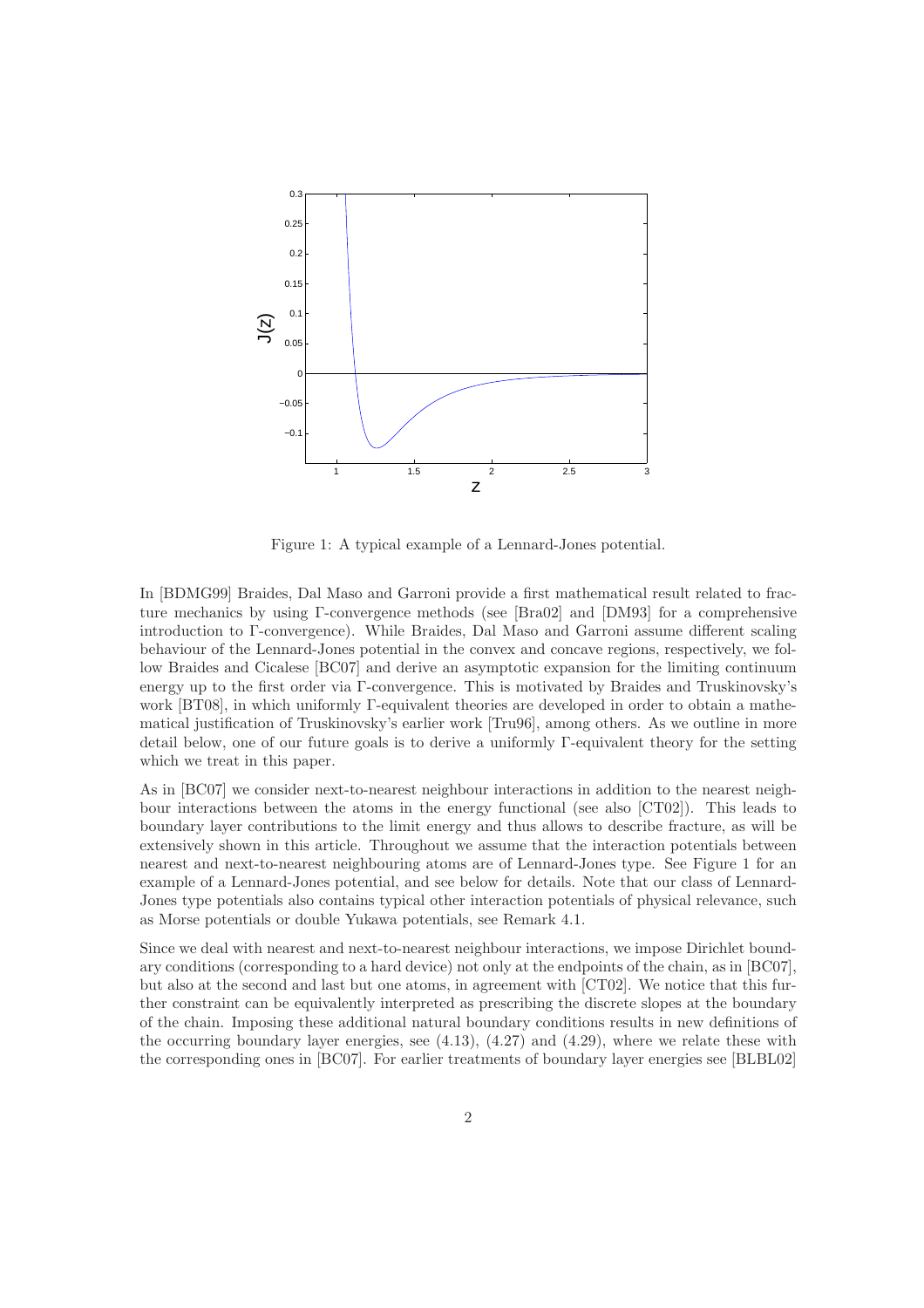in the case of pointwise limits using higher gradients and [CT08] using internal variables.

It turns out that the Γ-limit of our discrete energy yields a bulk energy, cf. Theorem 3.1. The bulk energy density is the convexification of a potential,  $J_0$ , obtained by combining the Lennard-Jones type potentials between consecutive atoms and between next-to-nearest neighbour atoms through an inf-convolution, cf. (3.3) for details. In order to capture boundary layer contributions, we then compute the first-order Γ-limit in Section 4. We distinguish the cases of elasticity ( $\ell < \gamma$ , Subsection 4.1) and the case of the occurrence of fracture  $(\ell > \gamma$ , Subsection 4.2), which depend on the parameter of the boundary value  $\ell$ , and on the minimum point  $\gamma$  of the potential  $J_0$ .

Therefore our results for the first-order Γ-limit depend on the Dirichlet boundary condition, i.e., on whether  $\ell > \gamma$  or not, cf. Theorems 4.3 and 4.8. In other words, the limiting functional is not uniform in  $\ell$ . One of our future goals is to find an energy functional which is uniform in  $\ell$ in the sense of Braides and Truskinovsky [BT08]. Moreover, the limiting functional contains an explicit dependence on the boundary slopes, and it is in general different to the one obtained in [BC07] even if  $\ell = \gamma$ , cf. Remark 4.5. We point out that the presence of these additional parameters in the boundary layer energy allows us to describe a wider range of possible limiting behaviours for the discrete chain. In particular it turns out that prescribing appropriate discrete slopes at the boundary yields a continuum model which allows for internal cracks for minimal energy configurations, cf. Theorem 5.3 and the end of Section 5 for a corresponding discussion including a multiple scales aspect. On the contrary, fixing only the first and last boundary atoms leads to a location of fracture at the boundary always, as shown in [BC07, Theorem 5.2].

This issue is of particular interest having in mind as application the derivation of a model of cracks using the quasicontinuum method. This method was developed to combine advantages of continuum as well as of discrete descriptions (see [KO01, MTPO98, SMT<sup>+</sup>98]). The idea is to use the continuum description away from the crack tip and to model the neighbourhood of a crack tip by an atomistic model.

A first step to verify earlier works mathematically was done by Blanc, Le Bris and Legoll [BLBL05]. They consider nearest neighbour interactions, introduce an artificial scaling in the continuum energy in terms of the lattice parameter in order to avoid an unnatural behaviour of the system, and they compute a pointwise limit of the energy functional. Instead of dealing with this modified energy we intend to consider the expansion obtained in the present work by  $\Gamma$ -convergence methods since this contains the lattice parameter naturally.

We finally observe that, as in most of the related mathematical literature we consider a onedimensional model. This is of course a drawback since we head for a model of fracture in threedimensional materials, but for now it is not clear how to overcome the related mathematical difficulties. However we hope that this one-dimensional model case will contribute to a better understanding of three-dimensional fracture mechanics. Moreover the one-dimensional model can be regarded as a model for trusses or a model for cleavage. In the latter case, the material breaks along crystalline planes so that a model describing cleavage can be reduced to a one-dimensional one by symmetry, cf. [BLO06, NO02].

## 2 Setting of the problem

The discrete model which we take as the starting point for the derivation of a continuum energy functional describing the occurrence of fracture is as follows, cf. also Figure 2. We start from a onedimensional chain of  $n+1$  atoms in [0, 1] and consider the limit as  $n \to \infty$ . For convenience we often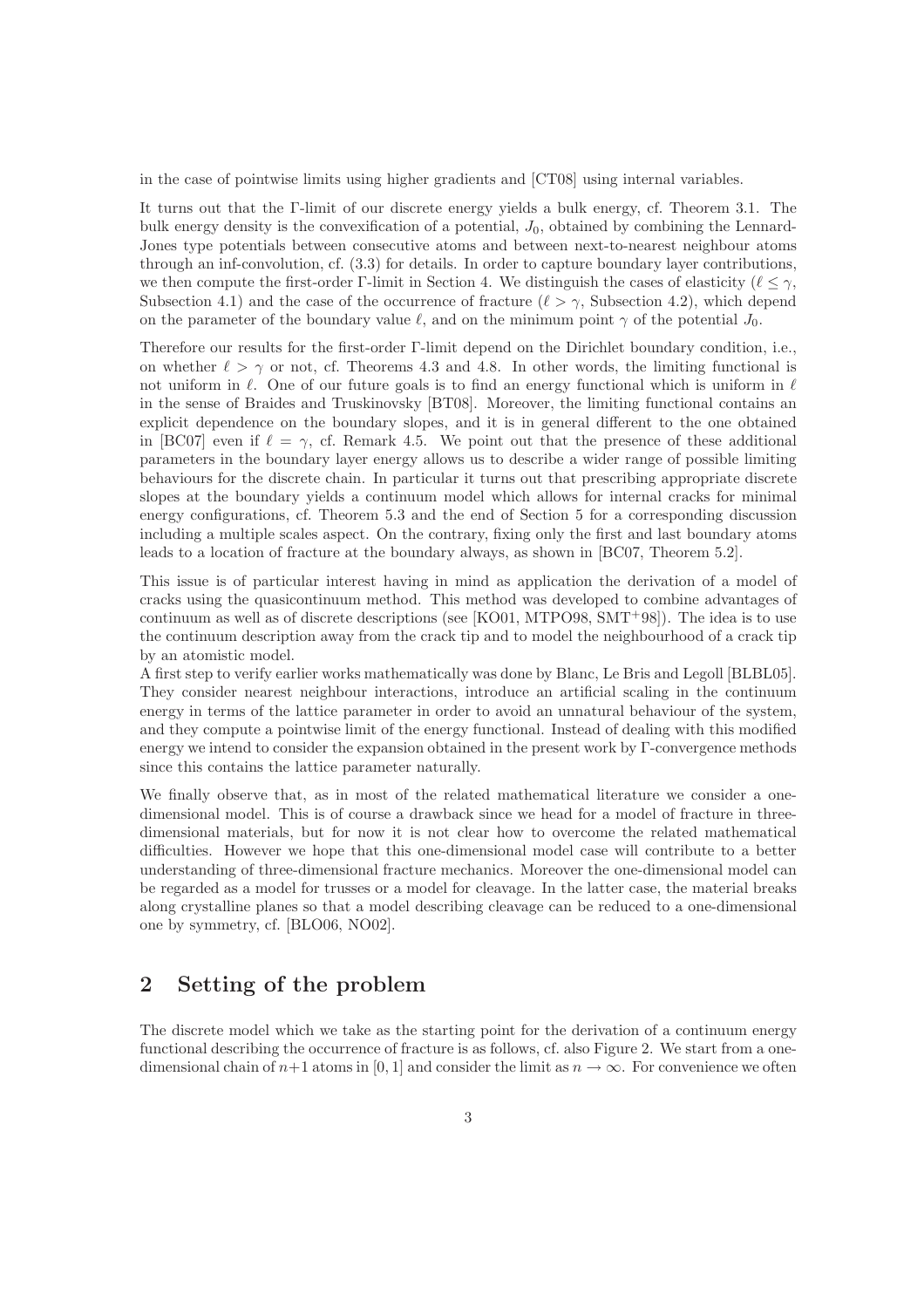

Figure 2: A chain of  $n$  atoms.

set  $\lambda_n = \frac{1}{n}$ . The deformation from the reference configuration is a function  $u : \lambda_n \mathbb{Z} \cap [0,1] \to \mathbb{R}$ , and  $u^i$  is shorthand for  $u(i\lambda_n)$ . Note that for a function  $v : \mathbb{Z} \to \mathbb{R}$  we write  $v^i = v(i)$  as shorthand. The Lennard-Jones type potentials  $J_1$  and  $J_2$  describe the interactions between nearest neighbours and next-to-nearest neighbours, respectively. Exact assumptions for both potentials are given in Theorem 3.1 and in  $[H1]-[H5]$  below. The discrete energy reads

$$
H_n(u) = \sum_{i=0}^{n-1} \lambda_n J_1\left(\frac{u^{i+1} - u^i}{\lambda_n}\right) + \sum_{i=0}^{n-2} \lambda_n J_2\left(\frac{u^{i+2} - u^i}{2\lambda_n}\right)
$$
(2.1)

and is defined on  $\mathcal{A}_n(0,1)$ , the set of all functions  $u : \lambda_n \mathbb{Z} \cap [0,1] \to \mathbb{R}$ , which we identify with their piecewise affine interpolations. Thus

$$
\mathcal{A}_n(0,1) = \{u : [0,1] \to \mathbb{R} : u(t) \text{ is affine for } t \in (i,i+1)\lambda_n, i \in \{0,\ldots,n-1\}\}.
$$

As in [BC07] we impose Dirichlet boundary conditions on the first and last atoms. In addition we also fix the second and last but one atoms of the one-dimensional chain of atoms under consideration. That is, for given  $\ell$ ,  $u_0^{(1)}$ ,  $u_1^{(1)} > 0$  we set

$$
u(0) = u0 = 0, \t u(1) = un = \ell, u(\lambda_n) = u1 = \lambda_n u_0^{(1)}, \t u(1 - \lambda_n) = u^{n-1} = \ell - \lambda_n u_1^{(1)}.
$$
 (2.2)

Note that it is natural to have four boundary conditions in the case of next-to-nearest neighbour interactions, cf. e.g. [CT02, CT08]. Since in nature cracks also occur in the interior of materials, we head for a model that allows for a location of cracks in the interior. By imposing conditions on the first and second as well as on the last and last but one atoms we obtain a model which allows to have fracture in the interior in special cases, see Theorem 5.3.

Remark 2.1. We notice that prescribing the discrete boundary slope does not translate in the continuum picture into prescribing the slope at 0 and 1. On the other hand, its effect is a penalisation in terms of the energy, described by new boundary layer energies with respect to [BC07], cf. (4.13) and (4.27)–(4.29).

Since we require physical configurations  $u$  to satisfy the boundary conditions, we incorporate the boundary conditions in the definition of the functional. For given  $\ell$ ,  $u_0^{(1)}$ ,  $u_1^{(1)} > 0$  we consider the functional  $H_n^{\ell} : \mathcal{A}_n(0,1) \to (-\infty, +\infty]$  defined by

$$
H_n^{\ell}(u) = \begin{cases} H_n(u) & \text{if } u^0 = 0, \ u^1 = \lambda_n u_0^{(1)}, \ u^{n-1} = \ell - \lambda_n u_1^{(1)}, \ u^n = \ell, \\ +\infty & \text{else.} \end{cases}
$$
(2.3)

It turns out that the zero and first-order Γ-limits of this functional depend on  $\ell$  (cf. Theorems 3.1, 4.3 and 4.8 below). For this reason we make the ℓ-dependence also visible in the notation of the energy in the discrete setting.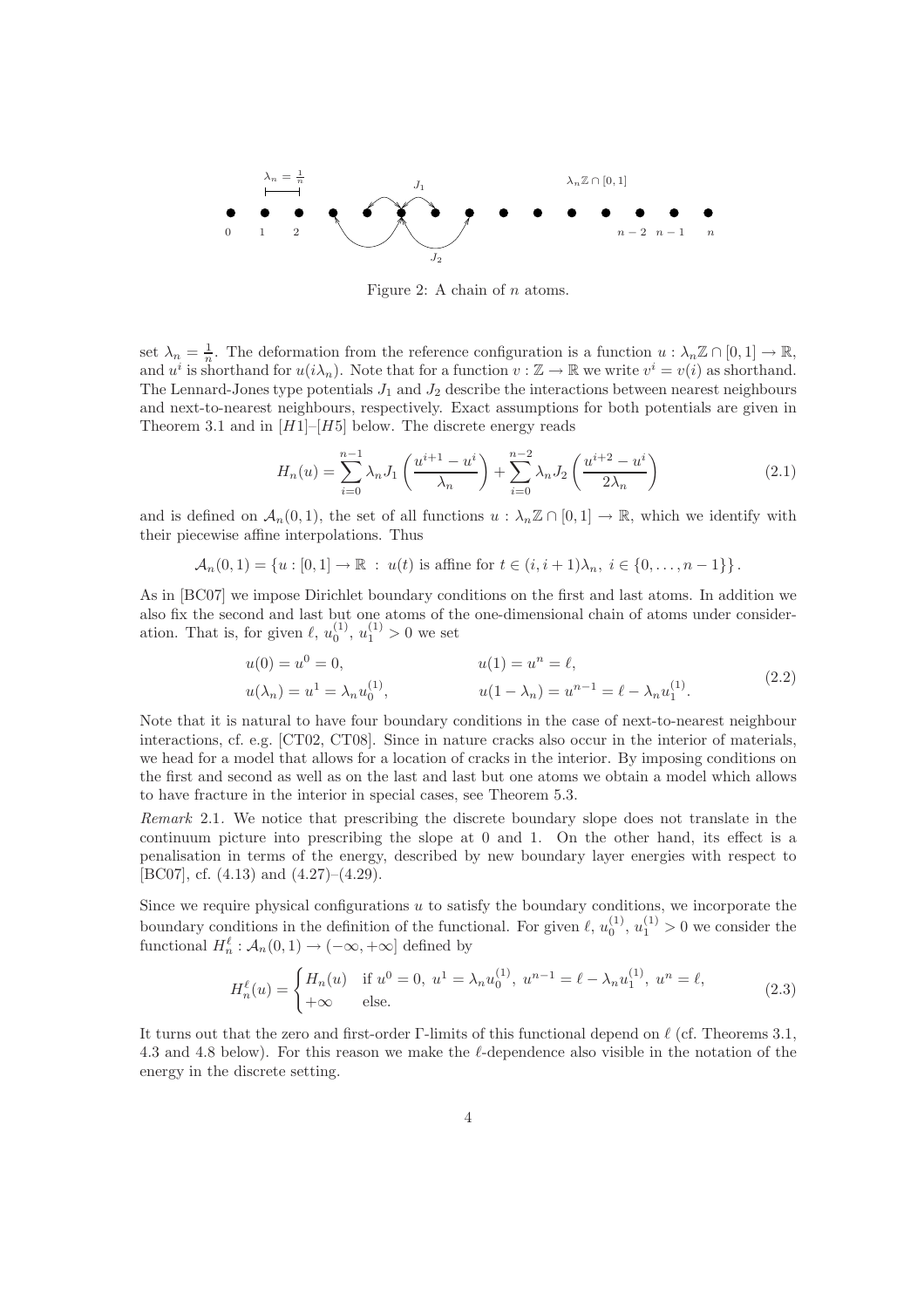#### 3 Zero-order Γ-limit of the discrete energy

The zero-order Γ-limit is the same as the Γ-limit of the discrete energy in (2.3) and yields the bulk contribution of the energy. We derive the Γ-limit in Theorem 3.1, which is based on [BG04, Theorem 3.2] and [BC07, Theorem 4.2]. The bulk energy density identifying the limiting functional is a convexification of a potential that is obtained by combining the nearest neighbour and nextto-nearest neighbour interaction potentials. The combination of the potentials is done by an inf-convolution, see (3.3).

For given  $\ell > 0$  we denote by  $BV^{\ell}(0,1)$  the space of functions u with bounded variation defined on  $(0, 1)$  and satisfying the Dirichlet boundary conditions  $u(0) = 0$  and  $u(1) = \ell$ . We point out that when  $0$  (resp. 1) is a jump point of  $u$ , the Dirichlet boundary condition is replaced by  $u(0-) = 0$  (resp.  $u(1+) = \ell$ ). In other words  $BV^{\ell}(0,1)$  can be identified with the space of functions  $u \in BV_{loc}(\mathbb{R})$  such that  $u = 0$  on  $(-\infty, 0)$  and  $u = \ell$  on  $(1, +\infty)$ . The space of special functions with bounded variation  $SBV^{\ell}(0, 1)$  is defined correspondingly. Moreover, for a function  $u \in BV^{\ell}(0,1)$  (or in  $SBV^{\ell}(0,1)$ ) we denote by  $S_u$  the jump set of u in [0,1], and for  $t \in S_u$  we set  $[u(t)] = u(t+) - u(t-)$ .

**Theorem 3.1.** Let  $J_j$  :  $\mathbb{R} \to (-\infty, +\infty]$  be Borel functions bounded from below, for  $j = 1, 2$ . Suppose that there exists a convex function  $\Psi : \mathbb{R} \to [0, +\infty]$  such that

$$
\lim_{z \to -\infty} \frac{\Psi(z)}{|z|} = +\infty \tag{3.1}
$$

and there exist constants  $c_1^j, c_2^j > 0$  for  $j = 1, 2$  such that

$$
c_1^j(\Psi(z) - 1) \le J_j(z) \le c_2^j \max\{\Psi(z), |z|\} \quad \text{for all } z \in \mathbb{R}, \quad j = 1, 2. \tag{3.2}
$$

Let  $\ell, u_0^{(1)}, u_1^{(1)} > 0$ . Then the  $\Gamma$ -limit of  $H_n^{\ell}$  with respect to the  $L^1$ -topology is the functional  $H^{\ell}$ defined by

$$
H^{\ell}(u) = \begin{cases} \int_0^1 J_0^{**}(u'(t)) dt & \text{if } u \in BV^{\ell}(0,1), [u] > 0 \text{ on } S_u, \\ +\infty & \text{else} \end{cases}
$$

on  $L^1(0,1)$ . Here  $J_0^{**}$  denotes the convexification of the function

$$
J_0(z) = J_2(z) + \frac{1}{2} \inf \{ J_1(z_1) + J_1(z_2) : z_1 + z_2 = 2z \}
$$
 (3.3)

defined for all  $z \in \mathbb{R}$ .

*Proof.* Compactness. For fixed  $u_0^{(1)}$ ,  $u_1^{(1)} > 0$ , let  $(u_n)$  be a sequence with equibounded energy  $H_n^{\ell}$ . By [BG04, Theorem 1.2, Theorem 3.2] we have that  $u_n \in BV^{\ell}(0,1)$  and that there exists  $u \in BV(0,1)$  such that  $u_n$  converges weakly to u in  $BV(0,1)$ . It remains to verify that the limit function u satisfies the boundary conditions in 0 and in 1. Since  $u_n^0 = 0$  and  $u_n^n = \ell$  for every n, we can define the extension  $\tilde{u}_n \in BV_{loc}(\mathbb{R})$  as

$$
\widetilde{u}_n^i = \begin{cases} 0 & \text{if } i \leq 0, \\ u_n^i & \text{if } 0 \leq i \leq n, \\ \ell & \text{if } i \geq n. \end{cases}
$$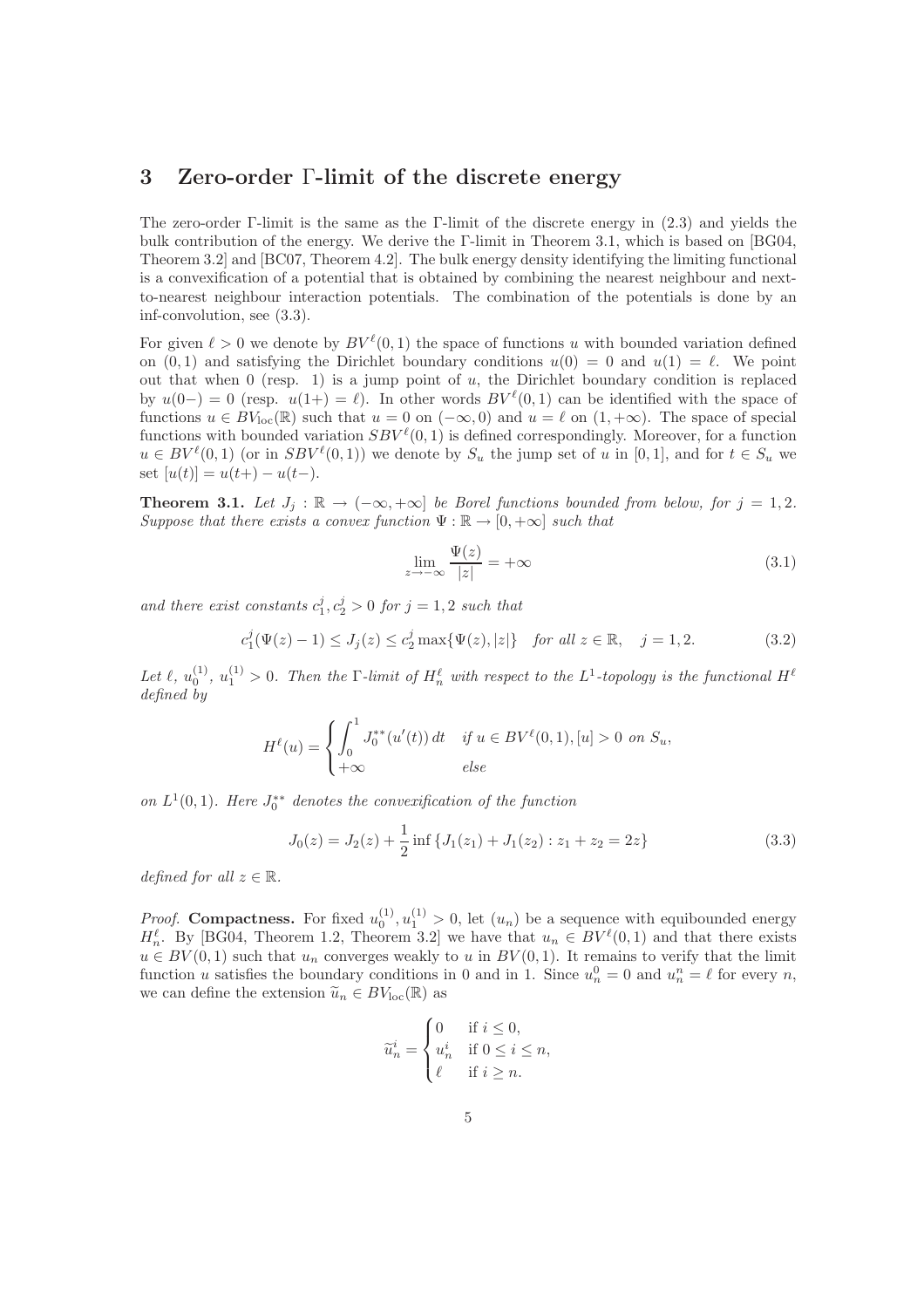Then we have that  $\tilde{u}_n$  converges weakly in  $BV_{loc}(\mathbb{R})$  to the extension  $\tilde{u}$  of u and from this we deduce that

$$
u(0-)
$$
 =  $\lim_{t \to 0^-} \tilde{u}(t) = 0$  and  $u(1+) = \lim_{t \to 1^+} \tilde{u}(t) = \ell$ .

Liminf inequality. It can be proved in the same way as in [BG04, Theorem 3.2].

**Limsup inequality.** Let  $u \in BV^{\ell}(0,1)$ , with  $[u] > 0$ . Then [BG04, Theorem 3.2] provides a recovery sequence  $(u_n)$  which does not satisfy the Dirichlet boundary conditions (2.2). Therefore we define the sequence  $\hat{u}_n$  as the affine interpolation of the following discrete values

$$
\hat{u}_n^i = \begin{cases} 0 & \text{if } i = 0,\\ \lambda_n u_0^{(1)} & \text{if } i = 1,\\ u_n^i & \text{if } 2 \leq i \leq n-2,\\ \ell - \lambda_n u_1^{(1)} & \text{if } i = n-1,\\ \ell & \text{if } i = n. \end{cases}
$$

Clearly  $\hat{u}_n$  converges to u, since we modify the recovery sequence only at a microscopic level. Moreover the change in the energy is of order  $\lambda_n$ , therefore  $\hat{u}_n$  is a recovery sequence for u.  $\Box$ 

### 4 First-order Γ-limit of the discrete energy

In order to obtain a continuum energy functional that contains boundary layer energies we are interested in the first-order Γ-limit of  $H_n^{\ell}$ . That is, we compute the Γ-limit of the functional  $H_{1,n}^{\ell}$ defined by

$$
H_{1,n}^{\ell}(u) = \frac{H_n^{\ell}(u) - \min H^{\ell}}{\lambda_n}.
$$
\n(4.1)

With respect to deriving an asymptotic expansion of the limiting functional of  $H_{1,n}^{\ell}$  in terms of  $\lambda_n$ , we remark that the first-order Γ-limit yields the second term of such an (formal) expansion, i.e., the term of order  $\lambda_n$ . More precisely, the minimisers of the first-order Γ-limit are the second term of an asymptotic expansion of the minimisers of the original functional in terms of  $\lambda_n$ , see [AB93].

First of all we state the assumptions on  $J_1, J_2$  and  $J_0$  under which the convergence result is obtained.

[H1] (strict convexity of  $J_0$  in its convexity points).

$$
\{z:J_0(z)=J_0^{**}(z)\}\cap\{z:J_0\text{ is affine near }z\}=\emptyset.
$$

[H2] (uniqueness of minimal energy configurations).

#M<sup>z</sup> = 1 for every <sup>z</sup> <sup>∈</sup> <sup>R</sup> : <sup>J</sup>0(z) = <sup>J</sup> ∗∗ 0 (z),

where the set  $M^z$  describes the minimising pairs for  $J_1$ , i.e.,

$$
M^{z} = \left\{ (z_{1}, z_{2}) : z_{1} + z_{2} = 2z, J_{0}(z) = J_{2}(z) + \frac{1}{2} (J_{1}(z_{1}) + J_{1}(z_{2})) \right\}.
$$
 (4.2)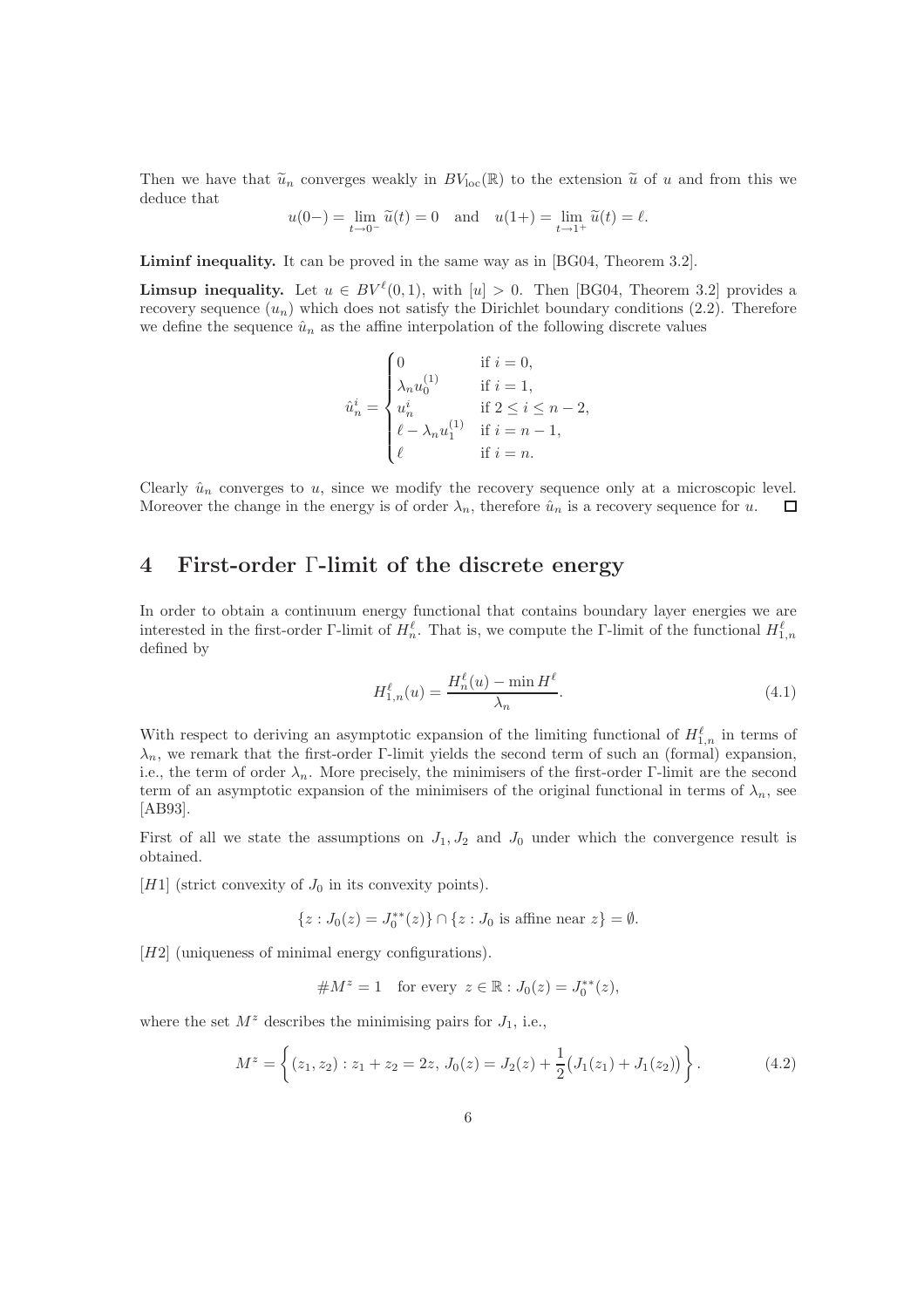Thus  $M^z = \{(z, z)\}\,$ , which implies that

$$
J_0(z) = J_1(z) + J_2(z) \quad \text{for every } z \in \mathbb{R} : J_0(z) = J_0^{**}(z). \tag{4.3}
$$

[H3] (regularity and behaviour at  $+\infty$ ).  $J_1, J_2 : \mathbb{R} \to (-\infty, +\infty]$  be in  $C^{1,\alpha}, 0 < \alpha \leq 1$ , on their domains, i.e., on  $\{z \in \mathbb{R} : J_j(z) < +\infty\}, \, j = 1, 2$ , and such that  $J_0 \in C^1$  on its domain. The following limits exist in R

$$
\lim_{z \to +\infty} J_j(z) = 0, \ j = 1, 2 \text{ and } \lim_{z \to +\infty} J_0(z) = J_0(+\infty).
$$

[H4] (structure of  $J_1, J_2$  and  $J_0$ ).  $J_1, J_2$  are such that there exists a convex function  $\Psi : \mathbb{R} \to$  $[0, +\infty]$  and constants  $c_1^j, c_2^j > 0$  for  $j = 1, 2$  such that  $(3.1)$  and  $(3.2)$  are satisfied.  $J_j$  has a unique minimum point  $\delta_j$  and it is strictly convex in  $(-\infty, \delta_j)$  on its domain for  $j = 1, 2$ . Moreover  $J_0$ has a unique minimum point  $\gamma$ , with  $J_0(\gamma) < J_0(+\infty)$ .

[H5] (additional condition on  $J_0$  in the case  $\ell < \gamma$ ).  $J_0(z) = J_0^{**}(z)$  for all  $z \leq \gamma$ .

Assumption [H5] is used in Proposition 4.2 and Subsection 4.1, see Theorem 4.3, which is in fact the only result where we apply the  $C^{1,\alpha}$ -regularity of [H3].

Note that, assumption  $[H2]$  rules out the possibility that the Lennard-Jones type potentials  $J_1$ and  $J_2$  have several wells. Our choice is due to the intention of focusing on the effect of prescribed discrete slopes on the limiting functional, rather than presenting our results under more general assumptions for the interaction potentials, cf. [BC07] for related work on the latter topic. Analogous to [BC07] we could easily relax the assumption of  $J_1(+\infty) = J_2(+\infty) = 0$ .

Remark 4.1. The above conditions are satisfied by typical physical interaction potentials. The main example that we have in mind is the Lennard-Jones potential, which is why we call potentials satisfying  $[H1] - [H5]$  potentials of Lennard-Jones type. The classical Lennard-Jones potentials are defined, for some  $k_1, k_2$  being positive constants, by

$$
J_1(z) = \frac{k_1}{z^{12}} - \frac{k_2}{z^6}, \quad J_2(z) = J_1(2z) \quad \text{for } z > 0
$$
 (4.4)

and extended to  $+\infty$  on  $(-\infty, 0]$ , see Figure 1 for a plot. [H1]–[H4] are clear from the definition. To prove  $[H5]$ , we first note that

$$
\frac{1}{2}\inf\left\{J_1(z_1)+J_1(z_2):z_1+z_2=2z\right\}=\frac{1}{2}\inf\left\{J_1(z_1)+J_1(2z-z_1):z_1\right\}.
$$

Setting the first derivative of this equal to zero, yields the condition  $J'_1(z_1) = J'_1(2z - z_1)$ . Now observe that  $J'_1(z)$  is injective and  $J'_1(z) \leq 0$  for all  $0 < z \leq \delta_1$  with  $\delta_1$  being the minimum point of  $J_1$ , and  $J'_1(z) > 0$  for all  $z > \delta_1$ . Moreover note that  $z \leq \delta_1$  implies that at least one of  $z_1$  and  $2z - z_1$  is less than or equal to  $\delta_1$ . Hence the properties of the first derivative yield  $z_1 = 2z - z_1$ , i.e.,  $z_1 = z$  for all  $z \leq \delta_1$ . Therefore, for Lennard-Jones potentials as defined in (4.4) we have

$$
J_0(z) = J_1(z) + J_2(z) \quad \text{for all } 0 < z \le \delta_1. \tag{4.5}
$$

An elementary calculation reveals that  $J_1(z) + J_2(z)$  has non-negative second derivative for all  $z \leq (\frac{13}{7})^{\frac{1}{6}} \gamma$  with  $\gamma$  being the minimum point of the effective energy  $J_0$  and

$$
\gamma = \left(\frac{1+2^{-12}}{1+2^{-6}}\right)^{\frac{1}{6}} \delta_1 = \left(\frac{1+2^{-12}}{1+2^{-6}}\right)^{\frac{1}{6}} \left(\frac{2k_1}{k_2}\right)^{\frac{1}{6}} \tag{4.6}
$$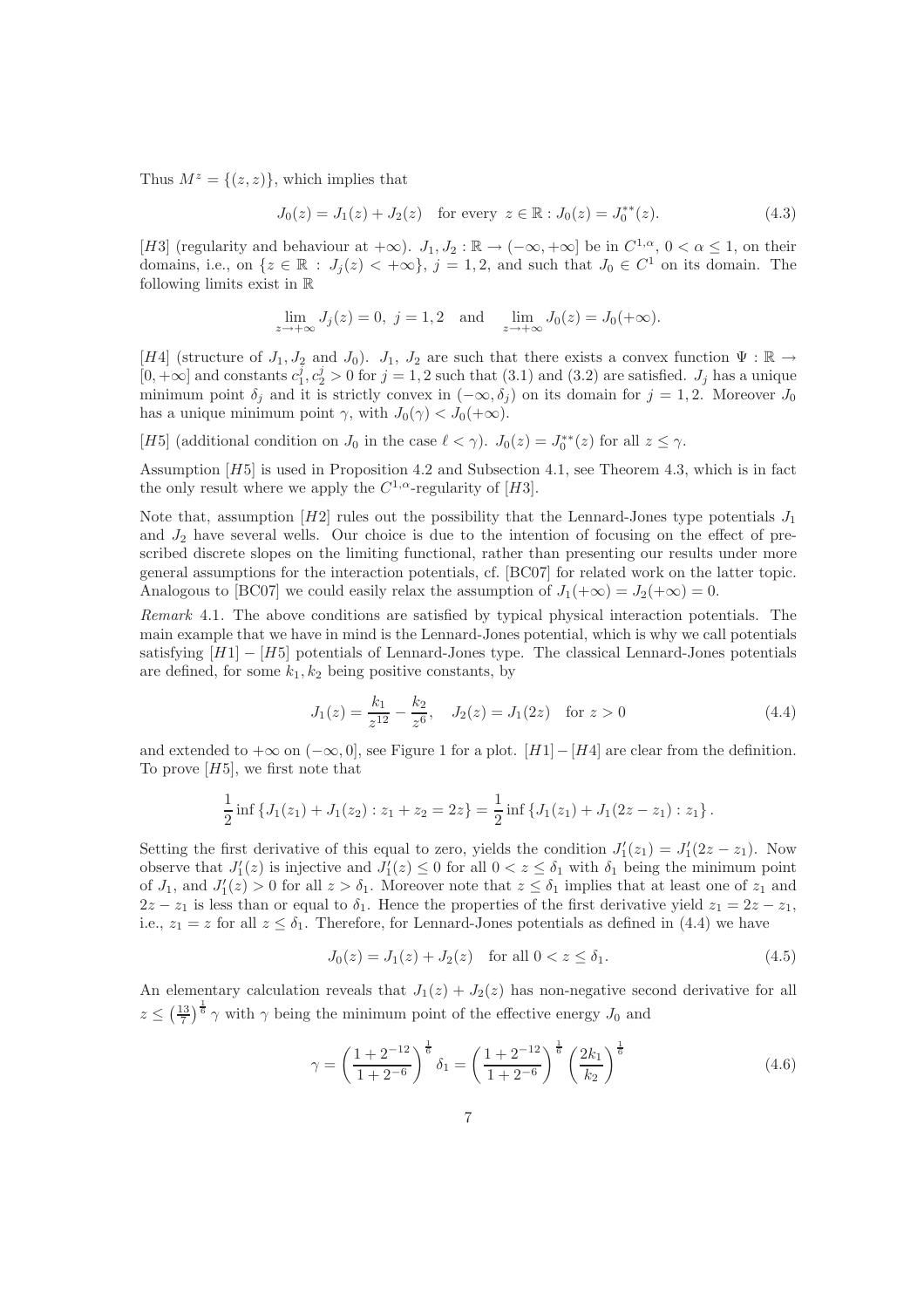as proven in [BC07, Example 4.1]. From  $\gamma < (\frac{13}{7})^{\frac{1}{6}} \gamma$  and  $\gamma < \delta_1$ , we deduce [H5].

Since the double Yukawa potential, cf. [FA81], has a similar shape as the Lennard-Jones potential, we expect that it also satisfies  $[H1] - [H5]$ .

Another example is the so-called Morse-potential where for some  $\delta_1, k_1, k_2 > 0$ , the potential is defined by  $J_1(z) = k_1 (1 - e^{-k_2(z-\delta_1)})^2 - k_1$  for  $z \ge 0$ , and  $J_2(z) = J_1(2z)$ . This is finite at 0, but the structure is the same: the potential is strictly convex up to an inflection point, where it becomes concave and approaches 0 as  $z \to \infty$ , i.e., we have [H1] – [H4]. To prove [H5], one may proceed as for the Lennard-Jones potential using properties of the first derivative of  $J_1$ .

We notice that, by Jensen's inequality,  $\min H^{\ell} = J_0^{**}(\ell)$  for every  $\ell$ . More explicitly,

$$
\min H^{\ell} = \begin{cases} J_0(\ell) & \text{if } \ell \le \gamma, \\ J_0(\gamma) & \text{if } \ell > \gamma. \end{cases}
$$
 (4.7)

Indeed,  $[H1]-[H4]$  imply  $J_0^{**}(z) = J_0(\gamma)$  for every  $z \geq \gamma$ . Moreover, in the case  $\ell \leq \gamma$ , assumption [H5] entails in particular  $J_0(\ell) = J_0^{**}(\ell)$ .

For what follows it is useful to rearrange the terms in the expression of the energy  $H_{1,n}^{\ell}$  in (4.1). For given  $\ell, u_0^{(1)}, u_1^{(1)} > 0$  let  $(u_n)$  be a sequence of functions satisfying the boundary conditions  $(2.2)$  for each *n*. Then by  $(2.1)$ 

$$
H_{1,n}^{\ell}(u_n) = \sum_{i=0}^{n-1} J_1 \left( \frac{u_n^{i+1} - u_n^i}{\lambda_n} \right) + \sum_{i=0}^{n-2} J_2 \left( \frac{u_n^{i+2} - u_n^i}{2\lambda_n} \right) - \frac{\min H^{\ell}}{\lambda_n}
$$
  

$$
= \frac{1}{2} J_1 \left( \frac{u_n^1 - u_n^0}{\lambda_n} \right) + \sum_{i=0}^{n-2} \left\{ J_2 \left( \frac{u_n^{i+2} - u_n^i}{2\lambda_n} \right) + \frac{1}{2} J_1 \left( \frac{u_n^{i+2} - u_n^{i+1}}{\lambda_n} \right) + \frac{1}{2} J_1 \left( \frac{u_n^{i+1} - u_n^i}{\lambda_n} \right) \right\} + \frac{1}{2} J_1 \left( \frac{u_n^n - u_n^{n-1}}{\lambda_n} \right) - \frac{\min H^{\ell}}{\lambda_n}
$$
  

$$
= \frac{1}{2} J_1 \left( \frac{u_n^1 - u_n^0}{\lambda_n} \right) + \sum_{i=0}^{n-2} \sigma_n^i + \frac{1}{2} J_1 \left( \frac{u_n^n - u_n^{n-1}}{\lambda_n} \right) - \min H^{\ell}, \tag{4.8}
$$

where we set for  $i = 0, \ldots, n - 2$ 

$$
\sigma_n^i = J_2 \left( \frac{u_n^{i+2} - u_n^i}{2\lambda_n} \right) + \frac{1}{2} \left( J_1 \left( \frac{u_n^{i+2} - u_n^{i+1}}{\lambda_n} \right) + J_1 \left( \frac{u_n^{i+1} - u_n^i}{\lambda_n} \right) \right) - \min H^\ell. \tag{4.9}
$$

The following compactness result states that for  $\ell \leq \gamma$  functions  $u_n$  with equibounded energy  $H_{1,n}^{\ell}$  converge necessarily to the function  $u(t) = \ell t$ , while if  $\ell > \gamma$ , the limit function u has a finite number of jumps and is such that  $u' = \gamma$  a.e. We recall that  $S_u$  is the jump set of u.

**Proposition 4.2.** 1. Let  $0 < \ell \leq \gamma$  and suppose that hypotheses  $[H1] - [H5]$  hold. Let  $u_0^{(1)}$ ,  $u_1^{(1)} > 0$ . If  $(u_n)$  is a sequence of functions such that

$$
\sup_{n} H_{1,n}^{\ell}(u_n) < +\infty,\tag{4.10}
$$

then there exists a finite set  $S \subset [0,1]$  such that, up to subsequences,  $u_n \to u$  in  $W^{1,\infty}_{loc}((0,1)\setminus$ S) with  $u(t) = \ell t, t \in [0, 1].$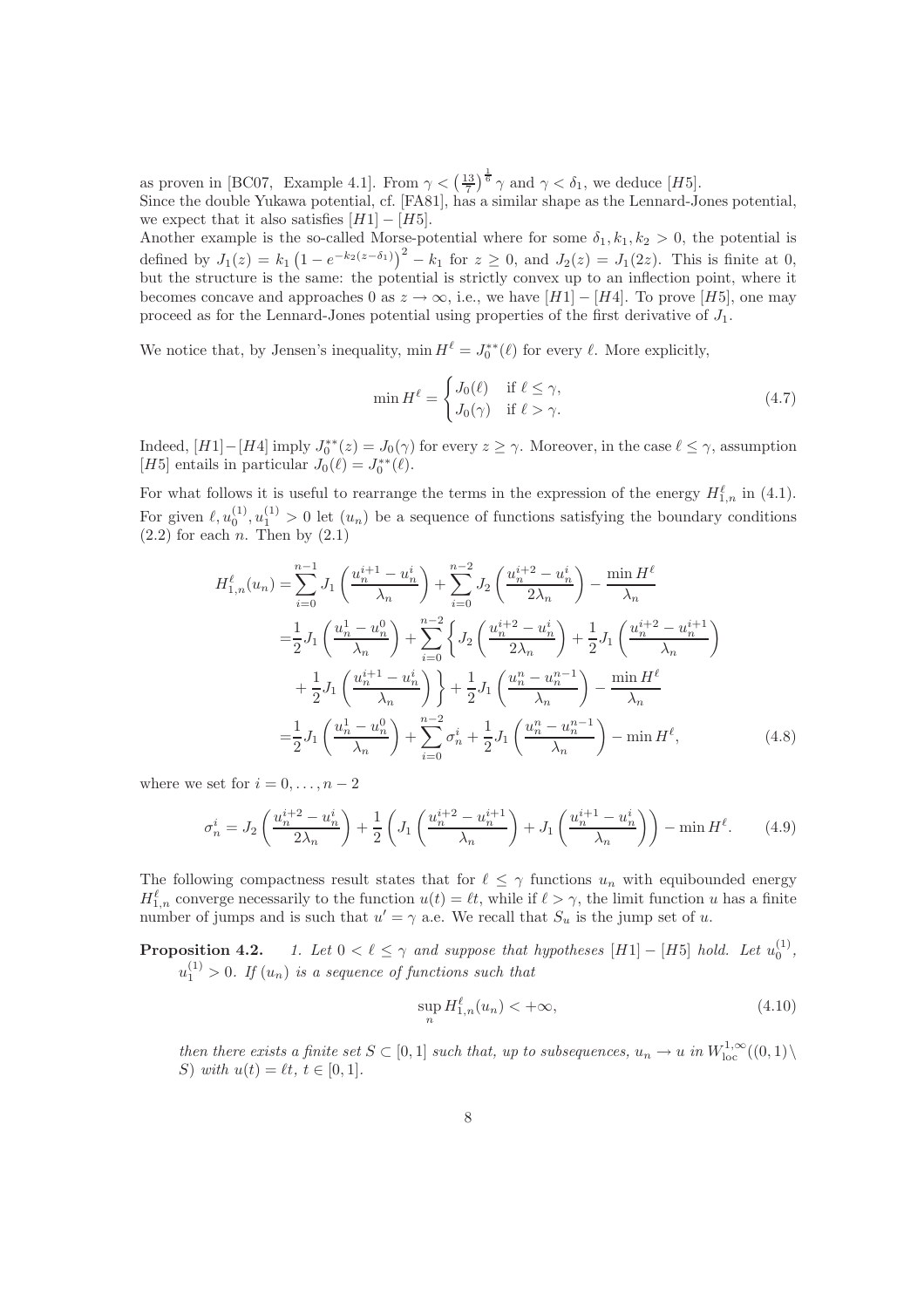- 2. Let  $\ell > \gamma$  and suppose that hypotheses  $[H1] [H4]$  hold. Let  $u_0^{(1)}$ ,  $u_1^{(1)} > 0$ . If  $(u_n)$  is a sequence of functions such that (4.10) is satisfied, then, up to subsequences,  $u_n \to u$  in  $L^1(0,1)$ , where  $u \in SBV^{\ell}(0,1)$  is such that
	- (i)  $0 < #S_u < +\infty$ ;
	- (*ii*)  $[u] > 0$  on  $S_u$ ;
	- (iii)  $u' = \gamma$  a.e.;
	- (iv) there exists a finite set  $S \subset [0,1]$  such that, up to subsequences,  $u_n \to u$  in  $W^{1,\infty}_{loc}((0,1)\setminus$  $S$ ).

Proof. The first result of the proposition follows from [BC07, Propositions 3.1 and 4.2], see also below. The results  $(i) - (iii)$  for  $\ell > \gamma$  follow directly from [BC07, Proposition 4.2], since our approximating functionals are finite on a smaller set than the corresponding ones in [BC07]. Statement *(iv)* follows again from [BC07, Proposition 3.1], which we outline in the following; the

corresponding result for the case  $\ell \leq \gamma$  in 1. can be obtained in a similar way. In the case  $\ell > \gamma$ we have  $(4.8)$  with min  $H^{\ell} = J_0(\gamma)$ . From  $(4.10)$  there exists  $C > 0$  such that

$$
\sup_{n}\sum_{i=0}^{n-2}\sigma_n^i\leq C<+\infty,
$$

where  $\sigma_n^i$  is defined as in (4.9). Hence, for every fixed  $\eta > 0$ , setting  $I_n := \{i \in \{0, ..., n-2\} :$  $\{\sigma_n^i > \eta\}$ , there exists a constant  $C(\eta)$  such that

$$
\sup \#I_n \le C(\eta) < +\infty.
$$

Let  $i \in \{0, \ldots, n-2\}$  be such that  $i \notin I_n$ , i.e.,

$$
\sigma_n^i = J_2 \left( \frac{u_n^{i+2} - u_n^i}{2\lambda_n} \right) + \frac{1}{2} J_1 \left( \frac{u_n^{i+2} - u_n^{i+1}}{\lambda_n} \right) + \frac{1}{2} J_1 \left( \frac{u_n^{i+1} - u_n^i}{\lambda_n} \right) - J_0(\gamma) \le \eta. \tag{4.11}
$$

Since  $J_0(z) \geq J_0(\gamma)$  for every z, from (3.3) and (4.11) we have

$$
0 \le J_2\left(\frac{u_n^{i+2} - u_n^i}{2\lambda_n}\right) + \frac{1}{2}J_1\left(\frac{u_n^{i+2} - u_n^{i+1}}{\lambda_n}\right) + \frac{1}{2}J_1\left(\frac{u_n^{i+1} - u_n^i}{\lambda_n}\right) - J_0\left(\frac{u_n^{i+2} - u_n^i}{2\lambda_n}\right) \le \eta,
$$

and moreover, using the definition of  $J_0$ , (4.11) implies that

$$
0 \le J_0\left(\frac{u_n^{i+2} - u_n^i}{2\lambda_n}\right) - J_0(\gamma) \le \eta.
$$

Let  $\varepsilon = \varepsilon(\eta) > 0$  be such that if

$$
0 \le J_2(z) + \frac{1}{2}J_1(z_1) + \frac{1}{2}J_1(z_2) - J_0(z) \le \eta \quad \text{with } z_1 + z_2 = 2z
$$
  
 
$$
0 \le J_0(z) - J_0(\gamma) \le \eta
$$

then  $|z_1 - \gamma| + |z_2 - \gamma| < \varepsilon$ . Therefore if  $i \notin I_n$  then

$$
\left|\frac{u_n^{i+2} - u_n^{i+1}}{\lambda_n} - \gamma\right| < \varepsilon \quad \text{and} \quad \left|\frac{u_n^{i+1} - u_n^i}{\lambda_n} - \gamma\right| < \varepsilon. \tag{4.12}
$$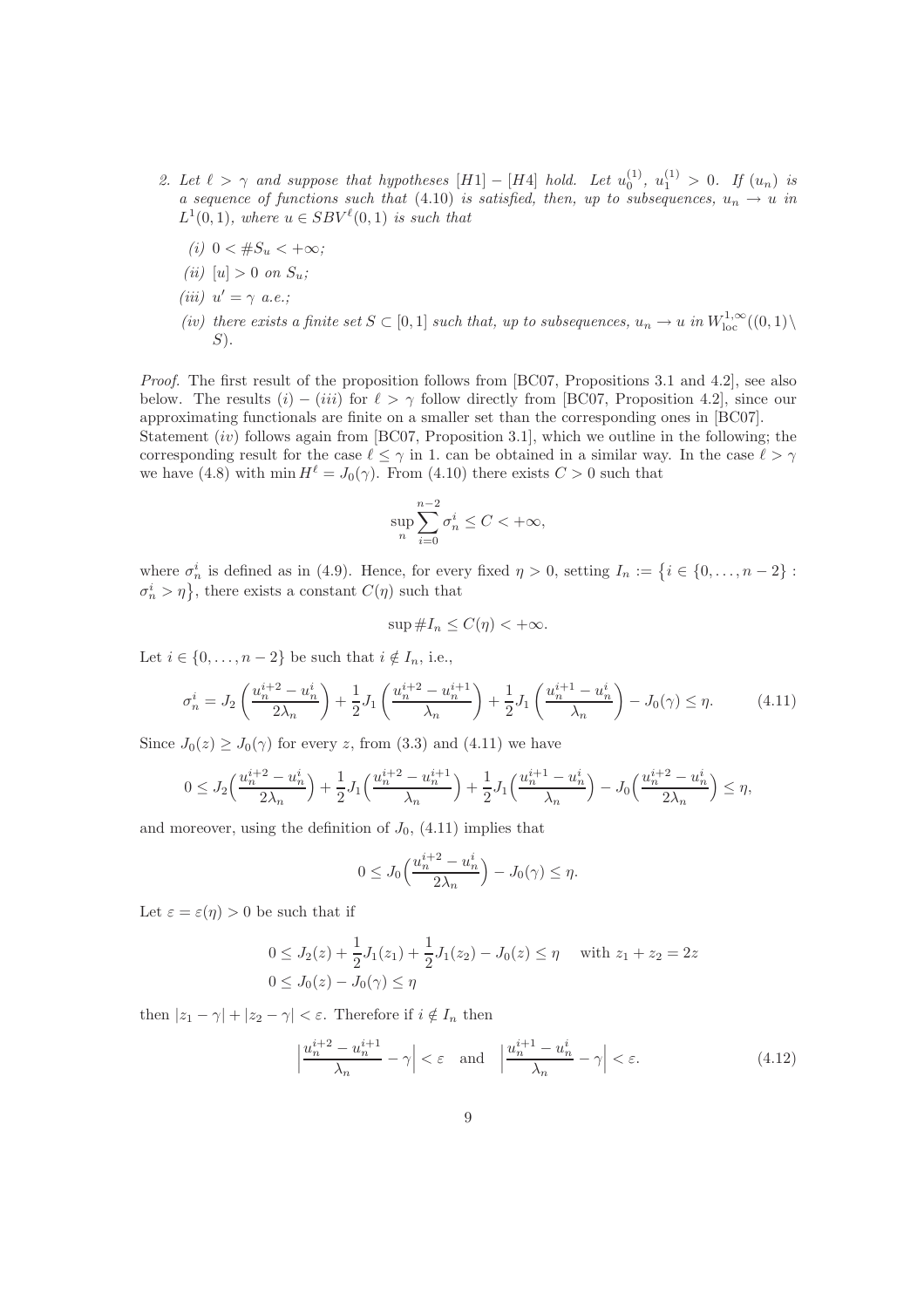Let  $M_n$  be the maximal number of indices i in  $I_n$  and let  $I_n := \{i_1^n, \ldots, i_{M_n}^n\}$  with  $0 \leq i_k^n \leq$  $i_{k+1}^n \leq n-2$ ,  $k=1,\ldots,M_n-1$ . Note that  $\sum_{i=0}^{n-2} \sigma_n^i \geq C(\eta)M_n$ , and therefore (4.10) implies that  $\sup_n C(\eta)M_n < +\infty$ . Therefore we may assume  $M_n = M$  and observe that, up to subsequences, for every  $k = 1, ..., M$  there exists  $x_k \in [0,1]$  with  $\lambda_n i_k^n \to x_k$ . Let  $S = \{x_1, ..., x_M\}$  and, for fixed  $\omega > 0$ ,  $S_{\omega} = \bigcup_{k}(x_k - \omega, x_k + \omega)$ . Hence, by identifying  $u_n$  with its piecewise affine interpolation, we get from  $(4.12)$  for n large enough

$$
\sup_{t\in(0,1)\backslash S_{\omega}}|u_n'(t)-\gamma|<\varepsilon.
$$

Since  $u' = \gamma$  a.e., we conclude by (*iii*), due to the arbitrariness of  $\omega$ , that up to a further subsequence  $u_n \to u$  in  $W^{1,\infty}_{\text{loc}}((0,1) \setminus S)$ .  $\Box$ 

For simplicity of notation we define for  $\ell > \gamma$ 

$$
SBV_c^{\ell}(0,1) = \left\{ u \in SBV^{\ell}(0,1) : \text{conditions } (i) - (iii) \text{ are satisfied} \right\}.
$$

#### 4.1 The case  $\ell \leq \gamma$

First of all we consider the case  $\ell \leq \gamma$ , where we recall that  $\ell$  denotes the Dirichlet condition imposed on the last atom of the chain and  $\gamma$  denotes the minimum point of  $J_0$ . For  $\ell \leq \gamma$  we have elastic behaviour and therefore no fracture occurs. We compute the discrete-to-continuum limit of the discrete energy of first order  $H_{1,n}^{\ell}$  in terms of  $\Gamma$ -convergence. This yields in particular that our limiting functional depends on the prescribed slopes  $u_0^{(1)}$  and  $u_1^{(1)}$ , see Theorem 4.3.

For any  $0 < \ell \leq \gamma$  and  $\theta > 0$  we define the boundary layer energy  $B(\theta, \ell)$  as

$$
B(\theta, \ell) = \inf_{N \in \mathbb{N}} \min \left\{ \frac{1}{2} J_1 \left( v^1 - v^0 \right) + \sum_{i \ge 0} \left\{ J_2 \left( \frac{v^{i+2} - v^i}{2} \right) \right\} + \frac{1}{2} \left( J_1 \left( v^{i+2} - v^{i+1} \right) + J_1 \left( v^{i+1} - v^i \right) \right) - J_0(\ell) - J_0'(\ell) \left( \frac{v^{i+2} - v^i}{2} - \ell \right) \right\} v : \mathbb{N} \to \mathbb{R}, v^0 = 0, v^1 - v^0 = v^1 = \theta, v^{i+1} - v^i = \ell \text{ if } i \ge N \right\}.
$$
\n(4.13)

In what follows  $\theta = u_0^{(1)}$  or  $\theta = u_1^{(1)}$ , so the constraint  $v^1 - v^0 = \theta$  is due to the boundary conditions imposed on the first and on the last two atoms of the chain, respectively. Hence,  $B(\theta, \ell)$  represents the *elastic boundary layer energy*. The expression involving  $-J'_0(\ell)$  is crucial here to ensure, together with (4.3), that the terms in the sums are non-negative and thus that the boundary layer energy is bounded from below. Indeed, by the definition of  $J_0$  and since  $J_0(\ell) = J_0^{**}(\ell)$  for  $\ell \leq \gamma$  by [H5],

$$
J_2\left(\frac{v^{i+2} - v^i}{2}\right) + \frac{1}{2} \left(J_1\left(v^{i+2} - v^{i+1}\right) + J_1\left(v^{i+1} - v^i\right)\right) - J_0(\ell) - J_0'(\ell) \left(\frac{v^{i+2} - v^i}{2} - \ell\right)
$$
  
\n
$$
\geq J_0\left(\frac{v^{i+2} - v^i}{2}\right) - J_0(\ell) - J_0'(\ell) \left(\frac{v^{i+2} - v^i}{2} - \ell\right) \geq 0,
$$

where the latter inequality follows from the fact that  $J_0(x) - J_0(\ell) - J'_0(\ell)(x - \ell) \geq J_0^{**}(x) J_0^{**}(\ell) - (J_0^{**})'(\ell)(x - \ell) \ge 0$  for all  $x \in \mathbb{R}$ ; thus in particular  $J_0(\gamma) - J_0(\ell) - J_0'(\ell)(\gamma - \ell) \ge 0$ .

For the definition of the corresponding boundary layer energy in the case  $\ell > \gamma$  see (4.29).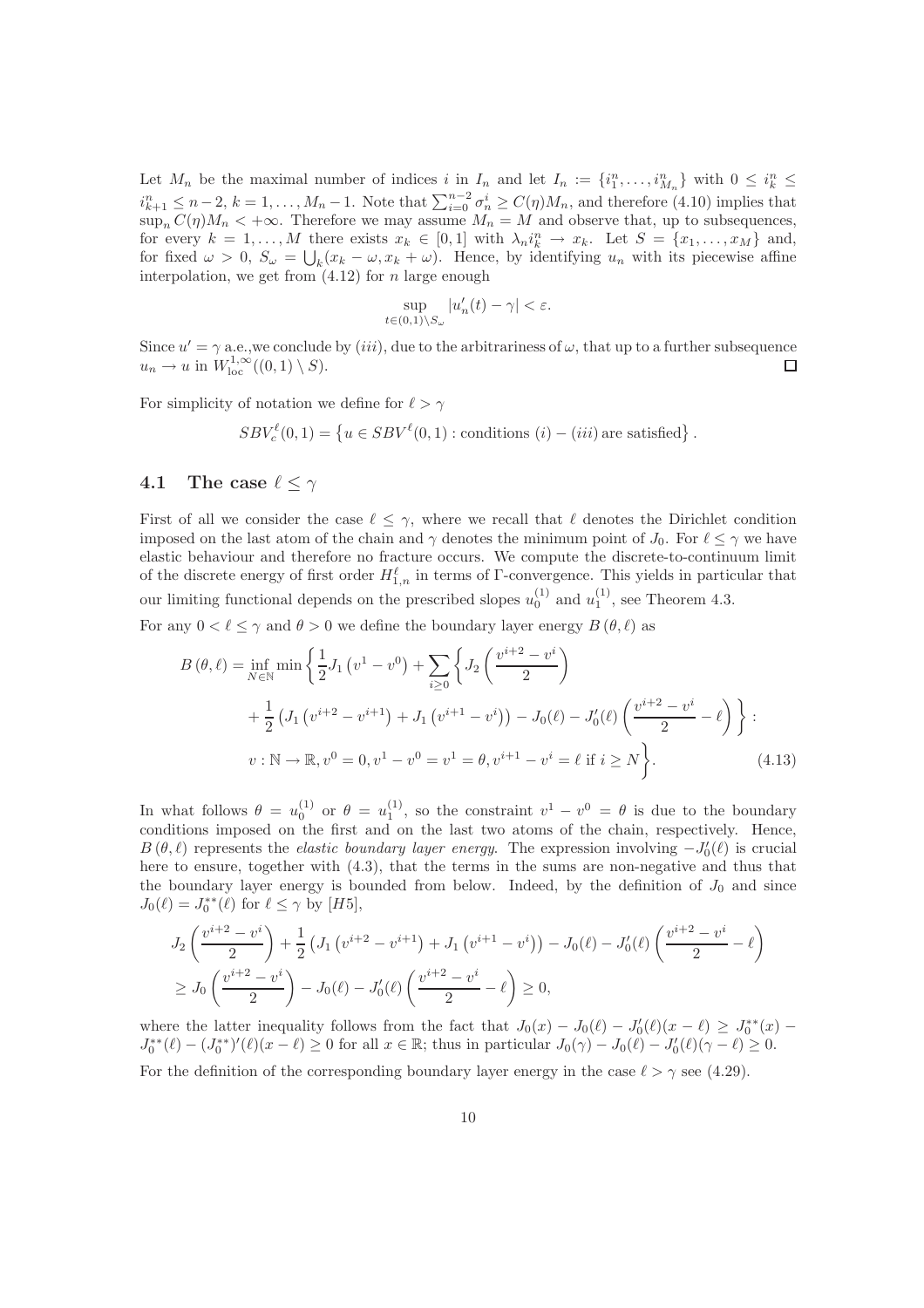**Theorem 4.3.** Suppose that hypotheses  $[H1] - [H5]$  hold and let  $0 < \ell \leq \gamma$  and  $u_0^{(1)}$ ,  $u_1^{(1)} > 0$ . Then  $H_{1,n}^{\ell}$   $\Gamma$ -converges with respect to the L<sup>∞</sup>-topology to the functional  $H_1^{\ell}$  defined by

$$
H_1^{\ell}(u) = \begin{cases} B\left(u_0^{(1)}, \ell\right) + B\left(u_1^{(1)}, \ell\right) - J_0(\ell) - J_0'(\ell) \left(\frac{u_0^{(1)} + u_1^{(1)}}{2} - \ell\right) & \text{if } u(t) = \ell t, \\ +\infty & \text{else} \end{cases}
$$

*on*  $W^{1,\infty}(0,1)$ .

In Figure 3 we give an intuitive picture of the location of the occurring boundary layers in the elastic case, i.e., for  $\ell \leq \gamma$ .



Figure 3: An intuitive picture of the location of boundary layers for  $\ell \leq \gamma$ .

*Proof.* Liminf inequality. We show that for any sequence  $u_n \to u$  in  $L^{\infty}(0, 1)$  with equibounded energy  $H_{1,n}^{\ell}$  we have

$$
\liminf_{n \to \infty} H_{1,n}^{\ell}(u_n) \ge B\left(u_0^{(1)}, \ell\right) + B\left(u_1^{(1)}, \ell\right) - J_0(\ell) - J_0'(\ell) \left(\frac{u_0^{(1)} + u_1^{(1)}}{2} - \ell\right).
$$

From Proposition 4.2 we have that  $u(t) = \ell t$  for all  $t \in [0, 1]$  and that there exists a finite set S with, up to subsequences,  $u_n \to u$  in  $W^{1,\infty}_{\text{loc}}((0,1) \setminus S)$ . This allows us to choose a sequence of integer numbers  $h_n \in \mathbb{N}$  such that  $\lambda_n h_n \to \frac{1}{2}$  as  $n \to \infty$  (note that without loss of generality we may assume that  $\frac{1}{2} \notin S$ , since otherwise we may pick another point in  $(0, 1)$  which does not belong to  $S$ ) and moreover

$$
\lim_{n \to \infty} \frac{u_n^{h_n+2} - u_n^{h_n+1}}{\lambda_n} = \ell.
$$
\n(4.14)

We write  $H_{1,n}^{\ell}(u_n)$  as in (4.8), where we make use of (4.7). Then we add and subtract the term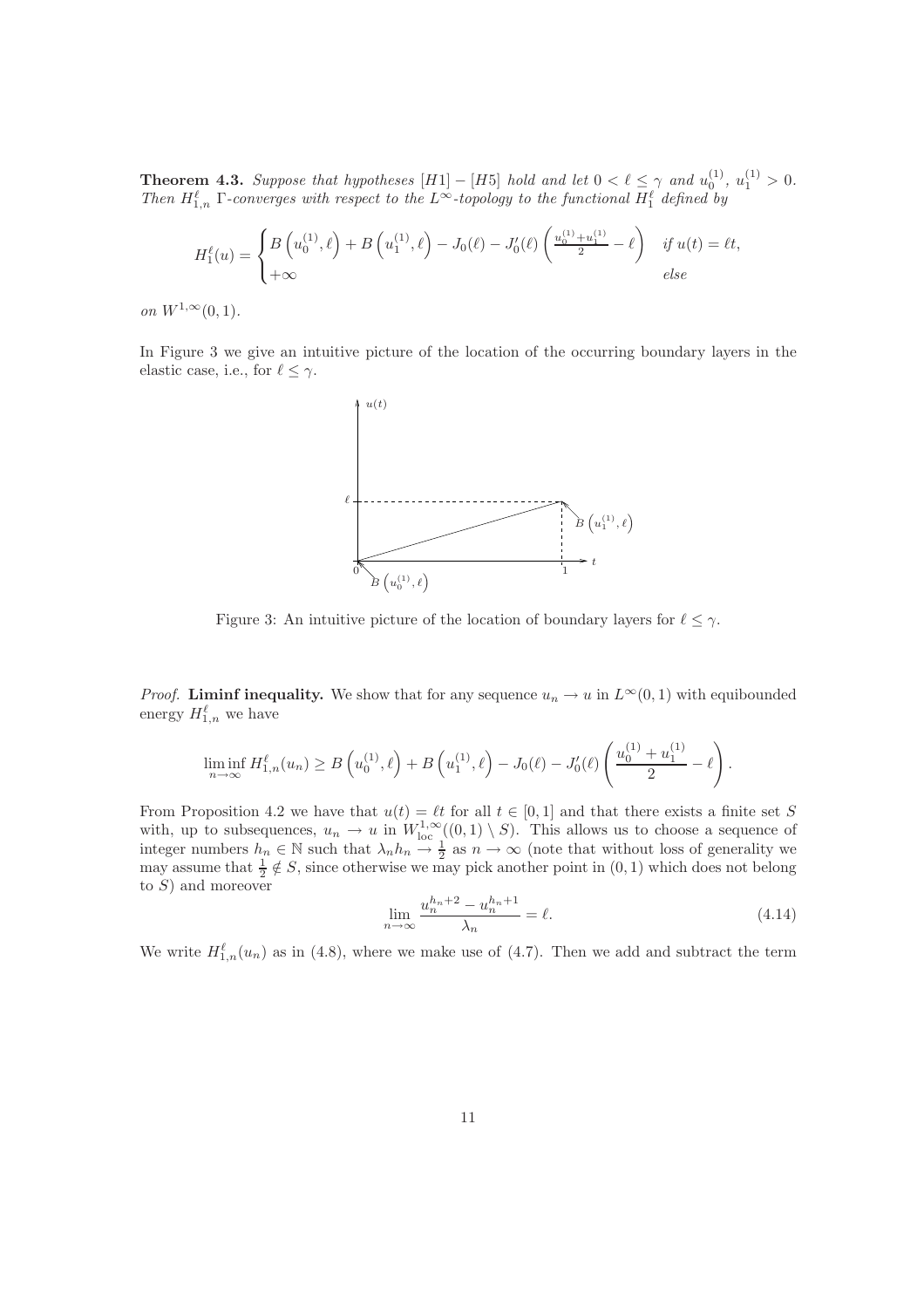$J_0'(\ell)\left(\frac{u_n^{i+2}-u_n^i}{2\lambda_n}\right)$ ) in the sum to obtain

$$
H_{1,n}^{\ell}(u_n) = \frac{1}{2} J_1 \left( \frac{u_n^1 - u_n^0}{\lambda_n} \right) + \sum_{i=0}^{n-2} \left\{ J_2 \left( \frac{u_n^{i+2} - u_n^i}{2\lambda_n} \right) + \frac{1}{2} \left( J_1 \left( \frac{u_n^{i+2} - u_n^{i+1}}{\lambda_n} \right) \right) \right\}
$$
  
+ 
$$
J_1 \left( \frac{u_n^{i+1} - u_n^i}{\lambda_n} \right) - J_0(\ell) - J_0'(\ell) \left( \frac{u_n^{i+2} - u_n^i}{2\lambda_n} - \ell \right) \right\}
$$
  
+ 
$$
\sum_{i=0}^{n-2} J_0'(\ell) \left( \frac{u_n^{i+2} - u_n^i}{2\lambda_n} - \ell \right) + \frac{1}{2} J_1 \left( \frac{u_n^n - u_n^{n-1}}{\lambda_n} \right) - J_0(\ell).
$$
 (4.15)

Since  $\sum_{i=0}^{n-1} (u_n^{i+1} - u_n^i) = u_n^n - u_n^0 = \ell$  by construction, we have

$$
\sum_{i=0}^{n-2} \left( u_n^{i+2} - u_n^i \right) = 2 \sum_{i=0}^{n-1} \left( u_n^{i+1} - u_n^i \right) - \left( u_n^1 - u_n^0 \right) - \left( u_n^n - u_n^{n-1} \right) = 2\ell - \lambda_n \left( u_0^{(1)} + u_1^{(1)} \right).
$$

Thus

$$
\sum_{i=0}^{n-2} J_0'(\ell) \left( \frac{u_n^{i+2} - u_n^i}{2\lambda_n} - \ell \right) = J_0'(\ell) \left( \frac{\ell}{\lambda_n} - \frac{u_0^{(1)} + u_1^{(1)}}{2} - (n-1)\ell \right) = -J_0'(\ell) \left( \frac{u_0^{(1)} + u_1^{(1)}}{2} - \ell \right)
$$
\n(4.16)

and we already have the last term in the finite limiting energy  $H_1^{\ell}(u)$ . By (4.15) and (4.16) the energy  $H_{1,n}^{\ell}(u_n)$  reads

$$
H_{1,n}^{\ell}(u_n) = \frac{1}{2}J_1\left(\frac{u_n^1 - u_n^0}{\lambda_n}\right) + \sum_{i=0}^{n-2} s_n^i + \frac{1}{2}J_1\left(\frac{u_n^n - u_n^{n-1}}{\lambda_n}\right) - J_0(\ell) - J_0'(\ell)\left(\frac{u_0^{(1)} + u_1^{(1)}}{2} - \ell\right),\tag{4.17}
$$

where for  $i = 0, \ldots, n-2$  we define

$$
s_n^i = J_2 \left( \frac{u_n^{i+2} - u_n^i}{2\lambda_n} \right) + \frac{1}{2} \left( J_1 \left( \frac{u_n^{i+2} - u_n^{i+1}}{\lambda_n} \right) + J_1 \left( \frac{u_n^{i+1} - u_n^i}{\lambda_n} \right) \right) - J_0(\ell)
$$
  
- 
$$
J_0'(\ell) \left( \frac{u_n^{i+2} - u_n^i}{2\lambda_n} - \ell \right).
$$
 (4.18)

Note that, for  $\ell = \gamma$ ,  $s_n^i$  is the same as  $\sigma_n^i$  defined in (4.9) since  $J'_0(\gamma) = 0$  by [H4]. We define the sequence  $v_n : \mathbb{N} \to \mathbb{R}$  as

$$
v_n^i = \begin{cases} \frac{u_n^i}{\lambda_n} & \text{if } 0 \le i \le h_n + 2, \\ \ell(i - (h_n + 2)) + \frac{u_n^{h_n + 2}}{\lambda_n} & \text{if } i \ge h_n + 2. \end{cases}
$$
(4.19)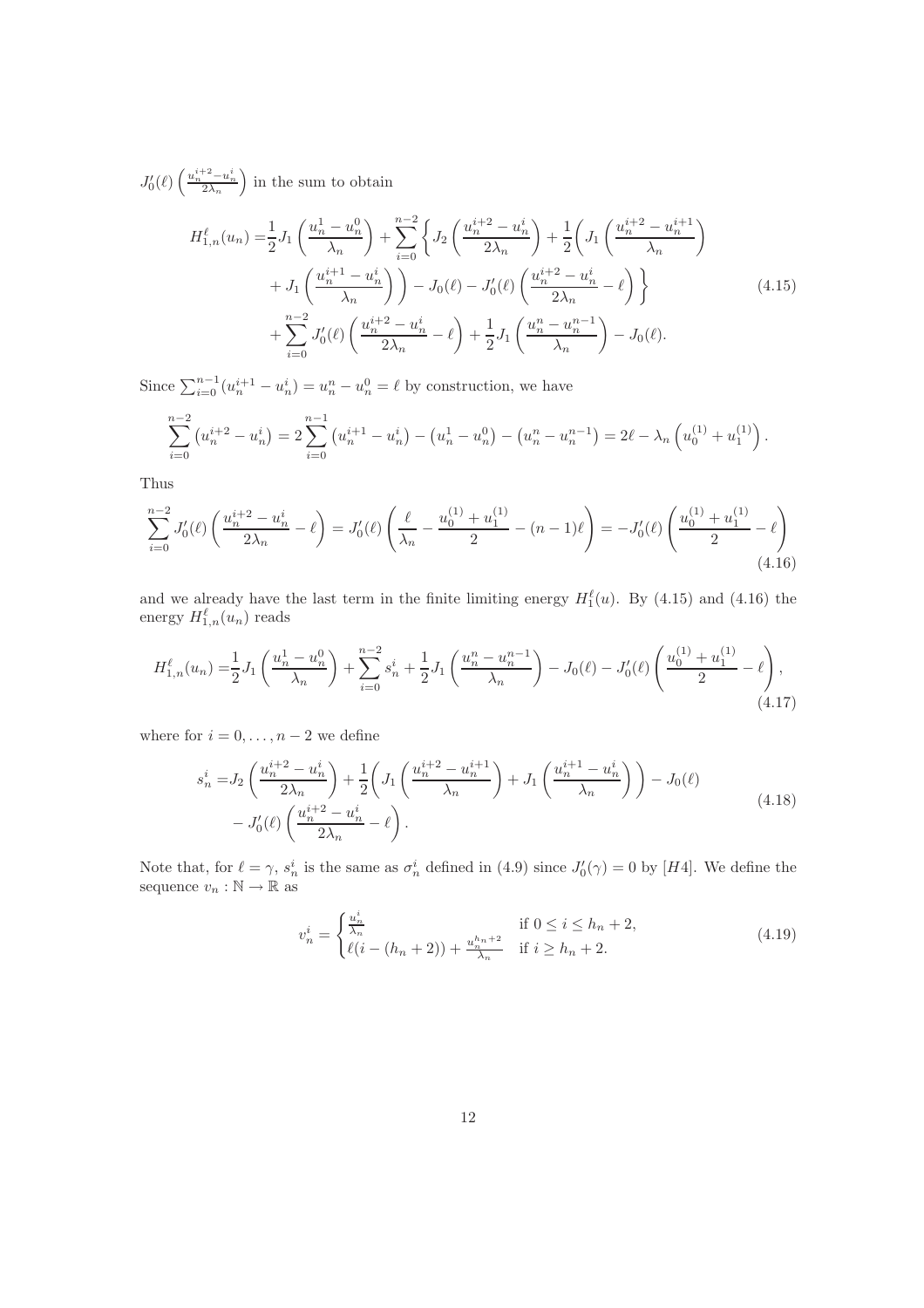Then, in terms of  $v_n$  we have

$$
\sum_{i=0}^{h_n} s_n^i = \sum_{i=0}^{h_n} \left\{ J_2 \left( \frac{v_n^{i+2} - v_n^i}{2} \right) + \frac{1}{2} \left( J_1 \left( v_n^{i+2} - v_n^{i+1} \right) + J_1 \left( v_n^{i+1} - v_n^i \right) \right) - J_0(\ell) \right\}
$$
  

$$
- J_0'(\ell) \left( \frac{v_n^{i+2} - v_n^i}{2} - \ell \right) \right\}
$$
  

$$
= \sum_{i \geq 0} \left\{ J_2 \left( \frac{v_n^{i+2} - v_n^i}{2} \right) + \frac{1}{2} \left( J_1 \left( v_n^{i+2} - v_n^{i+1} \right) + J_1 \left( v_n^{i+1} - v_n^i \right) \right) - J_0(\ell) \right\}
$$
  

$$
- J_0'(\ell) \left( \frac{v_n^{i+2} - v_n^i}{2} - \ell \right) \right\} - \omega(n),
$$

where  $\omega(n)$  denotes an infinitesimal function for  $n \to \infty$  specified below. The last equality follows observing that, by (4.19) and (4.3), the terms of the sum are identically 0 for every  $i \geq h_n + 2$ , while by (4.14) and (4.3) we have that the term corresponding to  $i = h_n + 1$  satisfies

$$
s_n^{h_n+1} = J_2 \left( \frac{u_n^{h_n+2} - u_n^{h_n+1}}{2\lambda_n} + \frac{\ell}{2} \right) + \frac{1}{2} \left( J_1(\ell) + J_1 \left( \frac{u_n^{h_n+2} - u_n^{h_n+1}}{\lambda_n} \right) \right) - J_0(\ell)
$$
  

$$
- J_0'(\ell) \left( \frac{u_n^{h_n+2} - u_n^{h_n+1}}{2\lambda_n} + \frac{\ell}{2} - \ell \right)
$$
  

$$
= \omega(n) \to 0 \quad \text{as } n \to \infty.
$$

Observe that  $v_n^0 = \frac{u_n^0}{\lambda_n} = 0$ ,  $v_n^1 - v_n^0 = \frac{u_n^1}{\lambda_n} = u_0^{(1)}$  and  $v_n^{i+1} - v_n^i = \ell$  for  $i \ge h_n + 2$ . Hence  $v_n$  is a competitor for the minimum problem defining  $B\left(u_0^{(1)},\ell\right)$ , cf. (4.13). Therefore

$$
\frac{1}{2}J_1\left(\frac{u_n^1 - u_n^0}{\lambda_n}\right) + \sum_{i=0}^{h_n} s_n^i
$$
\n
$$
= \frac{1}{2}J_1(v_n^1 - v_n^0) + \sum_{i\geq 0} \left\{ J_2\left(\frac{v_n^{i+2} - v_n^i}{2}\right) + \frac{1}{2} \left(J_1\left(v_n^{i+2} - v_n^{i+1}\right) + J_1\left(v_n^{i+1} - v_n^i\right)\right) - J_0(\ell) - J_0'(\ell)\left(\frac{v_n^{i+2} - v_n^i}{2} - \ell\right) \right\} - \omega(n)
$$
\n
$$
\geq B\left(u_0^{(1)}, \ell\right) - \omega(n). \tag{4.20}
$$

In order to estimate the remaining part in the energy in (4.17), we observe that

$$
B(\theta, \ell) = \inf_{N \in \mathbb{N}} \min \left\{ \frac{1}{2} J_1(w^0 - w^{-1}) + \sum_{i \le 0} \left\{ J_2 \left( \frac{w^i - w^{i-2}}{2} \right) + \frac{1}{2} \left( J_1 \left( w^i - w^{i-1} \right) + J_1 \left( w^{i-1} - w^{i-2} \right) \right) - J_0(\ell) - J_0'(\ell) \left( \frac{w^i - w^{i-2}}{2} - \ell \right) \right\};
$$
  

$$
w : -\mathbb{N} \to \mathbb{R}, w^0 = 0, w^0 - w^{-1} = -w^{-1} = \theta, w^i - w^{i-1} = \ell \text{ if } i \le -N \right\}, \quad (4.21)
$$

as one can easily see setting  $v^j =: -w^{-j}$  in (4.13) and  $i := -j$ . We define  $w_n : -\mathbb{N} \to \mathbb{R}$  as

$$
w_n^j = \begin{cases} \frac{u_n^{n+j}}{\lambda_n} - \frac{\ell}{\lambda_n} & \text{if } h_n - n + 1 \le j \le 0, \\ \ell(j - (h_n - n + 1)) - \frac{\ell}{\lambda_n} + \frac{u_n^{h_n + 1}}{\lambda_n} & \text{if } j \le h_n - n + 1. \end{cases}
$$
(4.22)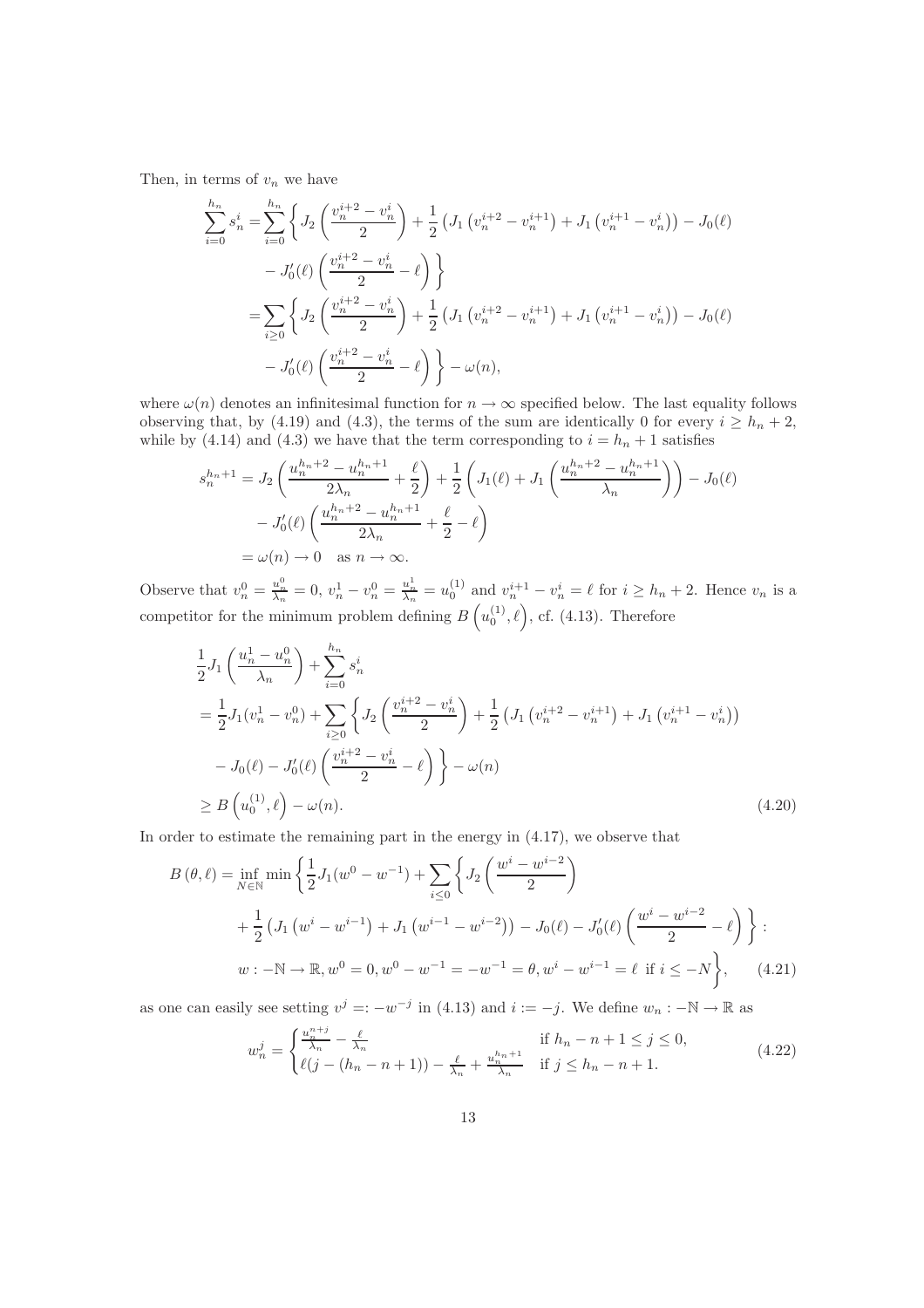Then, in terms of  $w_n$  we have

$$
\sum_{i=h_n+1}^{n-2} s_n^i = \sum_{j=h_n-n+3}^0 \left\{ J_2 \left( \frac{w_n^j - w_n^{j-2}}{2} \right) + \frac{1}{2} \left( J_1 \left( w_n^j - w_n^{j-1} \right) + J_1 \left( w_n^{j-1} - w_n^{j-2} \right) \right) - J_0(\ell) \right\}
$$
  

$$
- J_0'(\ell) \left( \frac{w_n^j - w_n^{j-2}}{2} - \ell \right) \left\}
$$
  

$$
= \sum_{j \leq 0} \left\{ J_2 \left( \frac{w_n^j - w_n^{j-2}}{2} \right) + \frac{1}{2} \left( J_1 \left( w_n^j - w_n^{j-1} \right) + J_1 \left( w_n^{j-1} - w_n^{j-2} \right) \right) - J_0(\ell) \right\}
$$
  

$$
- J_0'(\ell) \left( \frac{w_n^j - w_n^{j-2}}{2} - \ell \right) \left\} - \omega(n),
$$

where now  $\omega(n)$  denotes the term corresponding to  $j = h_n - n + 2$  in the sum, which is infinitesimal by (4.14) and (4.3).

Since  $w_n^0 = \frac{u_n^n - \ell}{\lambda_n} = 0$ ,  $w_n^0 - w_n^{-1} = \frac{u_n^n - u_n^{n-1}}{\lambda_n} = u_1^{(1)}$ ,  $w_n^j - w_n^{j-1} = \ell$  for  $j \le h_n - n + 1$ , we deduce that  $w_n$  is a competitor for the minimum problem defining  $B\left(u_1^{(1)},\ell\right)$ , cf. (4.21). Therefore

$$
\frac{1}{2}J_{1}\left(\frac{u_{n}^{n}-u_{n}^{n-1}}{\lambda_{n}}\right)+\sum_{i=h_{n}+1}^{n-2} s_{n}^{i}
$$
\n
$$
=\frac{1}{2}J_{1}(w_{n}^{0}-w_{n}^{-1})+\sum_{i\leq 0} \left\{J_{2}\left(\frac{w_{n}^{i}-w_{n}^{i-2}}{2}\right)+\frac{1}{2}\left(J_{1}\left(w_{n}^{i}-w_{n}^{i-1}\right)+J_{1}\left(w_{n}^{i-1}-w_{n}^{i-2}\right)\right)\right\}
$$
\n
$$
-J_{0}(\ell)-J_{0}'(\ell)\left(\frac{w_{n}^{i}-w_{n}^{i-2}}{2}-\ell\right)\right\}-\omega(n)
$$
\n
$$
\geq B\left(u_{1}^{(1)},\ell\right)-\omega(n). \tag{4.23}
$$

In summary, from (4.17), (4.20) and (4.23) we obtain the desired liminf inequality.

**Limsup inequality.** By the definition of  $H_1^{\ell}(u)$  it is sufficient to consider the case  $u(t) = \ell t$ . We construct a sequence  $(u_n)$  converging to u in  $L^{\infty}(0, 1)$  satisfying (2.2) and such that

$$
\limsup_{n \to \infty} H_{1,n}^{\ell}(u_n) \leq B\left(u_0^{(1)}, \ell\right) + B\left(u_1^{(1)}, \ell\right) - J_0(\ell) - J_0'(\ell) \left(\frac{u_0^{(1)} + u_1^{(1)}}{2} - \ell\right).
$$

Let  $\eta > 0$ . Then, by the definition of  $B\left(u_0^{(1)}, \ell\right)$ , we can find  $v : \mathbb{N} \to \mathbb{R}$  and  $N_1 \in \mathbb{N}$  such that  $v^0 = 0, v^1 - v^0 = u_0^{(1)}, v^{i+1} - v^i = \ell \text{ for } i \geq N_1 \text{ and }$ 

$$
\frac{1}{2}J_1(v^1 - v^0) + \sum_{i \ge 0} \left\{ J_2\left(\frac{v^{i+2} - v^i}{2}\right) + \frac{1}{2} \left( J_1(v^{i+2} - v^{i+1}) + J_1(v^{i+1} - v^i) \right) - J_0(\ell) - J_0'(\ell) \left( \frac{v^{i+2} - v^i}{2} - \ell \right) \right\}
$$
\n
$$
\le B\left(u_0^{(1)}, \ell\right) + \eta. \tag{4.24}
$$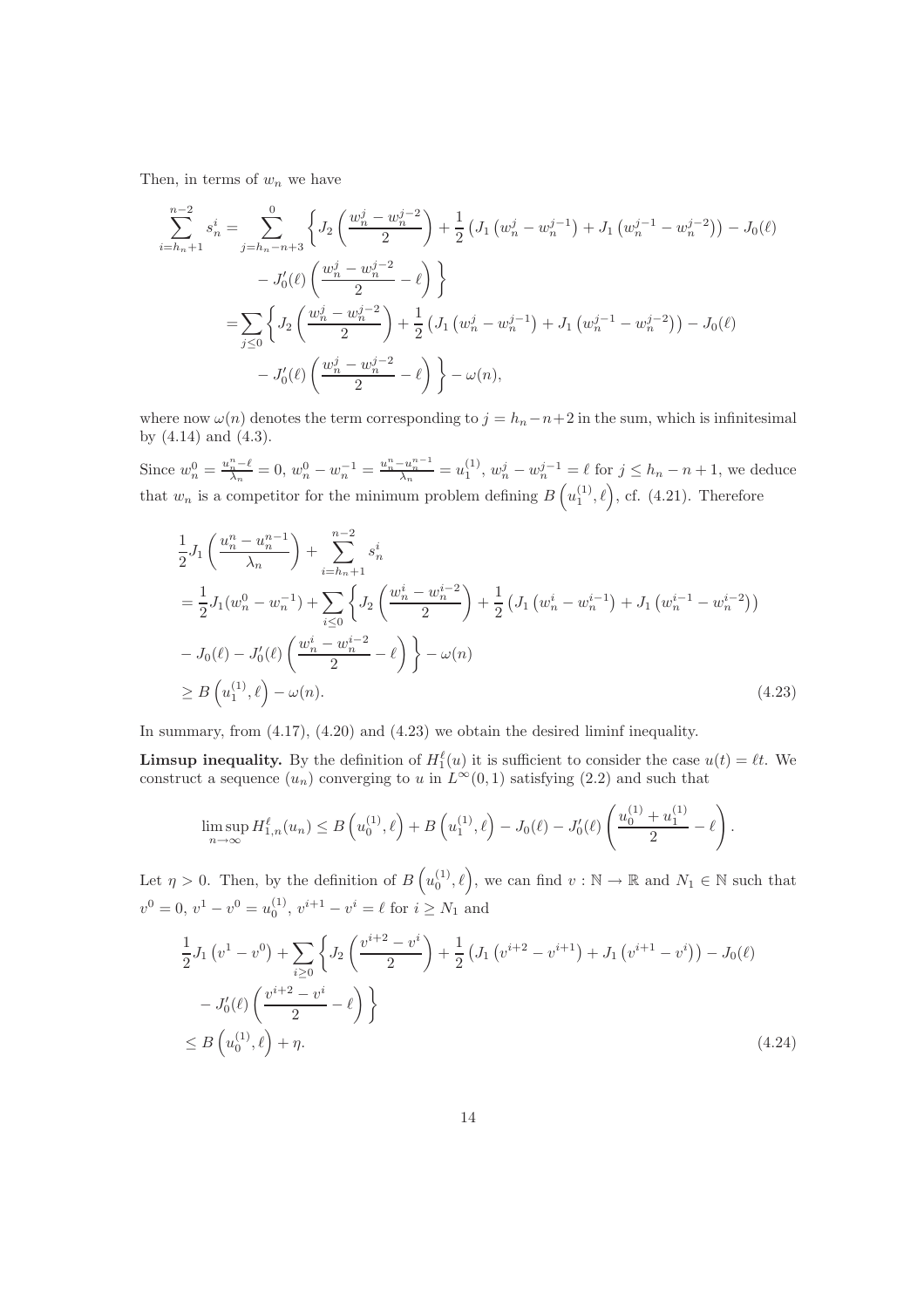In the same way, by (4.21), there exist  $w : -\mathbb{N} \to \mathbb{R}$  and  $N_2 \in \mathbb{N}$  with  $w^0 = 0$ ,  $w^0 - w^{-1} = u_1^{(1)}$ ,  $w^{i} - w^{i-1} = \ell$  if  $i \leq -N_2$ , such that

$$
\frac{1}{2}J_1(w^0 - w^{-1}) + \sum_{i \le 0} \left\{ J_2\left(\frac{w^i - w^{i-2}}{2}\right) + \frac{1}{2} \left(J_1\left(w^i - w^{i-1}\right) + J_1\left(w^{i-1} - w^{i-2}\right)\right) - J_0(\ell) - J_0'(\ell) \left(\frac{w^i - w^{i-2}}{2} - \ell\right) \right\}
$$
\n
$$
\le B\left(u_1^{(1)}, \ell\right) + \eta. \tag{4.25}
$$

We construct a recovery sequence for u by means of the functions  $v$  and  $w$ . Indeed, we set

$$
u_n^i = \begin{cases} \lambda_n v^i & \text{if } 0 \le i \le N_1 + 2, \\ \lambda_n v^{N_1 + 2} + \frac{\ell + \lambda_n (w^{-N_2 - 2} - v^{N_1 + 2})}{n - N_1 - N_2 - 4} (i - N_1 - 2) & \text{if } N_1 + 2 \le i \le n - N_2 - 2, \\ \ell + \lambda_n w^{i - n} & \text{if } n - N_2 - 2 \le i \le n. \end{cases}
$$

We note that, for each n,  $u_n$  satisfies the boundary conditions (2.2). We write  $H_{1,n}^{\ell}(u_n)$  as in  $(4.17)$  and thus only need to show that the first three terms on the right-hand side of  $(4.17)$  yield  $B\left(u_0^{(1)},\ell\right)$  and  $B\left(u_1^{(1)},\ell\right)$  in order to prove that  $H_{1,n}^{\ell}(u_n)$  converges to  $H_1^{\ell}(u)$ . To this end we split the sum as follows

$$
\sum_{i=0}^{n-2} s_n^i = \sum_{i=0}^{N_1} s_n^i + \sum_{i=N_1+1}^{n-N_2-3} s_n^i + \sum_{i=n-N_2-2}^{n-2} s_n^i.
$$

We observe that

$$
\frac{1}{2}J_1\left(\frac{u_n^1 - u_n^0}{\lambda_n}\right) + \sum_{i=0}^{N_1} s_n^i = \frac{1}{2}J_1\left(v^1 - v^0\right) + \sum_{i=0}^{N_1} \left\{J_2\left(\frac{v^{i+2} - v^i}{2}\right) + \frac{1}{2}\left(J_1\left(v^{i+2} - v^{i+1}\right) + J_1\left(v^{i+1} - v^i\right)\right) - J_0(\ell) - J_0'(\ell)\left(\frac{v^{i+2} - v^i}{2} - \ell\right)\right\},\
$$

where we can replace the sum of the right-hand side with the same sum up to  $+\infty$  since  $v^{i+1}-v^i = \ell$ for  $i \geq N_1$ . Hence, by (4.24) we obtain the upper bound  $B\left(u_0^{(1)}, \ell\right) + \eta$ . Similarly,

$$
\frac{1}{2}J_1\left(\frac{u_n^n - u_n^{n-1}}{\lambda_n}\right) + \sum_{i=n-N_2-2}^{n-2} s_n^i
$$
\n
$$
= \frac{1}{2}J_1(w^0 - w^{-1}) + \sum_{i \le 0} \left\{ J_2\left(\frac{w^i - w^{i-2}}{2}\right) + \frac{1}{2} \left(J_1\left(w^i - w^{i-1}\right) + J_1\left(w^{i-1} - w^{i-2}\right)\right) - J_0(\ell)
$$
\n
$$
- J_0'(\ell)\left(\frac{w^i - w^{i-2}}{2} - \ell\right) \right\},
$$

which is less or equal than  $B\left(u_1^{(1)},\ell\right)+\eta$  by construction, see (4.25). Thus it remains to prove that  $\sum_{i=N_1+1}^{n-N_2-3} s_n^i$  is infinitesimal as  $n \to \infty$ . For  $N_1 + 2 \le i \le n - N_2 - 3$  we have

$$
\frac{u_n^{i+1} - u_n^i}{\lambda_n} = \frac{\ell + \lambda_n \left( w^{-N_2 - 2} - v^{N_1 + 2} \right)}{\lambda_n (n - N_1 - N_2 - 4)} = \frac{\ell}{1 - \lambda_n (N_1 + N_2 + 4)} + \frac{w^{-N_2 - 2} - v^{N_1 + 2}}{n - N_1 - N_2 - 4},
$$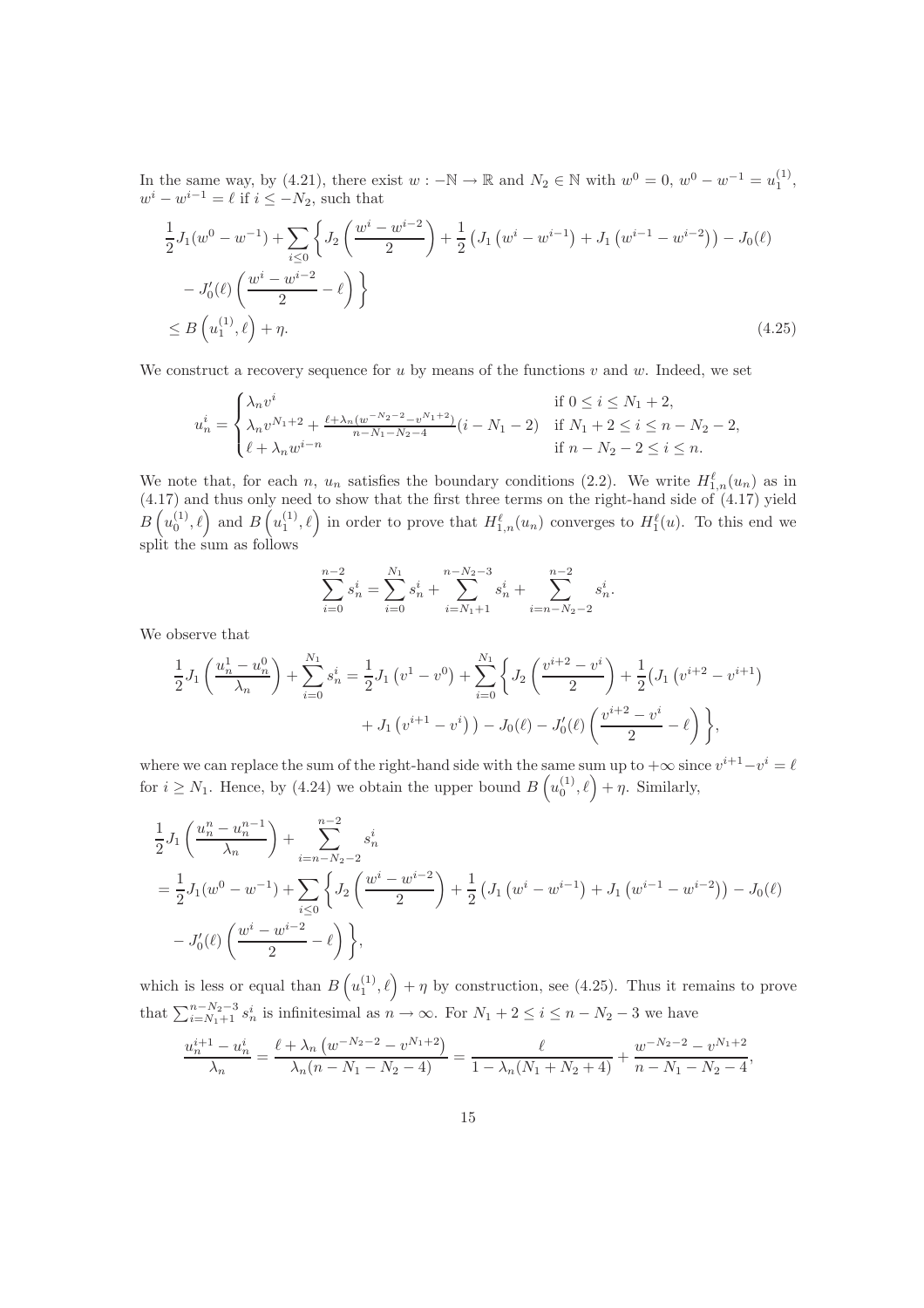which is of the order of  $\ell + \frac{c}{n}$  for some constant c. Hence by continuity

$$
s_n^i \simeq J_2\left(\ell + \frac{c}{n}\right) + J_1\left(\ell + \frac{c}{n}\right) - J_0(\ell) - J_0'(\ell)\frac{c}{n}
$$

for  $N_1 + 2 \le i \le n - N_2 - 4$ . Now, since  $J'_0(\ell) = J'_1(\ell) + J'_2(\ell)$  by (4.3) and [H3]

$$
s_n^i \simeq J_2\left(\ell + \frac{c}{n}\right) + J_1\left(\ell + \frac{c}{n}\right) - J_1(\ell) - J_2(\ell) - J_1'(\ell)\frac{c}{n} - J_2'(\ell)\frac{c}{n}
$$
  
=  $(J_2'(\xi_{2,n}) - J_2'(\ell))\frac{c}{n} + (J_1'(\xi_{1,n}) - J_1'(\ell))\frac{c}{n}$ 

for some  $\xi_{1,n}$  and  $\xi_{2,n}$  between  $\ell$  and  $\ell + \frac{c}{n}$ . Hence, by [H3], for a possibly different constant c,

$$
\sum_{i=N_1+2}^{n-N_2-4} s_n^i \le \sum_{i=N_1+2}^{n-N_2-4} |s_n^i| \le \sum_{i=1}^n \frac{c}{n^{1+\alpha}} = \frac{c}{n^{\alpha}} \to 0 \quad \text{as } n \to \infty.
$$

It remains to estimate the terms for  $i = N_1 + 1$  and  $i = n - N_2 - 3$ . Note that

$$
\frac{u_n^{N_1+3} - u_n^{N_1+1}}{2\lambda_n} = \frac{1}{2} \left( v^{N_1+2} + \frac{\ell + \lambda_n (w^{-N_2-2} - v^{N_1+2})}{\lambda_n (n - N_1 - N_2 - 4)} \right) - \frac{1}{2} v^{N_1+1}
$$
  
= 
$$
\frac{v^{N_1+2} - v^{N_1+1}}{2} + \frac{\ell}{2 - 2\lambda_n (N_1 + N_2 + 4)} + \frac{w^{-N_2-2} - v^{N_1+2}}{2(n - N_1 - N_2 - 4)}
$$
  

$$
\approx \frac{\ell}{2} + \frac{\ell}{2} + \frac{c}{2n} \longrightarrow \ell.
$$

Hence  $s_n^{N_1+1}$  converges to 0 as  $n \to \infty$  by (4.3). Similarly,

$$
\frac{u_n^{n-N_2-1} - u_n^{n-N_2-3}}{2\lambda_n}
$$
\n
$$
= \frac{1}{2} \left( \frac{\ell}{\lambda_n} + w^{-N_2-1} - v^{N_1+2} - \frac{\ell + \lambda_n (w^{-N_2-2} - v^{N_1+2})}{\lambda_n (n - N_1 - N_2 - 4)} (n - N_2 - 3 - N_1 - 2) \right)
$$
\n
$$
\longrightarrow \ell
$$

since  $\frac{n-N_2-3-N_1-2}{\lambda_n(n-N_1-N_2-4)}$  is of order  $\frac{1}{\lambda_n}-1$  and  $w^{-N_2-1}-w^{-N_2-2}=\ell$ . Hence, again by  $(4.3)$ ,  $s_n^{n-N_2-3}$ converges to  $0$  as  $n$  tends to infinity, which proves the convergence of the energy. Moreover, since the discrete derivative of  $u_n$  converges to  $\ell$ , we have in particular that  $(u_n)$  converges to  $u(t) = \ell t$ in  $L^{\infty}(0, 1)$ .  $\Box$ 

Next we discuss a special case: let  $\ell = \gamma$  and  $\theta = \gamma$ . Then it is immediate to notice that  $(\gamma i, 0)$  is a minimiser, hence the boundary layer energy takes the simple explicit form

$$
B(\gamma, \gamma) = \frac{1}{2}J_1(\gamma). \tag{4.26}
$$

The following corollary is then a consequence of Theorem 4.3.

**Corollary 4.4.** Suppose that hypotheses  $[H1] - [H5]$  hold and let  $\ell = \gamma$  and  $u_0^{(1)} = u_1^{(1)} = \gamma$ . The sequence of functionals  $H_{1,n}^{\gamma}$  Γ-converges with respect to the L∞-topology to the functional  $H_1^{\gamma}$  given by

$$
H_1^{\gamma}(u) = \begin{cases} J_1(\gamma) - J_0(\gamma) = -J_2(\gamma) & \text{if } u(t) = \gamma t, \\ +\infty & \text{else} \end{cases}
$$

*on*  $W^{1,\infty}(0,1)$ .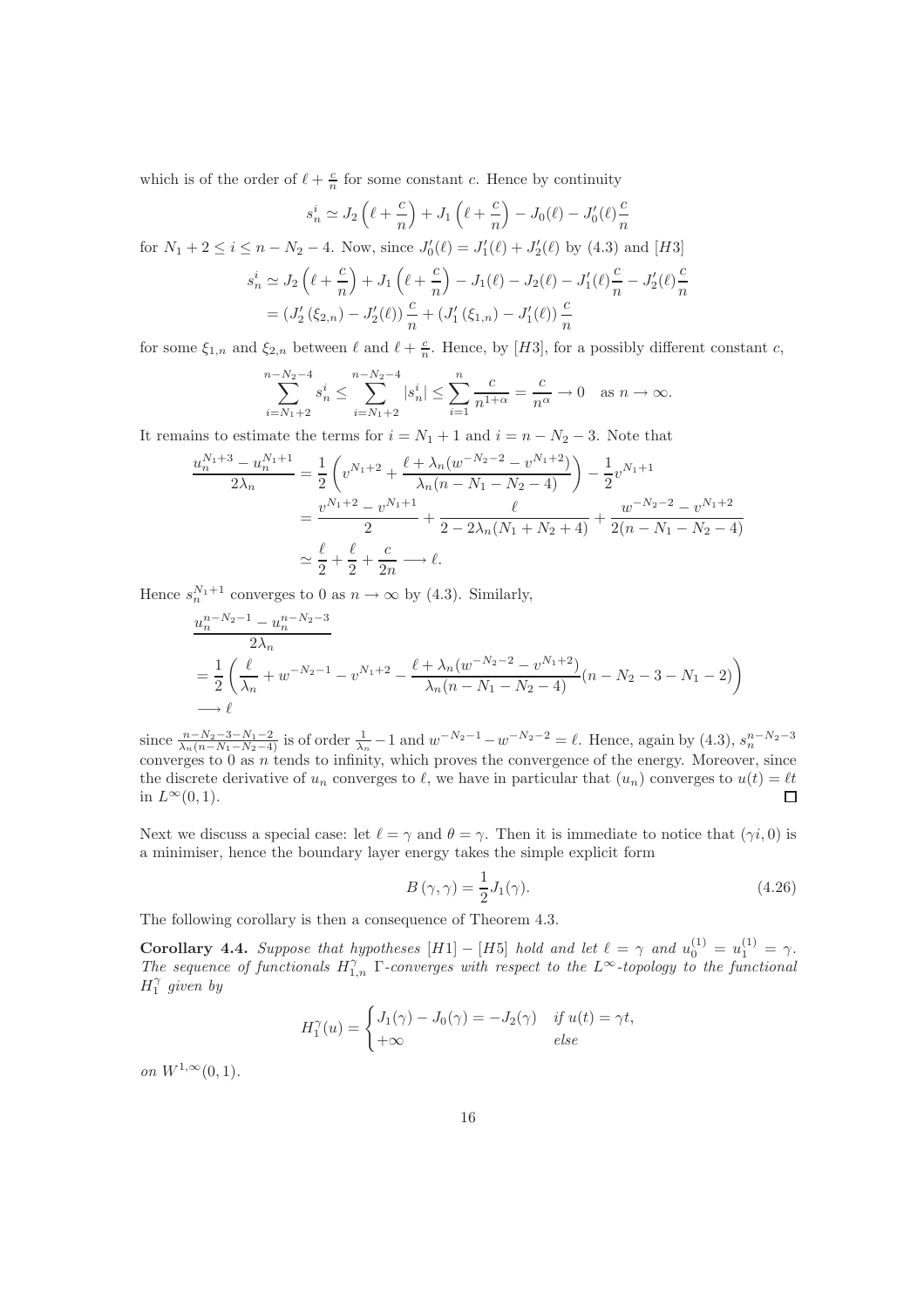Remark 4.5. Notice that if the Dirichlet boundary conditions for the second and last but one atoms are not prescribed, then the limit functional is  $2B(\gamma) - J_0(\gamma)$  [BC07, Theorem 4.4], see also (4.28) for a definition of  $B(\gamma)$ . By Proposition 5.4 below we know that  $B(\gamma) < \frac{1}{2}J_1(\gamma)$  in some relevant examples, more precisely for the classical Lennard-Jones potentials as defined in (4.4). Hence, at least for these examples, prescribing the second and last but one atoms leads to a different limiting functional even for  $\ell = \gamma$ .

Remark 4.6. Proving directly the assertion of Corollary 4.4 shows that assumption  $[H5]$  is not needed.

#### 4.2 The case  $\ell > \gamma$

According to the compactness result in Proposition 4.2, we have fracture in the case  $\ell > \gamma$ . To this end we define boundary layer energies due to the presence of a crack at the boundary or in the interior of the chain. When a fracture occurs at a boundary point, the corresponding boundary layer energy is given, for  $\theta > 0$ , by

$$
B_b(\theta) = \inf_{k \in \mathbb{N}} \min \left\{ \frac{1}{2} J_1\left(\hat{v}^1 - \hat{v}^0\right) + \sum_{i=0}^{k-1} \left\{ J_2\left(\frac{\hat{v}^{i+2} - \hat{v}^i}{2}\right) + \frac{1}{2} \left(J_1\left(\hat{v}^{i+2} - \hat{v}^{i+1}\right) + J_1\left(\hat{v}^{i+1} - \hat{v}^i\right)\right) - J_0(\gamma) \right\} : \qquad (4.27)
$$

$$
\hat{v}: \mathbb{N} \to \mathbb{R}, \hat{v}^{k+1} = 0, \hat{v}^{k+1} - \hat{v}^k = -\hat{v}^k = \theta \right\}.
$$

Remark 4.7. We point out that the boundary layer energy  $B_b(\theta)$  yields the optimal position, at a microscopic scale, of a fracture that occurs at the boundary at a macroscopic scale. See the end of Section 5 for examples about the optimal position of microscopic cracks. In this case we use again (3.3) and that  $J_0$  has a unique minimum point  $\gamma$  to deduce that the terms in the sums are non-negative.

Next we recall the definition of  $B(\gamma)$ , which is the boundary layer energy of a free boundary, occurring in the case of an internal fracture, and was introduced in [BC07].

$$
B(\gamma) = \inf_{N \in \mathbb{N}} \min \left\{ \frac{1}{2} J_1 \left( \tilde{u}^1 - \tilde{u}^0 \right) + \sum_{i \ge 0} \left\{ J_2 \left( \frac{\tilde{u}^{i+2} - \tilde{u}^i}{2} \right) + \frac{1}{2} \left( J_1 \left( \tilde{u}^{i+2} - \tilde{u}^{i+1} \right) + J_1 \left( \tilde{u}^{i+1} - \tilde{u}^i \right) \right) - J_0(\gamma) \right\} : \qquad (4.28)
$$

$$
\tilde{u} : \mathbb{N} \to \mathbb{R}, \tilde{u}^0 = 0, \tilde{u}^{i+1} - \tilde{u}^i = \gamma \text{ if } i \ge N \bigg\}.
$$

In the case of an internal fracture, the *elastic boundary layer energy* at the endpoints due to the prescribed boundary conditions is similar to the one defined in the elastic case  $\ell \leq \gamma$ , see (4.13).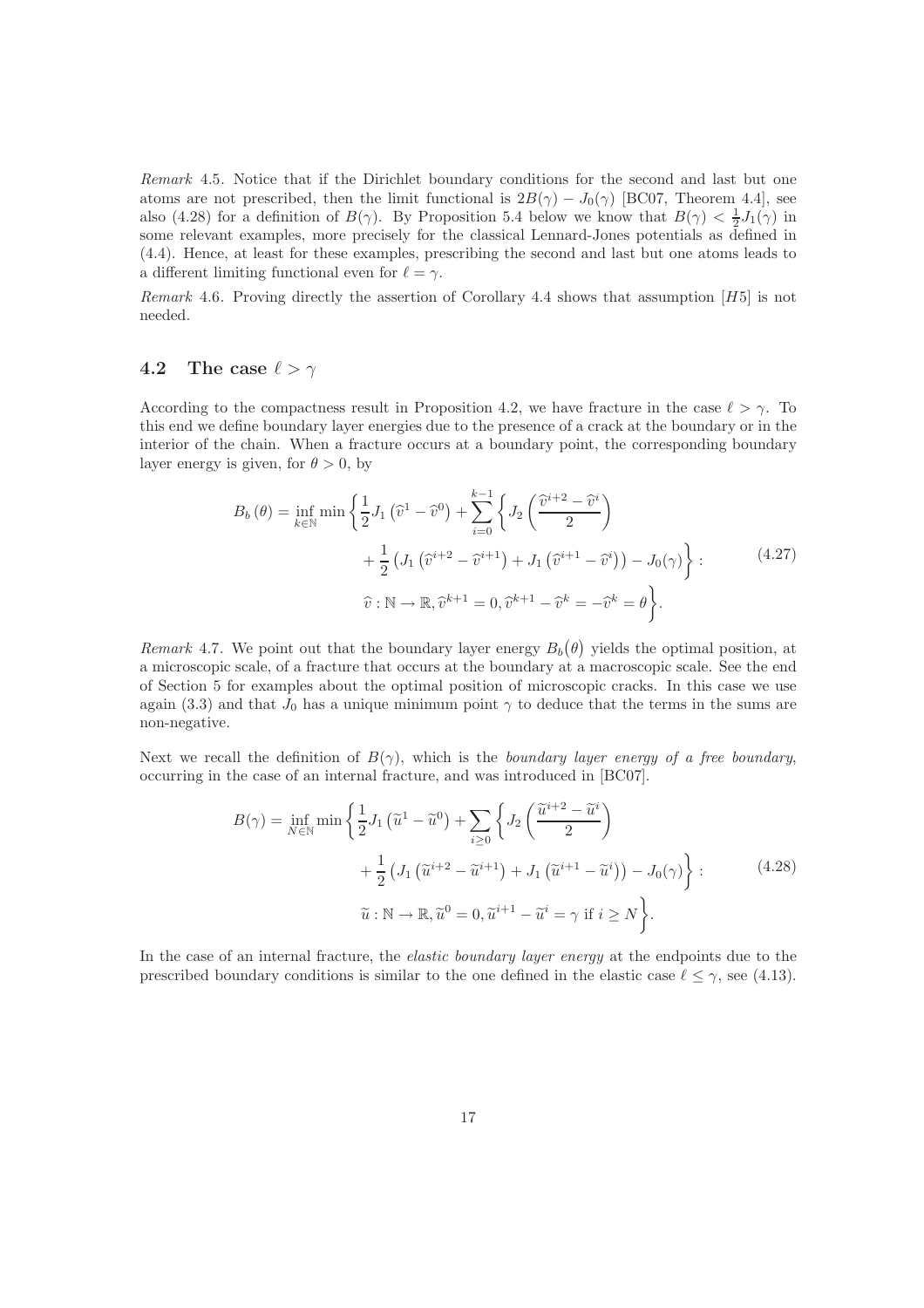More precisely, we define, for  $\theta > 0$ ,

$$
B(\theta, \gamma) = \inf_{N \in \mathbb{N}} \min \left\{ \frac{1}{2} J_1 \left( v^1 - v^0 \right) + \sum_{i \ge 0} \left\{ J_2 \left( \frac{v^{i+2} - v^i}{2} \right) + \frac{1}{2} \left( J_1 \left( v^{i+2} - v^{i+1} \right) + J_1 \left( v^{i+1} - v^i \right) \right) - J_0(\gamma) \right\} : \n v : \mathbb{N} \to \mathbb{R}, v^0 = 0, v^1 - v^0 = v^1 = \theta, v^{i+1} - v^i = \gamma \text{ if } i \ge N \right\}.
$$
\n(4.29)

**Theorem 4.8.** Suppose that hypotheses  $[H1] - [H4]$  hold and let  $\ell > \gamma$  and  $u_0^{(1)}$ ,  $u_1^{(1)} > 0$ . Then  $H_{1,n}^{\ell}$   $\Gamma$ -converges with respect to the  $L^1$ -topology to the functional  $H_1^{\ell}$  defined by

$$
H_1^{\ell}(u) = \begin{cases} B\left(u_0^{(1)}, \gamma\right) (1 - \#(S_u \cap \{0\})) \\ + B\left(u_1^{(1)}, \gamma\right) (1 - \#(S_u \cap \{1\})) - J_0(\gamma) + B_{IJ} \#(S_u \cap (0, 1)) \\ + B_{BJ}\left(u_0^{(1)}\right) \#(S_u \cap \{0\}) + B_{BJ}\left(u_1^{(1)}\right) \#(S_u \cap \{1\}) & \text{if } u \in SBV_c^{\ell}(0, 1), \\ + \infty & \text{else,} \end{cases}
$$

on  $L^1(0,1)$ , where, for  $\theta > 0$ ,

$$
B_{BJ}(\theta) = \frac{1}{2}J_1(\theta) + B_b(\theta) + B(\gamma) - 2J_0(\gamma),
$$
\n(4.30)

is the boundary layer energy due to a jump at the boundary, while

$$
B_{IJ} = 2B(\gamma) - 2J_0(\gamma) \tag{4.31}
$$

is the boundary layer energy due to a jump at an internal point of  $(0, 1)$ .

In Figures 4 and 5 we give an intuitive picture of the location of occurring boundary layers in the case of a crack in 0 and in the interior, respectively.



Figure 4: An intuitive picture of the location of boundary layers for a crack in 0.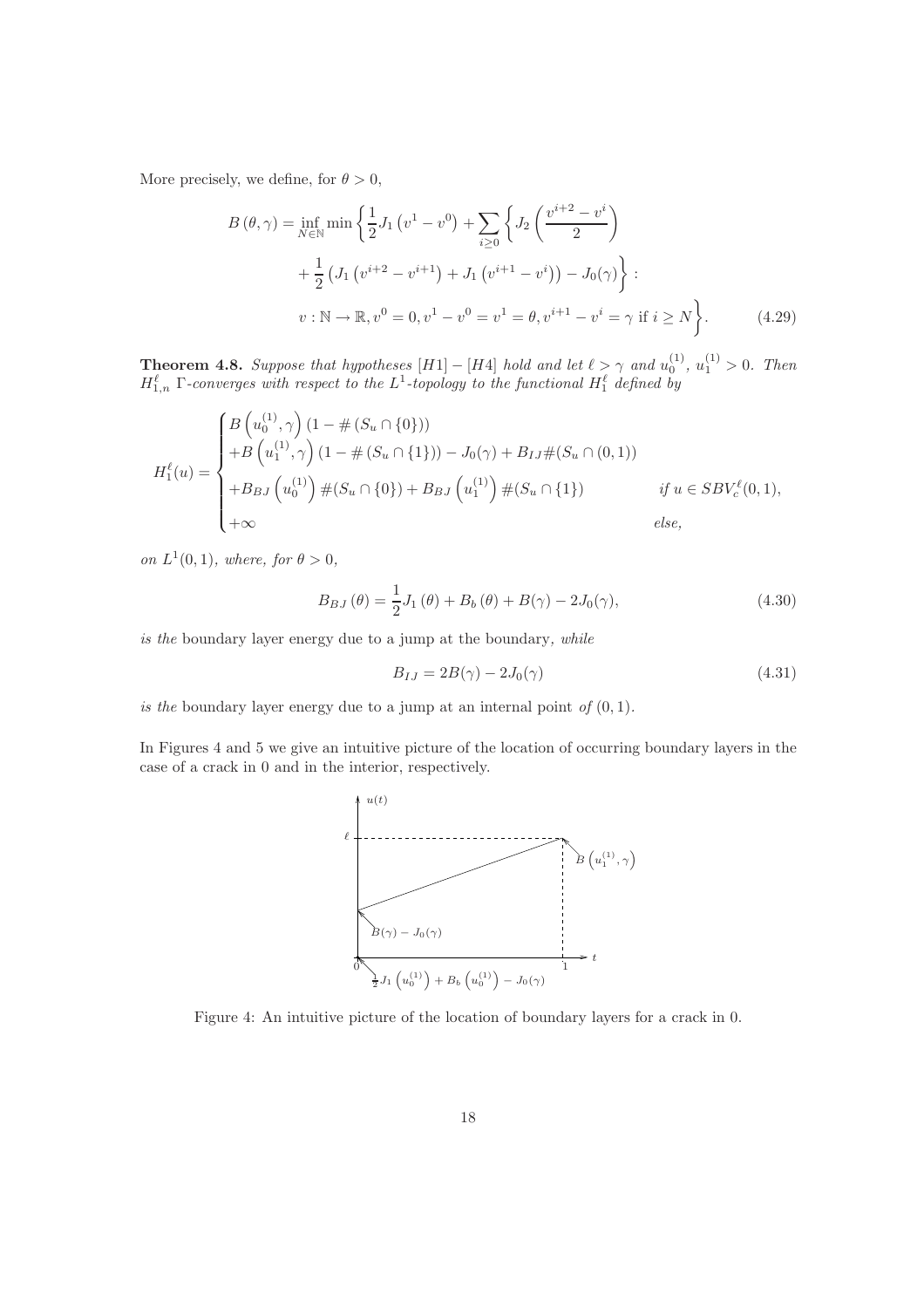

Figure 5: An intuitive picture of the location of boundary layers for a crack in the interior.

Proof. Liminf inequality. Without loss of generality we can assume that there is only one jump point, i.e.,  $\#S_u = 1$ . In the following we consider the case of having a jump at the boundary or in the interior separately. Since the jumps at 0 and 1, respectively, are similar due to symmetry, we only treat the boundary jump at 0.

*Jump at* 0. Assume that  $S_u = \{0\}$  and let  $(u_n)$  be a sequence such that  $\sup_n H_{1,n}^{\ell}(u_n) < +\infty$ . By Proposition 4.2 we know that  $u_n \to u$  in  $L^1(0,1)$  with

$$
u(t) = \begin{cases} 0 & \text{if } t = 0, \\ \gamma t + (\ell - \gamma) & \text{if } t \in (0, 1]. \end{cases}
$$
(4.32)

Moreover, there exists a finite set S such that  $u_n \to u$  in  $W^{1,\infty}_{loc}((0,1) \setminus S)$ . We prove that

$$
\liminf_{n} H_{1,n}^{\ell}(u_n) \ge \frac{1}{2} J_1\left(u_0^{(1)}\right) + B_b\left(u_0^{(1)}\right) + B(\gamma) - 2J_0(\gamma) + B\left(u_1^{(1)}, \gamma\right) - J_0(\gamma). \tag{4.33}
$$

Let  $k_n^1 \in \mathbb{N}$  with  $\lambda_n k_n^1 \to \frac{3}{4}$  be such that

$$
\lim_{n \to \infty} \frac{u_n^{k_n^1 + 2} - u_n^{k_n^1 + 1}}{\lambda_n} = \gamma,
$$
\n(4.34)

note that without loss of generality we may assume  $\frac{3}{4} \notin S$ . We start from (4.8) and decompose the sum into a sum from 0 to  $k_n^1$  and a sum from  $k_n^1 + 1$  to  $n-2$ . In the following we adapt parts of the proof of Theorem 4.3; note that  $\sigma_n^i$  defined in (4.9) is the same as  $s_n^i$  defined in (4.18) for  $\ell = \gamma$ . Instead of (4.22) we set

$$
w_n^j = \begin{cases} \frac{u_n^{n+j}}{\lambda_n} - \frac{\ell}{\lambda_n} & \text{if } k_n^1 - n + 1 \le j \le 0, \\ \gamma(j - (k_n^1 - n + 1)) - \frac{\ell}{\lambda_n} + \frac{u_n^{k+1}}{\lambda_n} & \text{if } j \le k_n^1 - n + 1. \end{cases}
$$

and then can prove analogously to (4.23) that

$$
\frac{1}{2}J_1\left(\frac{u_n^n - u_n^{n-1}}{\lambda_n}\right) + \sum_{i=k_n^1+1}^{n-2} \sigma_n^i \ge B\left(u_1^{(1)}, \gamma\right) - \omega(n) \tag{4.35}
$$

with an appropriate function  $\omega$  converging to 0 as  $n \to \infty$ . Therefore, in order to obtain (4.33) we focus now on the sum of the terms  $\sigma_n^i$  for *i* ranging between 0 and  $k_n^1$ .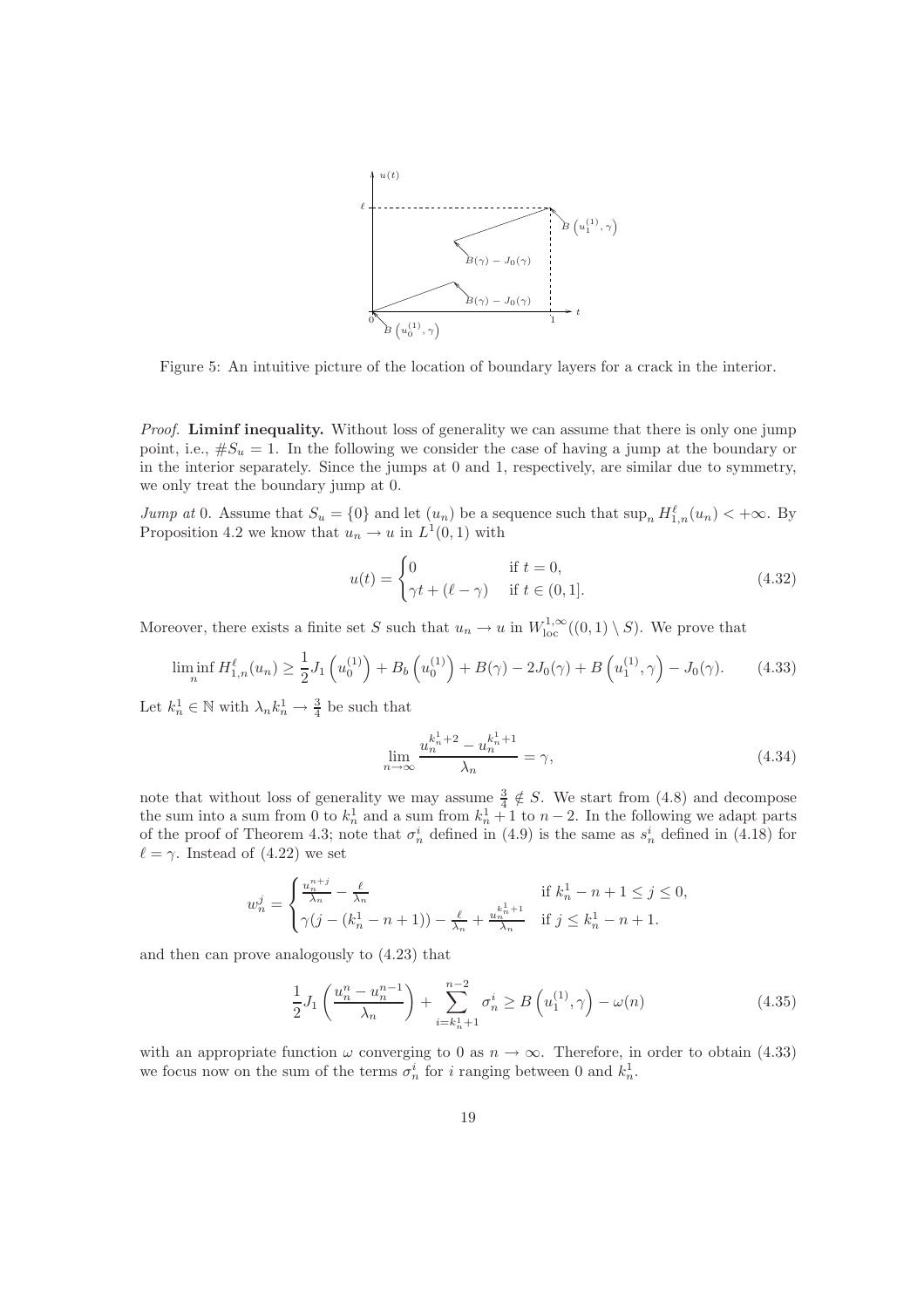Since, by assumption,  $u_n \to u$  and  $S_u = \{0\}$ , we have that there exists  $h_n \in \mathbb{N}$  with  $\lambda_n h_n \to 0$ such that

$$
\lim_{n \to \infty} \frac{u_n^{h_n+1} - u_n^{h_n}}{\lambda_n} = +\infty.
$$
\n(4.36)

Indeed, since  $u_n$  converges to u almost everywhere, for every  $\varepsilon > 0$  there exists some  $q_n \in \mathbb{N}$  such that  $\lambda_n q_n \to 0$  and  $u_n^{q_n} = u_n(\lambda_n q_n) := a_n \geq \ell - \gamma + \gamma \lambda_n q_n - \varepsilon$ , for n large enough. We set  $r_n := \gamma \lambda_n q_n - \varepsilon$ . Therefore, we have for n large enough

$$
\frac{u_n^{q_n} - u_n^1}{\lambda_n} = \frac{a_n}{\lambda_n} - u_0^{(1)} \ge \frac{\ell - \gamma + r_n}{\lambda_n} - u_0^{(1)} \to +\infty.
$$

Observe that there are two cases: either the discrete slope of  $u_n$  is constant in  $[\lambda_n, \lambda_n q_n]$  or not. If such a slope is constant, then we have that for every  $j = 1, \ldots, q_n - 1$ 

$$
\frac{u_n^{j+1} - u_n^j}{\lambda_n} = \frac{a_n - \lambda_n u_0^{(1)}}{\lambda_n q_n} \to +\infty.
$$

Therefore, the claim (4.36) follows choosing  $h_n = q_n - 1$  for example, or choosing  $h_n = j$  for some  $j \in \{1, \ldots, q_n - 1\}.$ 

If the slope is not constant, then there exists  $\hat{h} \in \{1, \ldots, q_n - 1\}$  such that

$$
\frac{u_n^{\widehat{h}+1} - u_n^{\widehat{h}}}{\lambda_n} \ge \frac{a_n - \lambda_n u_0^{(1)}}{\lambda_n q_n} \to +\infty,
$$

and (4.36) follows choosing  $h_n = \hat{h}$ .

We then split the sum, by isolating the terms  $i = h_n - 1$  and  $i = h_n$  which contain terms as in (4.36):

$$
\sum_{i=0}^{k_n^1} \sigma_n^i = \sum_{i=0}^{h_n-2} \sigma_n^i + \sigma_n^{h_n-1} + \sigma_n^{h_n} + \sum_{i=h_n+1}^{k_n^1} \sigma_n^i.
$$
 (4.37)

According to (4.36), since  $J_1(+\infty) = J_2(+\infty) = 0$ , we have that some terms in  $\sigma_n^{h_n-1}$  and in  $\sigma_n^{h_n}$ are infinitesimal. We collect them in the function  $r_1(n)$  defined by

$$
r_1(n) = J_2\left(\frac{u_n^{h_n+1} - u_n^{h_n-1}}{2\lambda_n}\right) + J_2\left(\frac{u_n^{h_n+2} - u_n^{h_n}}{2\lambda_n}\right) + J_1\left(\frac{u_n^{h_n+1} - u_n^{h_n}}{\lambda_n}\right)
$$

and converging to 0 as  $n \to \infty$ . Hence, from (4.37) we have

$$
\sum_{i=0}^{k_n^1} \sigma_n^i = \frac{1}{2} J_1 \left( \frac{u_n^{h_n} - u_n^{h_n - 1}}{\lambda_n} \right) + \sum_{i=0}^{h_n - 2} \sigma_n^i + \frac{1}{2} J_1 \left( \frac{u_n^{h_n + 2} - u_n^{h_n + 1}}{\lambda_n} \right) + \sum_{i=h_n + 1}^{k_n^1} \sigma_n^i - 2J_0(\gamma) + r_1(n). \tag{4.38}
$$

We show that

$$
\frac{1}{2}J_1\left(\frac{u_n^{h_n} - u_n^{h_n - 1}}{\lambda_n}\right) + \sum_{i=0}^{h_n - 2} \sigma_n^i \ge B_b\left(u_0^{(1)}\right),\tag{4.39}
$$

$$
\frac{1}{2}J_1\left(\frac{u_n^{h_n+2} - u_n^{h_n+1}}{\lambda_n}\right) + \sum_{i=h_n+1}^{k_n^1} \sigma_n^i \ge B(\gamma) + r_2(n),\tag{4.40}
$$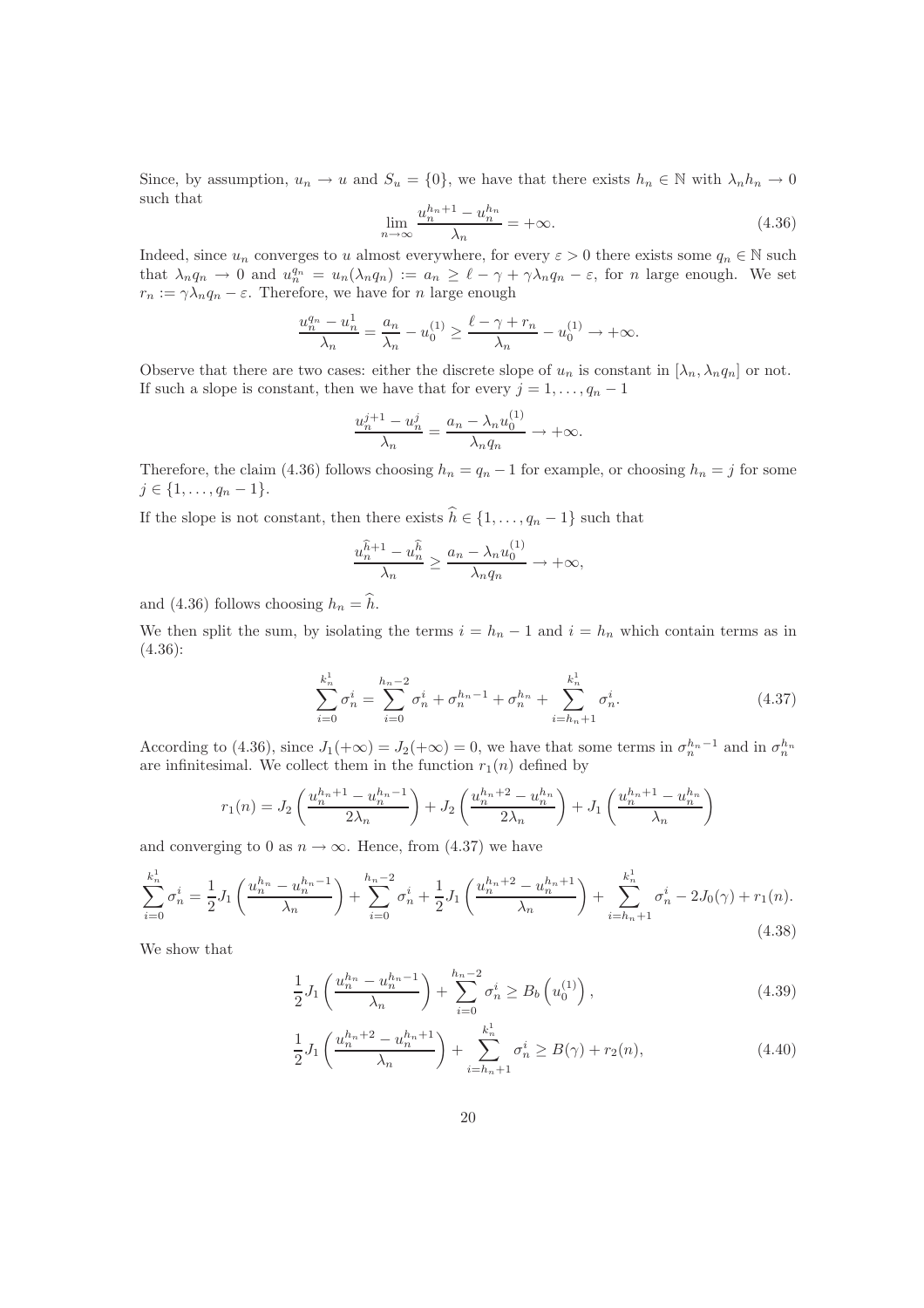with  $r_2(n) \rightarrow 0$  as  $n \rightarrow \infty$ , see below for details. Indeed, (4.39)–(4.40) together with (4.35) and (4.38) then give (4.33).

Let us start by proving the inequality in  $(4.39)$ . We observe that  $(4.27)$  can be phrased equivalently for test functions defined on  $-\mathbb{N}$ , in the same way as (4.21) was derived from (4.13). We define for  $j = -h_n + 2, ..., 0$ 

$$
\widehat{w}_n^j = \frac{u_n^{j+h_n}}{\lambda_n}.
$$

Then

$$
\frac{1}{2}J_1\left(\frac{u_n^{h_n} - u_n^{h_n - 1}}{\lambda_n}\right) + \sum_{i=0}^{h_n - 2} \sigma_n^i = \frac{1}{2}J_1\left(\hat{w}_n^0 - \hat{w}_n^{-1}\right) + \sum_{j=-h_n + 2}^0 \left\{J_2\left(\frac{\hat{w}_n^j - \hat{w}_n^{j-2}}{2}\right) + \frac{1}{2}\left(J_1(\hat{w}_n^j - \hat{w}_n^{j-1}) + J_1(\hat{w}_n^{j-1} - \hat{w}_n^{j-2})\right) - J_0(\gamma)\right\}
$$

and, moreover,  $\hat{w}_n^{-h_n} = 0$ ,  $\hat{w}_n^{1-h_n} - \hat{w}_n^{-h_n} = u_0^{(1)}$ , which means that  $\hat{w}_n$  is an admissible test for  $B_b\left(u_0^{(1)}\right)$  and thus (4.39) holds true.

It remains to prove (4.40). We define, for  $j \geq 0$ 

$$
\widetilde{u}_n^j = \begin{cases}\n\frac{u_n^{h_n+1+j}}{\lambda_n} - \frac{u_n^{h_n+1}}{\lambda_n} & \text{if } j \le k_n^1 - h_n + 1, \\
\gamma(j - k_n^1 + h_n - 1) + \frac{u_n^{k_n+2}}{\lambda_n} - \frac{u_n^{h_n+1}}{\lambda_n} & \text{if } j \ge k_n^1 - h_n + 1.\n\end{cases}
$$

Therefore, we find

$$
\frac{1}{2}J_1\left(\frac{u_n^{h_n+2} - u_n^{h_n+1}}{\lambda_n}\right) + \sum_{i=h_n+1}^{k_n^1} \sigma_n^i = \frac{1}{2}J_1\left(\tilde{u}_n^1 - \tilde{u}_n^0\right) + \sum_{j\geq 0} \left\{J_2\left(\frac{\tilde{u}_n^{j+2} - \tilde{u}_n^j}{2}\right) + \frac{1}{2}\left(J_1\left(\tilde{u}_n^{j+2} - \tilde{u}_n^{j+1}\right) + J_1\left(\tilde{u}_n^{j+1} - \tilde{u}_n^j\right)\right) - J_0(\gamma)\right\} - r_2(n),
$$

where  $r_2(n)$  corresponds to the term  $j = k_n^1 - h_n$ , and we can consider an infinite sum since the terms for  $j \geq k_n^1 - h_n + 1$  are identically 0. We observe that

$$
r_2(n) = J_2\left(\frac{1}{2}\left(\gamma + \frac{u_n^{k_n^1 + 2} - u_n^{k_n^1 + 1}}{\lambda_n}\right)\right) + \frac{1}{2}\left(J_1\left(\gamma\right) + J_1\left(\frac{u_n^{k_n^1 + 2} - u_n^{k_n^1 + 1}}{\lambda_n}\right)\right) - J_0(\gamma) \to 0
$$

as  $n \to \infty$ , since, by (4.34),  $\frac{u_n^{k+2} - u_n^{k+1}}{\lambda_n} \to \gamma$ , and  $J_2(\gamma) + J_1(\gamma) = J_0(\gamma)$  by (4.3). Note that  $\tilde{u}_n^0 = 0$ ,  $\tilde{u}_n^{j+1} - \tilde{u}_n^j = \gamma$  for all  $j \geq k_n^1 - h_n + 1$ . According to the definition of  $B(\gamma)$  recalled in  $(4.28)$ , we thus obtain  $(4.40)$ , which concludes the proof of  $(4.33)$ .

Internal jump. Assume that  $S_u = {\{\overline{t}\}}$ , where  $\overline{t} \in (0,1)$ . Without loss of generality we consider  $\overline{t} =$  $\frac{1}{2}$ . Let  $(u_n)$  be a sequence converging to u such that  $\sup_n H_{1,n}^{\ell}(u_n) < +\infty$ . Then Proposition 4.2 implies that  $u_n \to u$  in  $L^1(0,1)$  with

$$
u(t) = \begin{cases} \gamma t & \text{if } 0 \le t \le \frac{1}{2}, \\ (\ell - \gamma) + \gamma t & \text{if } \frac{1}{2} < t \le 1. \end{cases} \tag{4.41}
$$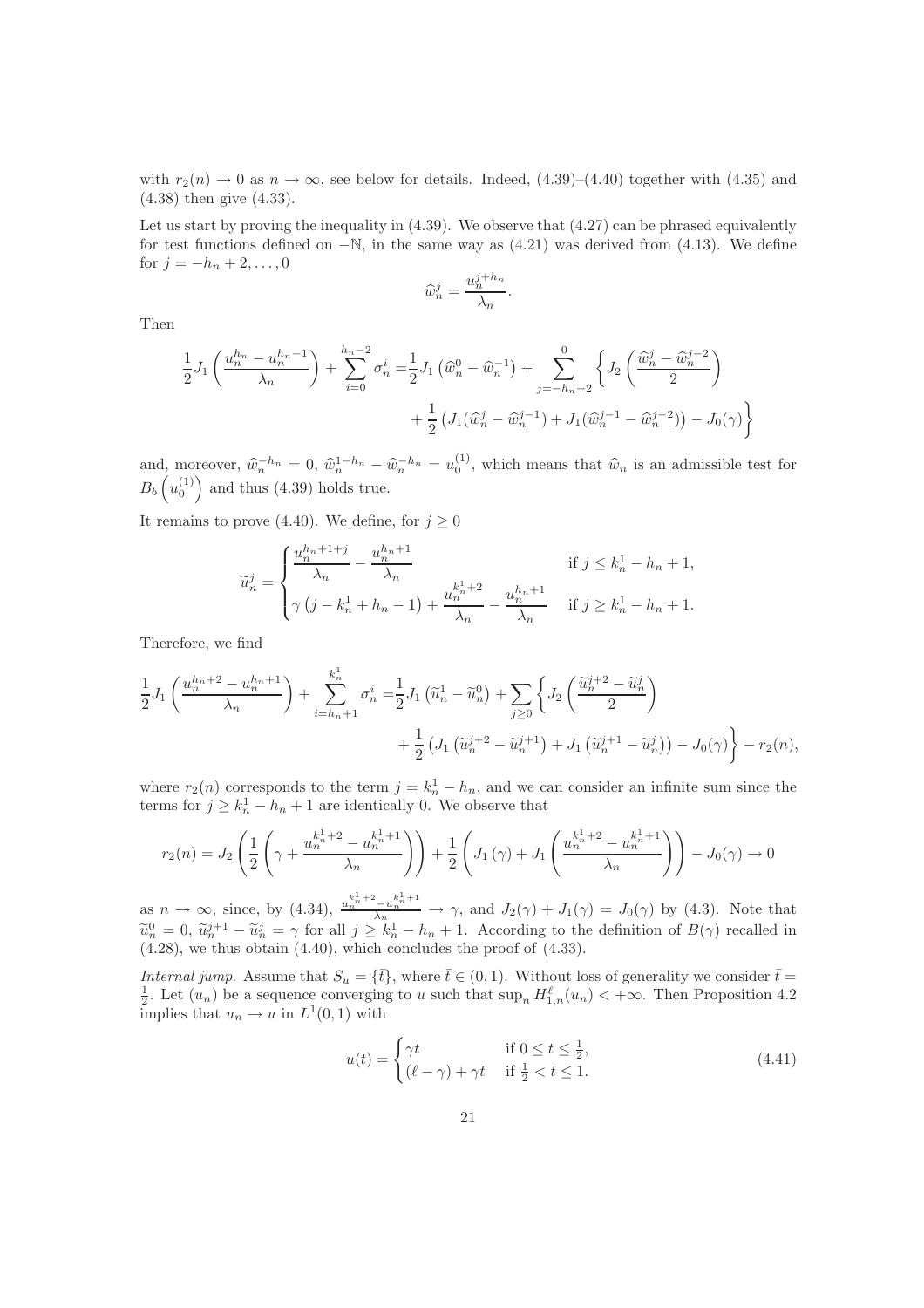Moreover, there exists a finite set S such that  $u_n \to u$  in  $W^{1,\infty}_{loc}((0,1) \setminus S)$ . We prove

$$
\liminf_{n} H_{1,n}^{\ell}(u_n) \ge B\left(u_0^{(1)}, \gamma\right) + B\left(u_1^{(1)}, \gamma\right) - J_0(\gamma) + 2B(\gamma) - 2J_0(\gamma). \tag{4.42}
$$

Without loss of generality we may assume  $\frac{1}{4}$ ,  $\frac{3}{4} \notin S$ . Let  $k_n^0, k_n^1, h_n$  be integers with  $\lambda_n k_n^0 \to \frac{1}{4}$ ,  $\lambda_n k_n^1 \to \frac{3}{4}$ ,  $\lambda_n h_n \leq \frac{1}{2}$  and  $\lambda_n h_n \to \frac{1}{2}$  such that

$$
\frac{u_n^{k_n^0+2} - u_n^{k_n^0+1}}{\lambda_n} \to \gamma, \quad \frac{u_n^{k_n^1+2} - u_n^{k_n^1+1}}{\lambda_n} \to \gamma, \quad \frac{u_n^{h_n+1} - u_n^{h_n}}{\lambda_n} \to +\infty \quad \text{as } n \to \infty. \tag{4.43}
$$

By using again the definition of  $\sigma_n^i$ ,  $i = 0, \ldots, n-2$ , given in (4.9), we decompose the energy  $H_{1,n}^{\ell}(u_n)$  as follows to extract the occurring boundary layer energies.

$$
H_{1,n}^{\ell}(u_n) = \frac{1}{2} J_1 \left( \frac{u_n^1 - u_n^0}{\lambda_n} \right) + \sum_{i=0}^{k_n^0} \sigma_n^i + \sum_{i=k_n^0+1}^{h_n-2} \sigma_n^i + \sigma_n^{h_n-1} + \sigma_n^{h_n} + \sum_{i=h_n+1}^{k_n^1} \sigma_n^i + \sum_{i=k_n^1+1}^{n-2} \sigma_n^i
$$
  
+ 
$$
\frac{1}{2} J_1 \left( \frac{u_n^n - u_n^{n-1}}{\lambda_n} \right) - J_0(\gamma).
$$
 (4.44)

As in (4.35) we have

$$
\frac{1}{2}J_1\left(\frac{u_n^n - u_n^{n-1}}{\lambda_n}\right) + \sum_{i=k_n^1+1}^{n-2} \sigma_n^i \ge B\left(u_1^{(1)}, \gamma\right) - \omega(n). \tag{4.45}
$$

In a similar way (see also  $(4.20)$ ) we get

$$
\frac{1}{2}J_1\left(\frac{u_n^1 - u_n^0}{\lambda_n}\right) + \sum_{i=0}^{k_n^0} \sigma_n^i \ge B\left(u_0^{(1)}, \gamma\right) - \omega(n) \tag{4.46}
$$

for some (in general different) functions  $\omega(n)$ , see above, converging to 0 as  $n \to \infty$ . Therefore, in order to obtain (4.42), we focus on

$$
\Sigma = \sum_{i=k_n^0+1}^{h_n-2} \sigma_n^i + \sigma_n^{h_n-1} + \sigma_n^{h_n} + \sum_{i=h_n+1}^{k_n^1} \sigma_n^i.
$$

According to the third limit in (4.43), since  $J_1(+\infty) = J_2(+\infty) = 0$ , we deduce (as in the case of boundary jumps) that some terms defining  $\sigma_n^{h_n-1}$  and  $\sigma_n^{h_n}$  are infinitesimal. Therefore, rearranging the terms, we can rewrite  $\Sigma$  as follows:

$$
\Sigma = \frac{1}{2} J_1 \left( \frac{u_n^{h_n} - u_n^{h_n - 1}}{\lambda_n} \right) + \sum_{i = k_n^0 + 1}^{h_n - 2} \sigma_n^i + \frac{1}{2} J_1 \left( \frac{u_n^{h_n + 2} - u_n^{h_n + 1}}{\lambda_n} \right) + \sum_{i = h_n + 1}^{k_n^1} \sigma_n^i - 2J_0(\gamma) + \omega(n),\tag{4.47}
$$

where

$$
\omega(n) = J_2 \left( \frac{u_n^{h_n+1} - u_n^{h_n-1}}{2\lambda_n} \right) + \frac{1}{2} J_1 \left( \frac{u_n^{h_n+1} - u_n^{h_n}}{\lambda_n} \right) + J_2 \left( \frac{u_n^{h_n+2} - u_n^{h_n}}{2\lambda_n} \right) + \frac{1}{2} J_1 \left( \frac{u_n^{h_n+1} - u_n^{h_n}}{\lambda_n} \right)
$$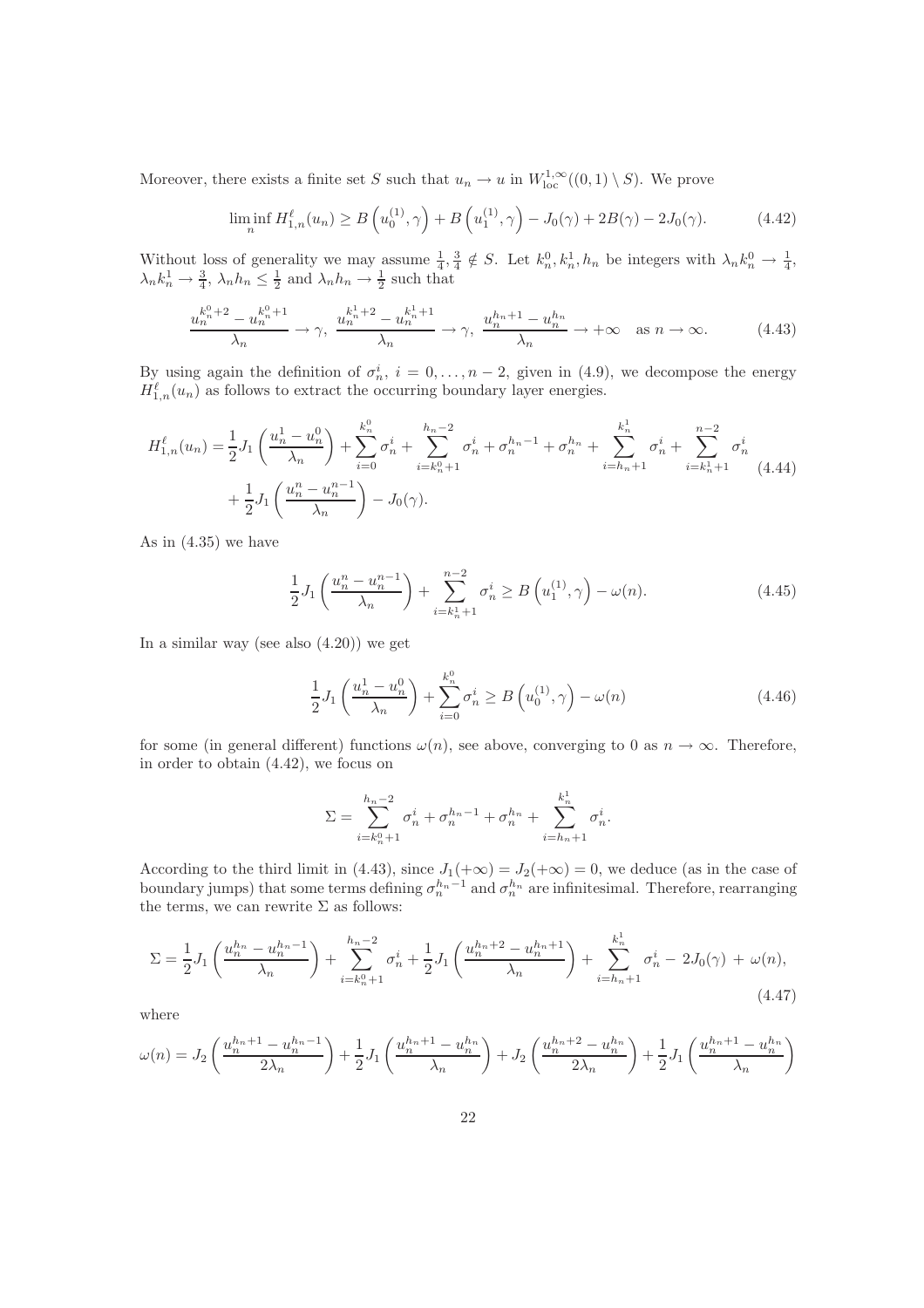converges to 0 as  $n \to \infty$ . It remains to prove that

$$
\frac{1}{2}J_1\left(\frac{u_n^{h_n} - u_n^{h_n - 1}}{\lambda_n}\right) + \sum_{i = k_n^0 + 1}^{h_n - 2} \sigma_n^i \ge B(\gamma) + r_1(n),\tag{4.48}
$$

$$
\frac{1}{2}J_1\left(\frac{u_n^{h_n+2} - u_n^{h_n+1}}{\lambda_n}\right) + \sum_{i=h_n+1}^{k_n^1} \sigma_n^i \ge B(\gamma) + r_2(n),\tag{4.49}
$$

with  $r_i(n) \to 0$ , for  $i = 1, 2$ , as  $n \to \infty$ . Indeed, (4.48)–(4.49) together with (4.44), (4.47) will then give (4.42). We start by proving (4.48). We define  $\widetilde{u}_n : \mathbb{N} \to \mathbb{R}$  as

$$
\widetilde{u}_n^j = \begin{cases}\n\frac{u_n^{h_n} - u_n^{h_n - j}}{\lambda_n} & \text{if } 0 \le j \le h_n - k_n^0 - 1, \\
\gamma(j - h_n + k_n^0 + 1) + \frac{u_n^{h_n} - u_n^{k_n^0 + 1}}{\lambda_n} & \text{if } j \ge h_n - k_n^0 - 1.\n\end{cases}
$$

We observe that  $\tilde{u}_n^0 = 0$ ,  $\tilde{u}_n^{j+1} - \tilde{u}_n^j = \gamma$  for all  $j \geq h_n - k_n^0 - 1$ . The idea is to rewrite the left-hand side in (4.48) as an infinite sum involving  $\tilde{u}_n^j$  as follows

$$
\frac{1}{2}J_1\left(\frac{u_n^{h_n} - u_n^{h_n - 1}}{\lambda_n}\right) + \sum_{i = k_n^0 + 1}^{h_n - 2} \sigma_n^i = \frac{1}{2}J_1\left(\tilde{u}_n^1 - \tilde{u}_n^0\right) + \sum_{j \ge 0} \left\{J_2\left(\frac{\tilde{u}_n^{j+2} - \tilde{u}_n^j}{2}\right) + \frac{1}{2}\left(J_1\left(\tilde{u}_n^{j+2} - \tilde{u}_n^{j+1}\right) + J_1\left(\tilde{u}_n^{j+1} - \tilde{u}_n^j\right)\right) - J_0(\gamma)\right\} - r_1(n),
$$

where  $r_1(n)$  is an infinitesimal term corresponding to  $j = h_n - k_n^0 - 2$ ; we can consider the sum as an infinite sum since the terms for  $j \geq h_n - k_n^0 - 1$  are identically 0. According to the definition of  $B(\gamma)$  given by (4.28), we thus obtain (4.48).

We pass now to (4.49). We define another test function  $\tilde{u}_n : \mathbb{N} \to \mathbb{R}$ , again denoted by  $\tilde{u}_n$ , such that  $h_{+1}$ 

$$
\tilde{u}_n^j = \begin{cases}\n\frac{u_n^{j+h_n+1} - u_n^{h_n+1}}{\lambda_n} & \text{if } 0 \le j \le k_n^1 - h_n + 1, \\
\gamma(j+h_n - k_n^1 - 1) + \frac{u_n^{k_n^1 + 2} - u_n^{h_n + 1}}{\lambda_n} & \text{if } j \ge k_n^1 - h_n + 1.\n\end{cases}
$$

Thus,  $\tilde{u}_n^0 = 0$  and  $\tilde{u}_n^{j+1} - \tilde{u}_n^j = \gamma$  for  $j \geq k_n^1 - h_n + 1$ . We can rewrite the left-hand side of (4.49) in terms of an infinite sum involving  $\tilde{u}_n^j$ :

$$
\frac{1}{2}J_1\left(\frac{u_n^{h_n+2} - u_n^{h_n+1}}{\lambda_n}\right) + \sum_{i=h_n+1}^{k_n^1} \sigma_n^i = \frac{1}{2}J_1\left(\tilde{u}_n^1 - \tilde{u}_n^0\right) + \sum_{j\geq 0} \left\{J_2\left(\frac{\tilde{u}_n^{j+2} - \tilde{u}_n^j}{2}\right) + \frac{1}{2}\left(J_1\left(\tilde{u}_n^{j+2} - \tilde{u}_n^{j+1}\right) + J_1\left(\tilde{u}_n^{j+1} - \tilde{u}_n^j\right)\right) - J_0(\gamma)\right\} - r_2(n),
$$

where  $r_2(n)$  corresponds to the term  $j = k_n^1 - h_n$  and converges to 0 as  $n \to \infty$  by (4.43) and by (4.3). Thus (4.49) follows, and this concludes the proof of the liminf inequality.

Limsup inequality. As before, we distinguish between the different situations.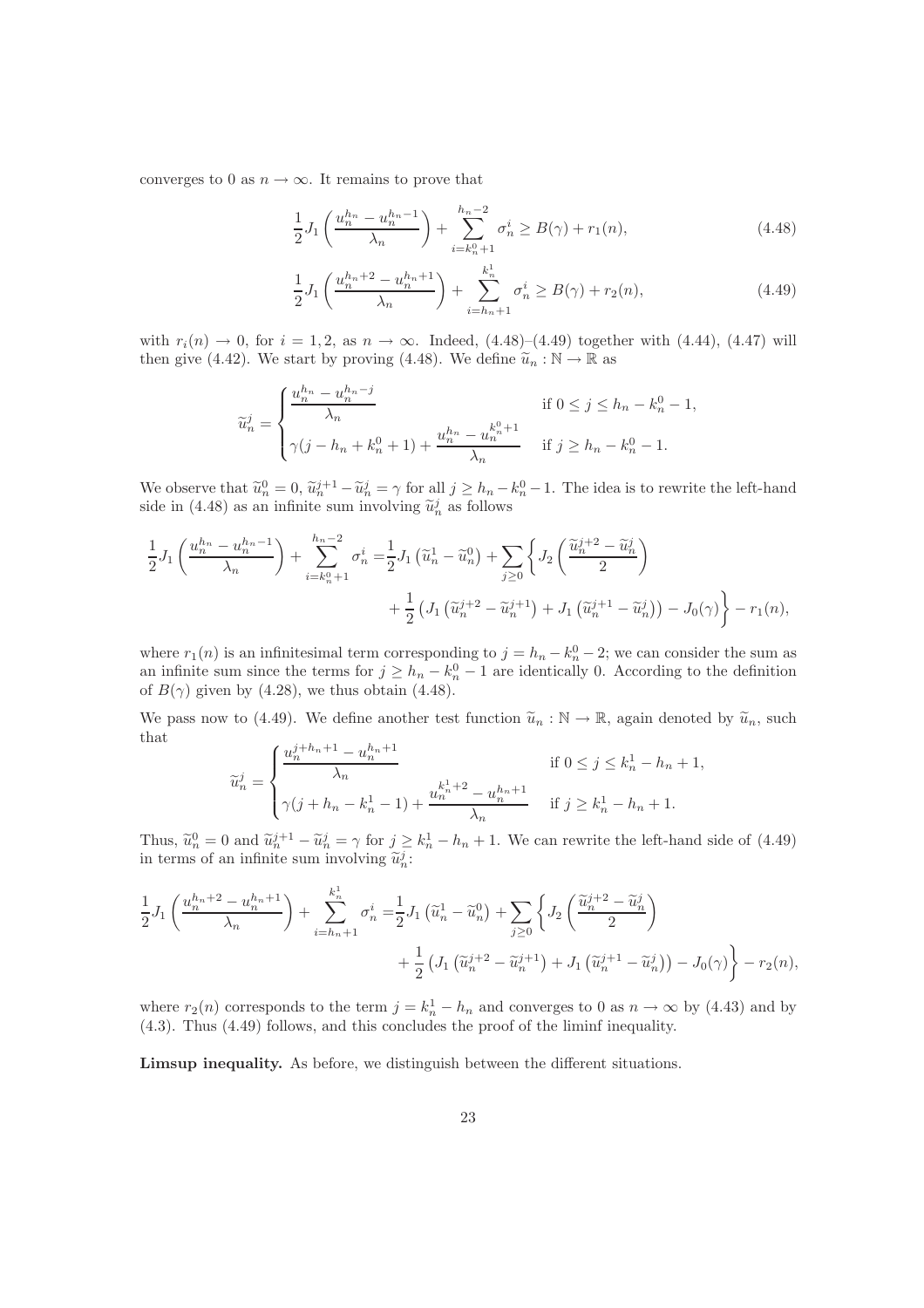Jump at 0. We assume that  $S_u = \{0\}$  where u is given by (4.32). We need to prove that there exists a sequence  $(u_n)$  converging to u in  $L^1(0,1)$ , satisfying  $(2.2)$  and such that

$$
\limsup_{n} H_{1,n}^{\ell}(u_n) \le \frac{1}{2} J_1\left(u_0^{(1)}\right) + B_b\left(u_0^{(1)}\right) + B(\gamma) - 2J_0(\gamma) + B\left(u_1^{(1)}, \gamma\right) - J_0(\gamma). \tag{4.50}
$$

Let us fix  $\eta > 0$ . Then, by the definition of  $B(\gamma)$  (see (4.28)), we can find  $\tilde{u}: \mathbb{N} \to \mathbb{R}$  and  $\tilde{N} \in \mathbb{N}$ such that  $\tilde{u}^0 = 0$ ,  $\tilde{u}^{i+1} - \tilde{u}^i = \gamma$  if  $i \ge \tilde{N}$  and

$$
\frac{1}{2}J_1\left(\tilde{u}^1 - \tilde{u}^0\right) + \sum_{i\geq 0} \left\{ J_2\left(\frac{\tilde{u}^{i+2} - \tilde{u}^i}{2}\right) + \frac{1}{2} \left(J_1\left(\tilde{u}^{i+2} - \tilde{u}^{i+1}\right) + J_1\left(\tilde{u}^{i+1} - \tilde{u}^i\right)\right) - J_0(\gamma) \right\}
$$
\n
$$
\leq B(\gamma) + \eta. \tag{4.51}
$$

In the same way, by the definition of  $B\left(u_1^{(1)}, \gamma\right)$  given in (4.29) and the observation that this can be phrased equivalently for test functions defined on  $-\mathbb{N}$ , there exist  $w : -\mathbb{N} \to \mathbb{R}$  and  $N_2 \in \mathbb{N}$ with  $w^0 = 0$ ,  $w^0 - w^{-1} = -w^{-1} = u_1^{(1)}$ ,  $w^i - w^{i-1} = \gamma$  if  $i \le -N_2$ , such that

$$
\frac{1}{2}J_1(w^0 - w^{-1}) + \sum_{i \le 0} \left\{ J_2\left(\frac{w^i - w^{i-2}}{2}\right) + \frac{1}{2} \left( J_1\left(w^i - w^{i-1}\right) + J_1\left(w^{i-1} - w^{i-2}\right) \right) - J_0(\gamma) \right\}
$$
\n
$$
\le B\left(u_1^{(1)}, \gamma\right) + \eta. \tag{4.52}
$$

Analogously, by the definition of  $B_b(\theta)$  given in (4.27), there exist  $\hat{w} : -\mathbb{N} \to \mathbb{R}$  and  $\hat{k}_0 \in \mathbb{N}$  such that  $\hat{w}^{-\hat{k}_0-1} = 0$ ,  $\hat{w}^{-\hat{k}_0} - \hat{w}^{-\hat{k}_0-1} = \hat{w}^{-\hat{k}_0} = u_0^{(1)}$  and

$$
\frac{1}{2}J_{1}(\hat{w}^{0} - \hat{w}^{-1}) + \sum_{i=-\hat{k}_{0}+1}^{0} \left\{ J_{2}(\frac{\hat{w}^{i} - \hat{w}^{i-2}}{2}) + \frac{1}{2} \left( J_{1}(\hat{w}^{i} - \hat{w}^{i-1}) + J_{1}(\hat{w}^{i-1} - \hat{w}^{i-2}) \right) - J_{0}(\gamma) \right\}
$$
\n
$$
\leq B_{b}(u_{0}^{(1)}) + \eta. \tag{4.53}
$$

Let  $\{k_n^1\}$  be a sequence of integers with  $\lambda_n k_n^1 \to \frac{3}{4}$  as  $n \to \infty$  such that

$$
k_n^1 - (\hat{k}_0 + 2) \ge \tilde{N}
$$
 and  $k_n^1 - n + 2 \le -N_2$  for all  $n \in \mathbb{N}$ . (4.54)

We construct the sequence  $(u_n)$  by means of the functions  $\tilde{u}$ , w and  $\hat{w}$ . Indeed, we define

$$
u_n^i=\begin{cases} \lambda_n\widehat{w}^{i-\widehat{k}_0-1} & \text{if } 0\leq i\leq \widehat{k}_0+1,\\ \ell+\lambda_n\left(w^{k_n^1+1-n}+\widetilde{u}^{i-(\widehat{k}_0+2)}-\widetilde{u}^{k_n^1+1-(\widehat{k}_0+2)}\right) & \text{if } \widehat{k}_0+2\leq i\leq k_n^1+1,\\ \ell+\lambda_nw^{i-n} & \text{if } k_n^1+1\leq i\leq n. \end{cases}
$$

Note that the sequence  $(u_n)$  satisfies the boundary conditions

$$
u_n^0 = \lambda_n \hat{w}^{-k_0 - 1} = 0, \qquad u_n^n = \ell + \lambda_n w^0 = \ell, u_n^1 = \lambda_n \hat{w}^{-\hat{k}_0} = \lambda_n u_0^{(1)}, \qquad u_n^n - u_n^{n-1} = \lambda_n (w^0 - w^{-1}) = \lambda_n u_1^{(1)},
$$

and satisfies  $u_n^{i+1} - u_n^i = \gamma$  for  $N + k_0 + 2 \le i \le k_n^1$  and for  $k_n^1 + 1 \le i \le n - 1 - N_2$  by definition. Moreover we have that

$$
u_n^{\hat{k}_0+2} - u_n^{\hat{k}_0+1} \to \ell - \gamma.
$$
\n(4.55)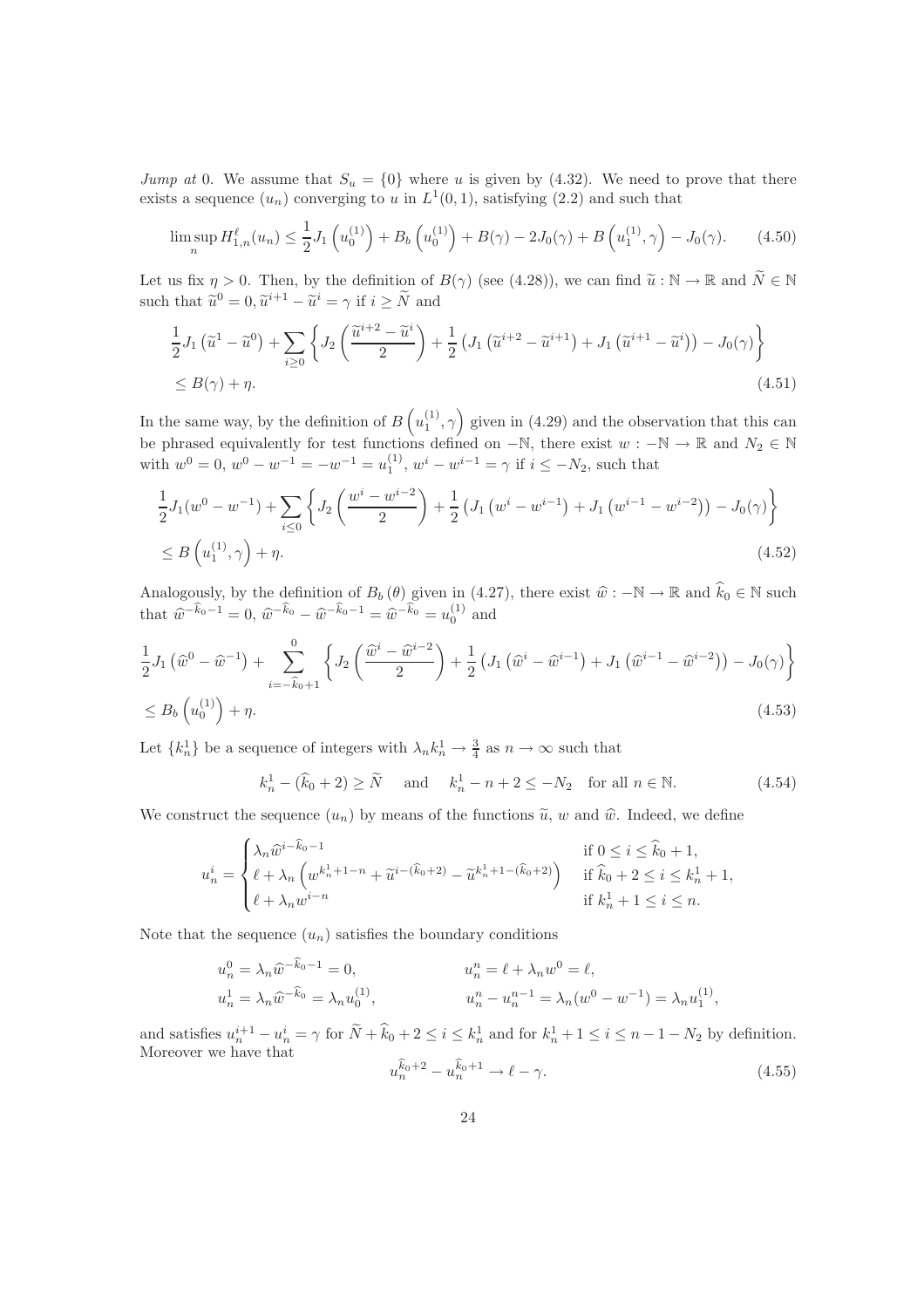Indeed, by using the facts that  $\tilde{u}^{i+1} - \tilde{u}^i = \gamma$  if  $i \geq \tilde{N}$  and  $w^i - w^{i-1} = \gamma$  if  $i \leq -N_2$ , together with  $(4.54)$  we obtain

$$
u_n^{\hat{k}_0+2} - u_n^{\hat{k}_0+1} = \ell + \lambda_n \left( w^{k_n^1 + 1 - n} + (\tilde{u}^0 - \tilde{u}^{k_n^1 + 1 - (\hat{k}_0 + 2)}) - \tilde{w}^0 \right)
$$
  
\n
$$
= \ell + \lambda_n \left( (w^{k_n^1 + 1 - n} - w^{-N_2}) + w^{-N_2} + (\tilde{u}^{\tilde{N}} - \tilde{u}^{k_n^1 + 1 - (\hat{k}_0 + 2)}) - \tilde{u}^{\tilde{N}} - \tilde{w}^0 \right)
$$
  
\n
$$
= \ell + \lambda_n \left( \gamma (k_n^1 + 1 - n + N_2) + w^{-N_2} - \gamma (k_n^1 + 1 - (\hat{k}_0 + 2) - \tilde{N}) - \tilde{u}^{\tilde{N}} - \tilde{w}^0 \right)
$$
  
\n
$$
= \ell - \gamma n \lambda_n + \lambda_n \left( \gamma (N_2 + (\hat{k}_0 + 2) + \tilde{N}) + w^{-N_2} - \tilde{u}^{\tilde{N}} - \tilde{w}^0 \right) \longrightarrow \ell - \gamma.
$$

Hence  $u_n \to u$  in  $L^1(0,1)$ , where u is defined by (4.32), as  $n \to \infty$ . To prove (4.50), we rewrite  $H_{1,n}^{\ell}(u_n)$  as

$$
H_{1,n}^{\ell}(u_n) = \frac{1}{2} J_1 \left( \frac{u_n^1 - u_n^0}{\lambda_n} \right) + \sum_{i=0}^{\widehat{k}_0 - 1} \sigma_n^i + \sigma_n^{\widehat{k}_0} + \sigma_n^{\widehat{k}_0 + 1} + \sum_{i=\widehat{k}_0 + 2}^{k_n^1 - 1} \sigma_n^i + \sigma_n^{k_n^1} + \sum_{i=k_n^1 + 1}^{n-2} \sigma_n^i
$$
  
+  $\frac{1}{2} J_1 \left( \frac{u_n^n - u_n^{n-1}}{\lambda_n} \right) - J_0(\gamma),$  (4.56)

where  $\sigma_n^i$  is defined in (4.9), and we use the definition of  $(u_n)$  above.

We start with the sum from  $i = 0$  to  $\hat{k}_0 - 1$ , and involve  $\hat{w}^j$  by introducing the new index  $j = i - k_0 + 1$  and summing then from  $j = -k_0 + 1$  up to 0, namely,

$$
\sum_{i=0}^{\widehat{k}_0-1} \sigma_n^i = \sum_{j=-\widehat{k}_0+1}^0 \left\{ J_2 \left( \frac{\widehat{w}^j - \widehat{w}^{j-2}}{2} \right) + \frac{1}{2} \left( J_1 \left( \widehat{w}^j - \widehat{w}^{j-1} \right) + J_1 \left( \widehat{w}^{j-1} - \widehat{w}^{j-2} \right) \right) - J_0(\gamma) \right\}.
$$
 (4.57)

We continue with the term  $\sigma_n^{k_0}$  by observing that

$$
\sigma_n^{\hat{k}_0} = \frac{1}{2} J_1 \left( \hat{w}^0 - \hat{w}^{-1} \right) - J_0(\gamma) + \hat{r}(n), \tag{4.58}
$$

where  $\hat{r}(n)$  is defined by

$$
\hat{r}(n) = J_2 \left( \frac{\ell}{2\lambda_n} + \frac{1}{2} \left( w^{k_n^1 + 1 - n} - \tilde{u}^{k_n^1 + 1 - (\hat{k}_0 + 2)} - \tilde{w}^{-1} \right) \right) \n+ \frac{1}{2} J_1 \left( \frac{\ell}{\lambda_n} + w^{k_n^1 + 1 - n} - \tilde{u}^{k_n^1 + 1 - (\hat{k}_0 + 2)} - \tilde{w}^0 \right)
$$

and converges to 0 as  $n \to \infty$ , since  $J_2(+\infty) = J_1(+\infty) = 0$ . Similarly,

$$
\sigma_n^{\widehat{k}_0+1} = \frac{1}{2} J_1 \left( \widetilde{u}^1 - \widetilde{u}^0 \right) - J_0(\gamma) + r(n), \tag{4.59}
$$

where

$$
r(n) = J_2 \left( \frac{\ell}{2\lambda_n} + \frac{1}{2} \left( w^{k_n^1 + 1 - n} + \tilde{u}^1 - \tilde{u}^{k_n^1 + 1 - (\hat{k}_0 + 2)} - \tilde{w}^0 \right) \right) + \frac{1}{2} J_1 \left( \frac{\ell}{\lambda_n} + w^{k_n^1 + 1 - n} - \tilde{u}^{k_n^1 + 1 - (\hat{k}_0 + 2)} - \tilde{w}^0 \right)
$$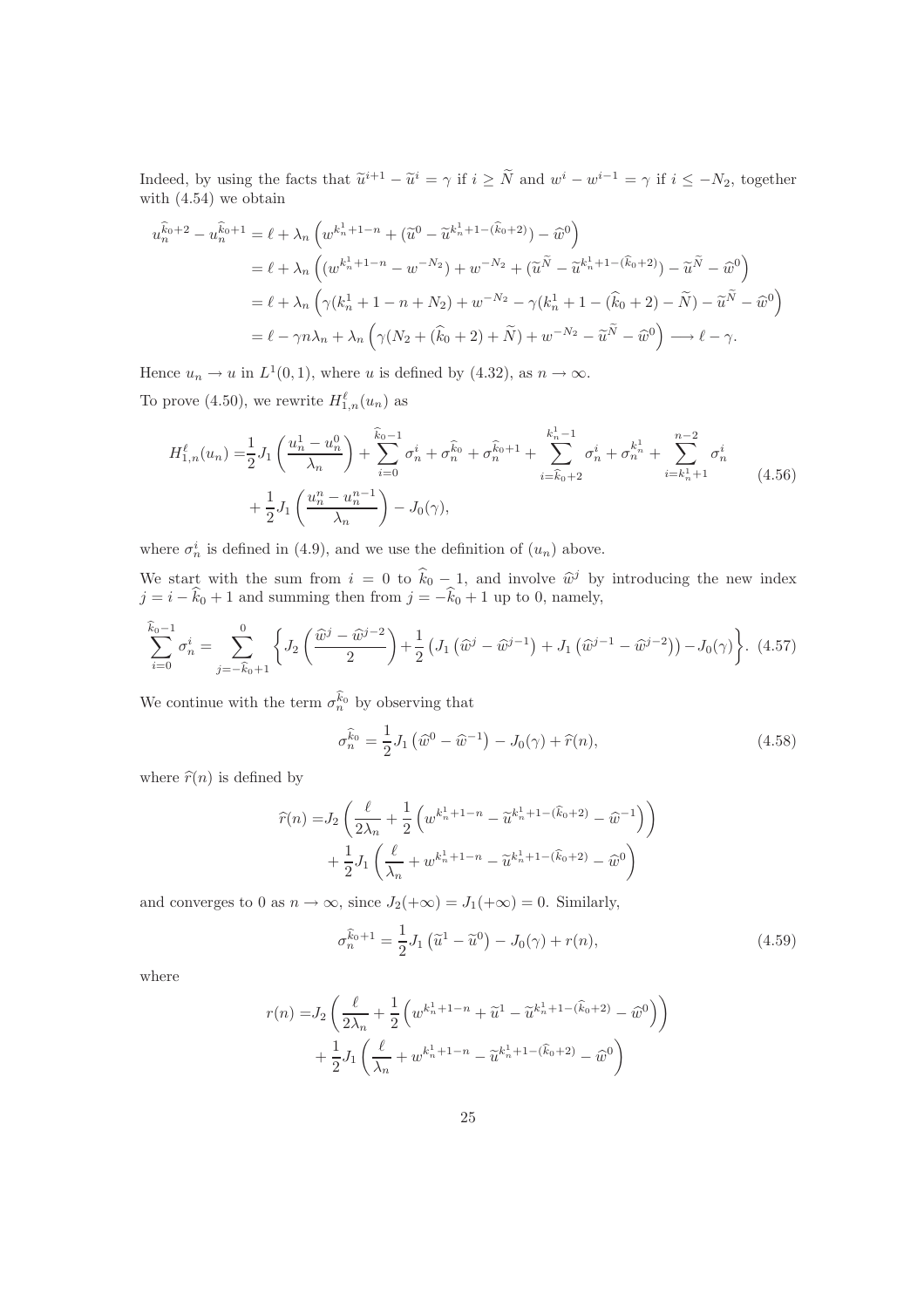converges to 0 as  $n \to \infty$ .

The sum from  $i = k_0 + 2$  to  $k_n^1 - 1$  can be rewritten in terms of  $\tilde{u}$  by introducing the new index  $j = i - (k_0 + 2)$  ranging between 0 and  $k_n^1 - 1 - (k_0 + 2)$ . Actually, we can pass to an infinite sum, since the term for  $j \ge N$  gives zero contribution by (4.3) and, by (4.54),  $k_n^1 - (\hat{k}_0 + 2) \ge N$ . Thus we have

$$
\sum_{i=\widehat{k}_0+2}^{k_n^1-1} \sigma_n^i = \sum_{j\geq 0} \left\{ J_2\left(\frac{\widetilde{u}^{j+2} - \widetilde{u}^j}{2}\right) + \frac{1}{2} \left( J_1\left(\widetilde{u}^{j+2} - \widetilde{u}^{j+1}\right) + J_1\left(\widetilde{u}^{j+1} - \widetilde{u}^j\right) \right) - J_0(\gamma) \right\}.
$$
 (4.60)

Next, we observe that

$$
\sigma_n^{k_n^1} = 0.\tag{4.61}
$$

Indeed, by (4.54),

1

$$
\sigma_n^{k_n^1} = J_2 \left( \frac{(w^{k_n^1 + 2 - n} - w^{k_n^1 + 1 - n}) + (\tilde{u}^{k_n^1 + 1 - (\hat{k}_0 + 2)} - \tilde{u}^{k_n^1 - (\hat{k}_0 + 2)})}{2} \right) + J_1(\gamma) - J_0(\gamma)
$$
  
=  $J_2(\gamma) + J_1(\gamma) - J_0(\gamma) = 0.$ 

It remains to consider the sum from  $i = k_n^1 + 1$  up to  $n-2$ , which involves w by introducing the new index  $j = i - n + 2$ . Moreover, we can pass to the infinite sum for  $j \leq 0$ , since  $k_n^1 - n + 2 \leq -N_2$ and the terms in the sum are 0 for  $j \leq -N_2$ . Therefore, we have

$$
\sum_{i=k_n^1+1}^{n-2} \sigma_n^i = \sum_{j\leq 0} \left\{ J_2\left(\frac{w^j - w^{j-2}}{2}\right) + \frac{1}{2} \left( J_1\left(w^j - w^{j-1}\right) + J_1\left(w^{j-1} - w^{j-2}\right) \right) - J_0(\gamma) \right\}.
$$
 (4.62)

In conclusion, by  $(4.56)$ ,  $(4.57)$ – $(4.62)$  together with  $(4.51)$ – $(4.53)$ , we obtain

$$
H_{1,n}^{\ell}(u_n) = \frac{1}{2}J_1(u_0^{(1)}) - 3J_0(\gamma) + \hat{r}(n) + r(n) + \frac{1}{2}J_1(\hat{w}^0 - \hat{w}^{-1})
$$
  
+ 
$$
\sum_{i=-\hat{k}_0+1}^{0} \left\{ J_2\left(\frac{\hat{w}^i - \hat{w}^{i-2}}{2}\right) + \frac{1}{2} \left( J_1(\hat{w}^i - \hat{w}^{i-1}) + J_1(\hat{w}^{i-1} - \hat{w}^{i-2}) \right) - J_0(\gamma) \right\}
$$
  
+ 
$$
\frac{1}{2}J_1(\tilde{u}^1 - \tilde{u}^0) + \sum_{i\geq 0} \left\{ J_2\left(\frac{\tilde{u}^{i+2} - \tilde{u}^i}{2}\right) + \frac{1}{2} \left( J_1(\tilde{u}^{i+2} - \tilde{u}^{i+1}) + J_1(\tilde{u}^{i+1} - \tilde{u}^i) \right) - J_0(\gamma) \right\}
$$
  
+ 
$$
\frac{1}{2}J_1(w^0 - w^{-1}) + \sum_{i\leq 0} \left\{ J_2\left(\frac{w^i - w^{i-2}}{2}\right) + \frac{1}{2} \left( J_1(w^i - w^{i-1}) + J_1(w^{i-1} - w^{i-2}) \right) - J_0(\gamma) \right\}
$$
  

$$
\leq \frac{1}{2}J_1(u_0^{(1)}) - 3J_0(\gamma) + B_b(u_0^{(1)}) + B(\gamma) + B(u_1^{(1)}, \gamma) + 3\eta + \hat{r}(n) + r(n).
$$

Hence, (4.50) follows.

Internal jump. Without loss of generality we assume that  $S_u = \{\frac{1}{2}\}\$  where u is given by (4.41). We have to prove that there exists a sequence  $(u_n)$  converging to u in  $L^1(0,1)$ , satisfying (2.2) and such that

$$
\limsup_{n} H_{1,n}^{\ell}(u_n) \le B\left(u_0^{(1)}, \gamma\right) + B\left(u_1^{(1)}, \gamma\right) - J_0(\gamma) + 2B(\gamma) - 2J_0(\gamma). \tag{4.63}
$$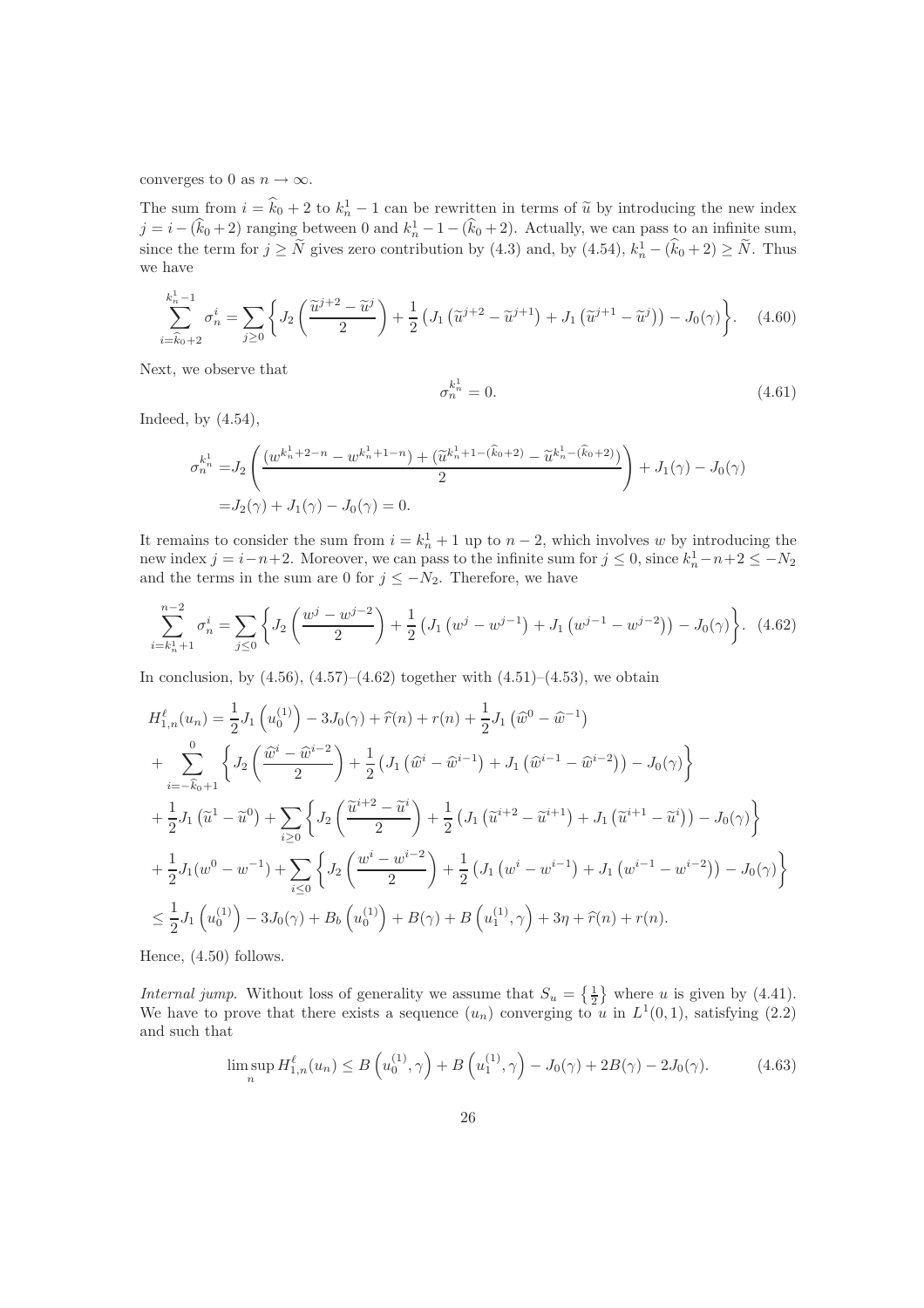Let us fix  $\eta > 0$ . By the definition of  $B\left(u_0^{(1)}, \gamma\right)$  we can find  $v : \mathbb{N} \to \mathbb{R}$  and  $N_1 \in \mathbb{N}$  with  $v^0 = 0$ ,  $v^1 - v^0 = v^1 = u_0^{(1)}$ ,  $v^{i+1} - v^i = \gamma$  if  $i \ge N_1$ , such that

$$
\frac{1}{2}J_1(v^1 - v^0) + \sum_{i \ge 0} \left\{ J_2\left(\frac{v^{i+2} - v^i}{2}\right) + \frac{1}{2} \left( J_1\left(v^{i+2} - v^{i+1}\right) + J_1\left(v^{i+1} - v^i\right) \right) - J_0(\gamma) \right\}
$$
\n
$$
\le B\left(u_0^{(1)}, \gamma\right) + \eta. \tag{4.64}
$$

Moreover, by the definition of  $B(\gamma)$  there exist  $\tilde{u}: \mathbb{N} \to \mathbb{R}$  and  $\tilde{N} \in \mathbb{N}$  satisfying (4.51). Finally, by the definition of  $B\left(u_1^{(1)}, \gamma\right)$  there exist  $w : -\mathbb{N} \to \mathbb{R}$  and  $N_2 \in \mathbb{N}$  as in (4.52).

Let  $k_n^0, k_n^1, h_n$  be sequences of integers with  $\lambda_n k_n^0 \to \frac{1}{4}$ ,  $\lambda_n k_n^1 \to \frac{3}{4}$ ,  $\lambda_n h_n \to \frac{1}{2}$  as  $n \to \infty$ , such that

$$
k_n^0 \ge N_1 + 1 \quad \text{and} \quad k_n^1 - n + 2 \le -N_2 \tag{4.65}
$$

$$
\widetilde{N} \le \min\{h_n - k_n^0 - 1, k_n^1 - h_n - 1\} \quad \text{for all } n \in \mathbb{N}.
$$
\n(4.66)

We construct now the sequence  $(u_n)$  by means of the functions  $v, \tilde{u}$  and w:

$$
u_n^i = \begin{cases} \lambda_n v^i & \text{if } 0 \le i \le k_n^0, \\ \lambda_n \left( v^{k_n^0} - \tilde{u}^{h_n - i} + \tilde{u}^{h_n - k_n^0} \right) & \text{if } k_n^0 \le i \le h_n, \\ \ell + \lambda_n \left( w^{k_n^1 + 1 - n} + \tilde{u}^{i - (h_n + 1)} - \tilde{u}^{k_n^1 - h_n} \right) & \text{if } h_n + 1 \le i \le k_n^1 + 1, \\ \ell + \lambda_n w^{i - n} & \text{if } k_n^1 + 1 \le i \le n. \end{cases}
$$

We observe that the sequence  $(u_n)$  satisfies the boundary conditions

$$
u_n^0 = \lambda_n v^0 = 0, \ u_n^1 = \lambda_n v^1 = \lambda_n u_0^{(1)}, \ u_n^n = \ell + \lambda_n w^0 = \ell, \ u_n^n - u_n^{n-1} = \lambda_n (w^0 - w^{-1}) = \lambda_n u_1^{(1)},
$$
  
moreover,  $u_n^{i+1} - u_n^i = \gamma$  for  $N_1 \le i \le h_n - \widetilde{N}$  and for  $\widetilde{N} + h_n + 1 \le i \le n - N_2$ . We also have that  

$$
u_n^{h_n+1} - u_n^{h_n} \longrightarrow \ell - \gamma.
$$
 (4.67)

Indeed, by using the facts that  $v^{i+1} - v^i = \gamma$  for  $i \ge N_1$ ,  $\tilde{u}^{i+1} - \tilde{u}^i = \gamma$  for  $i \ge \tilde{N}$  and  $w^i - w^{i-1} = \gamma$ for  $i \leq -N_2$ , we have:

$$
u_n^{h_n+1} - u_n^{h_n} = \ell + \lambda_n \left( w^{k_n^1 + 1 - n} + \tilde{u}^0 - \tilde{u}^{k_n^1 - h_n} - v^{k_n^0} + \tilde{u}^0 - \tilde{u}^{h_n - k_n^0} \right)
$$
  

$$
= \ell + 2\lambda_n \tilde{u}^0 - \lambda_n \left( \gamma (k_n^0 - N_1 + k_n^1 - h_n - \tilde{N}) + v^{N_1} + \tilde{u}^{\tilde{N}} \right)
$$
  

$$
+ \lambda_n \left( \gamma (k_n^1 - n + 1 + N_2 + k_n^0 - h_n + \tilde{N}) + w^{-N_2} - \tilde{u}^{\tilde{N}} \right)
$$
  

$$
= \ell + 2\lambda_n \tilde{u}^0 - \gamma n \lambda_n + \lambda_n \left( \gamma (N_1 + 2\tilde{N} + N_2 + 1) - v^{N_1} - 2\tilde{u}^{\tilde{N}} + w^{-N_2} \right).
$$

Therefore (4.67) holds. In conclusion,  $u_n \to u$  in  $L^1(0,1)$  as  $n \to \infty$ . We compute now  $H_{1,n}^{\ell}(u_n)$ , which turns out to be useful to write as follows.

$$
H_{1,n}^{\ell}(u_n) = \frac{1}{2} J_1 \left( \frac{u_n^1 - u_n^0}{\lambda_n} \right) + \sum_{i=0}^{k_n^0 - 2} \sigma_n^i + \sigma_n^{k_n^0 - 1} + \sum_{i=k_n^0}^{h_n - 2} \sigma_n^i + \sigma_n^{h_n - 1} + \sigma_n^{h_n} + \sum_{i=h_n+1}^{k_n^1 - 1} \sigma_n^i
$$
  
+  $\sigma_n^{k_n^1} + \sum_{i=k_n^1+1}^{n-2} \sigma_n^i + \frac{1}{2} J_1 \left( \frac{u_n^n - u_n^{n-1}}{\lambda_n} \right) - J_0(\gamma),$  (4.68)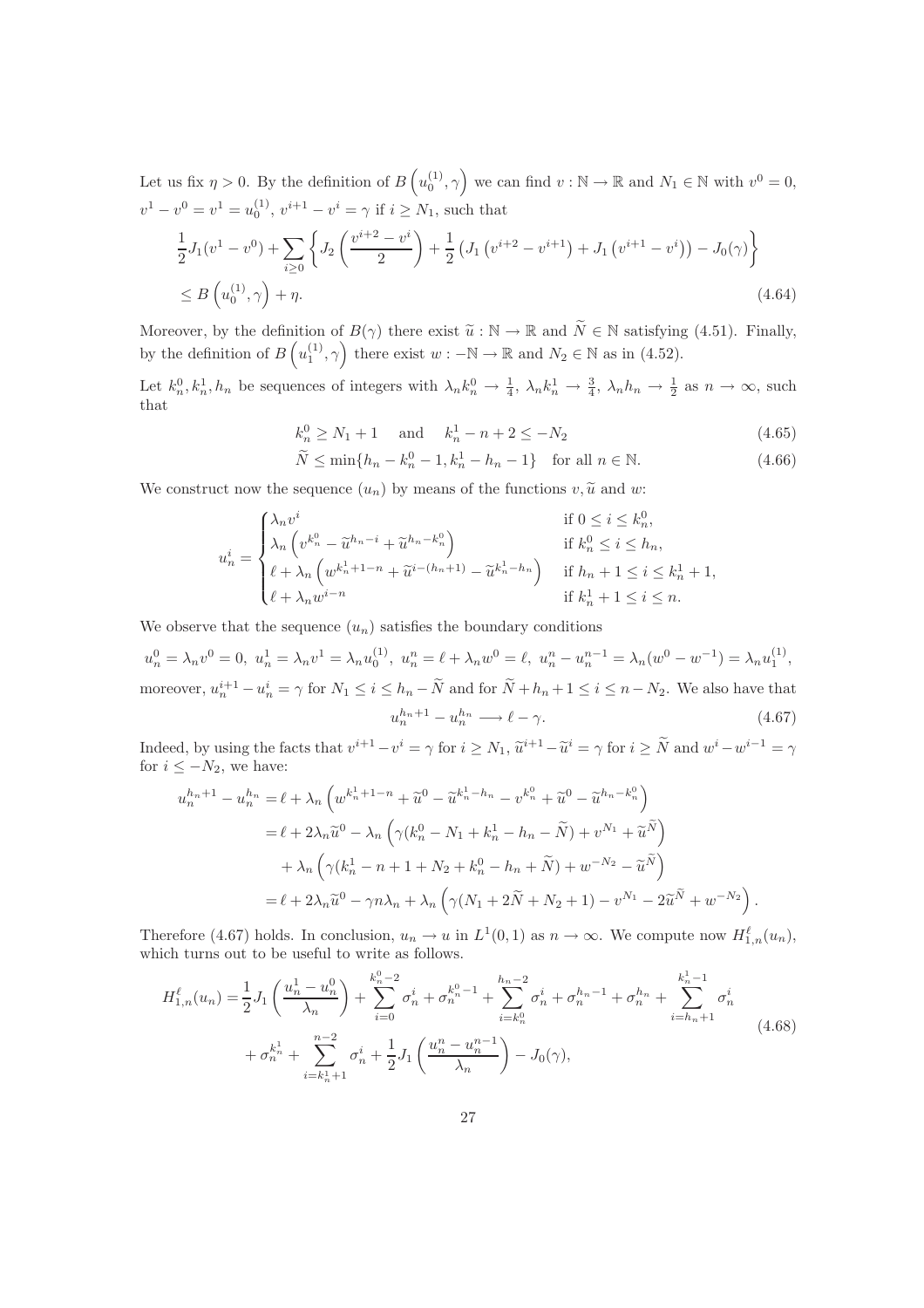where  $\sigma_n^i$  is defined in (4.9). We observe that

$$
\sigma_n^{k_n^0 - 1} = 0 \tag{4.69}
$$

since, by  $(4.65)$ ,

$$
J_2\left(\frac{v^{k_n^0} - \tilde{u}^{h_n - k_n^0 - 1} + \tilde{u}^{h_n - k_n^0} - v^{k_n^0 - 1}}{2}\right) + \frac{1}{2}\left(J_1(\tilde{u}^{h_n - k_n^0} - \tilde{u}^{h_n - k_n^0 - 1}) + J_1(v^{k_n^0} - v^{k_n^0 - 1})\right)
$$
  
=  $J_2(\gamma) + J_1(\gamma)$ 

which equals  $J_0(\gamma)$  by (4.3). Similarly,

$$
\sigma_n^{k_n^1} = 0 \tag{4.70}
$$

 $\Box$ 

because, by  $(4.66)$ ,

$$
J_2\left(\frac{w^{k_n^1+2-n} - w^{k_n^1+1-n} - \tilde{u}^{k_n^1-(h_n+1)} + \tilde{u}^{k_n^1-h_n}}{2}\right) + \frac{1}{2}J_1(w^{k_n^1+2-n} - w^{k_n^1+1-n})
$$
  
+  $\frac{1}{2}J_1(\tilde{u}^{k_n^1-h_n} - \tilde{u}^{k_n^1-(h_n+1)})$   
=  $J_2(\gamma) + J_1(\gamma) = J_0(\gamma)$ .

By  $(4.68)$ – $(4.70)$ ,  $(4.64)$ ,  $(4.51)$  and  $(4.52)$ , and computations analogous as in the case of the boundary jumps, we finally get

$$
\limsup_{n} H_{1,n}^{\ell}(u_n) \le B\left(u_0^{(1)}, \gamma\right) + B\left(u_1^{(1)}, \gamma\right) - 3J_0(\gamma) + 2B(\gamma) + 4\eta,
$$

which yields (4.63).

# 5 Properties of boundary layer energies and location of fracture

In the previous sections we derived the energy contributions due to the boundary layers which occur in several different cases, see Theorems 4.3 and 4.8. Here we derive some properties of the boundary layer energies and look for the location of fracture, at which we proceed in the spirit of [BC07, Theorem 5.2].

First of all we establish some relations among the three different types of boundary layer energies that we used, namely  $B(\gamma)$  as recalled in (4.28),  $B(\theta, \gamma)$  as defined in (4.29) and  $B_b(\theta)$  as defined in (4.27).

**Lemma 5.1.** Let  $[H1] - [H4]$  be satisfied. Then the following estimates hold true:

 $(1) \frac{1}{2}J_1(\delta_1) \leq B(\gamma) \leq \frac{1}{2}J_1(\gamma);$ 

$$
(2) B(\gamma) = B_b(\gamma);
$$

(3)  $B(\gamma, \gamma) = \frac{1}{2}J_1(\gamma);$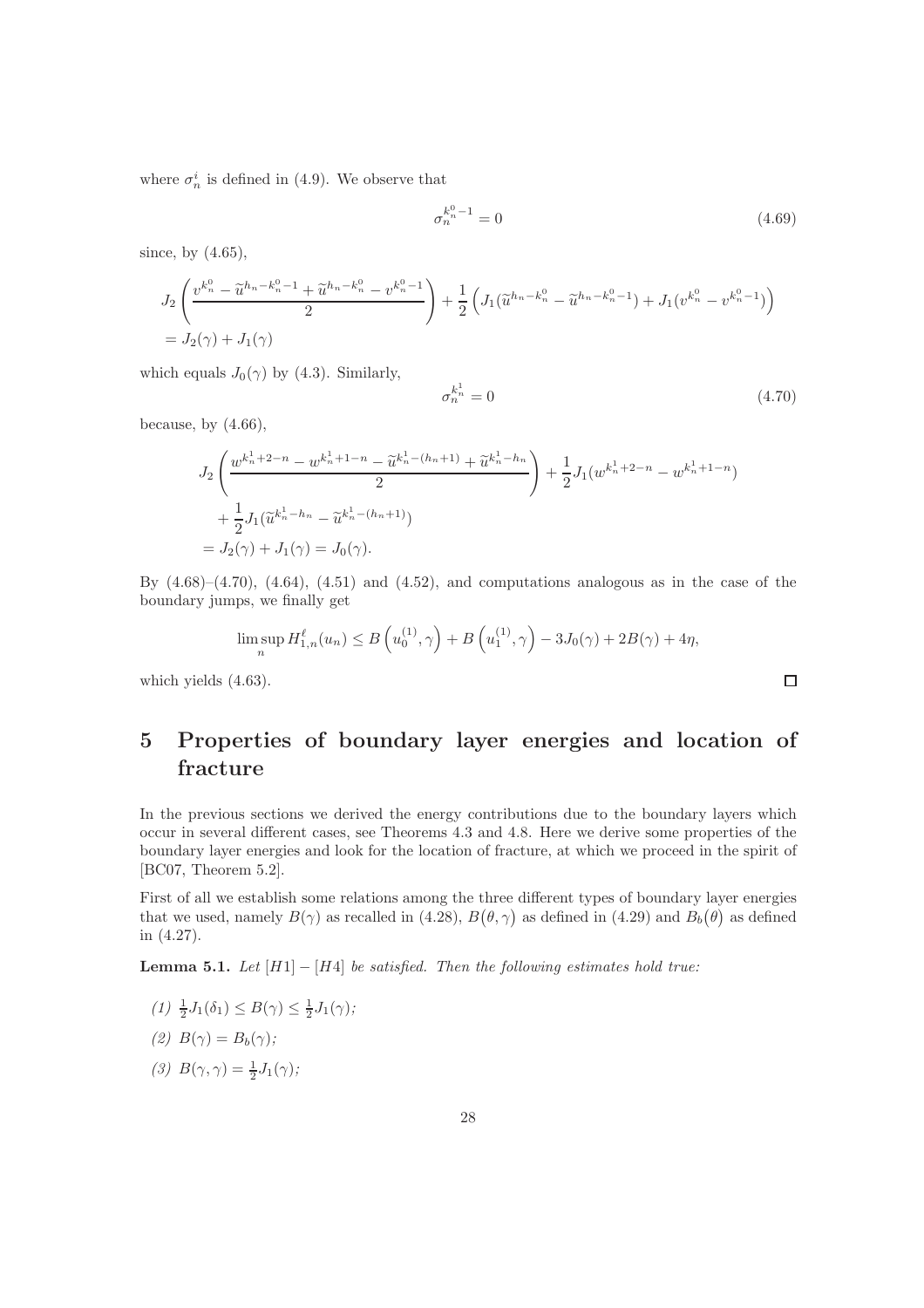- (4)  $B(\theta, \gamma) \geq \frac{1}{2}J_1(\theta)$  for all  $\theta > 0$ ;
- (5)  $B(\gamma) = \inf_{\theta > 0} B(\theta, \gamma);$
- (6)  $B_b(\theta) \geq \frac{1}{2}J_1(\delta_1)$  for all  $\theta > 0$ ;
- (7)  $B_b(\delta_1) = \frac{1}{2}J_1(\delta_1)$ .

*Proof.* (1) The infinite sum in the definition (4.28) of  $B(\gamma)$  is non-negative since  $\gamma$  is the minimum point of  $J_0$ . Hence

$$
B(\gamma) \ge \frac{1}{2} \min J_1 = \frac{1}{2} J_1(\delta_1).
$$

On the other hand, since the function  $u^i = \gamma i$  is a competitor in the minimum problem defining  $B(\gamma)$ , we have that

$$
B(\gamma) \le \frac{1}{2}J_1(\gamma) + \sum_{i \ge 0} \{ J_2(\gamma) + J_1(\gamma) - J_0(\gamma) \} = \frac{1}{2}J_1(\gamma),
$$

where we again apply  $(4.3)$ .

(2) For  $\theta = \gamma$ , the definition of  $B_b(\theta)$  in (4.27) reduces to that of  $B(\gamma)$  in (4.28).

 $(3)$  See the derivation of  $(4.26)$ .

 $(4)$  It is an immediate consequence of the definition of the boundary layer energy in  $(4.29)$ , since the infinite sum is non-negative because  $\gamma$  is the minimum point of  $J_0$ .

 $(5)$  This follows directly comparing the definitions  $(4.28)$  and  $(4.29)$ .

(6) Here we again apply that  $\gamma$  is the minimum point of  $J_0$ , which makes the terms in the sum defining the boundary layer energy (4.27) non-negative. Moreover recall that  $\delta_1$  is the minimum point of  $J_1$ .

(7) From (4.27) we notice that  $(\hat{v}^i, k) = (\delta_1(i-1), 0)$  is a competitor which gives the reverse inequality in  $(6)$ , therefore we have equality.

Remark 5.2. From the proof of Lemma 5.1 we deduce that, if  $\theta = \delta_1$ , then  $B_b(\delta_1) = \frac{1}{2}J_1(\delta_1)$  is attained for  $k = 0$ .

Next we present our result which asserts the location of fracture. More precisely we compare the costs for fracture in the interior and at the boundary in the continuum setting. At the end of this paper we discuss this issue by taking into account also an intermediate scale.

**Theorem 5.3.** Suppose that hypotheses  $[H1] - [H4]$  hold. Let  $\ell > \gamma$ . For  $u_0^{(1)} = u_1^{(1)} = \gamma$ , the fracture can appear indifferently inside or at the boundary of  $[0,1]$ . If instead  $u_0^{(1)}$  or  $u_1^{(1)}$  is equal to  $\delta_1$  and  $\delta_1 \neq \gamma$ , then a boundary jump is more convenient than an internal jump, in terms of the energy.

*Proof.* Since  $\ell > \gamma$ , we obtain by Theorem 4.8, in the case of bounded energy, that

$$
H_1^{\ell}(u) = B\left(u_0^{(1)}, \gamma\right) + B\left(u_1^{(1)}, \gamma\right) - J_0(\gamma) + \#(S_u \cap \{0\})\left(B_{BJ}\left(u_0^{(1)}\right) - B\left(u_0^{(1)}, \gamma\right)\right) + \#(S_u \cap \{1\})\left(B_{BJ}\left(u_1^{(1)}\right) - B\left(u_1^{(1)}, \gamma\right)\right) + \#(S_u \cap (0, 1))B_{IJ},
$$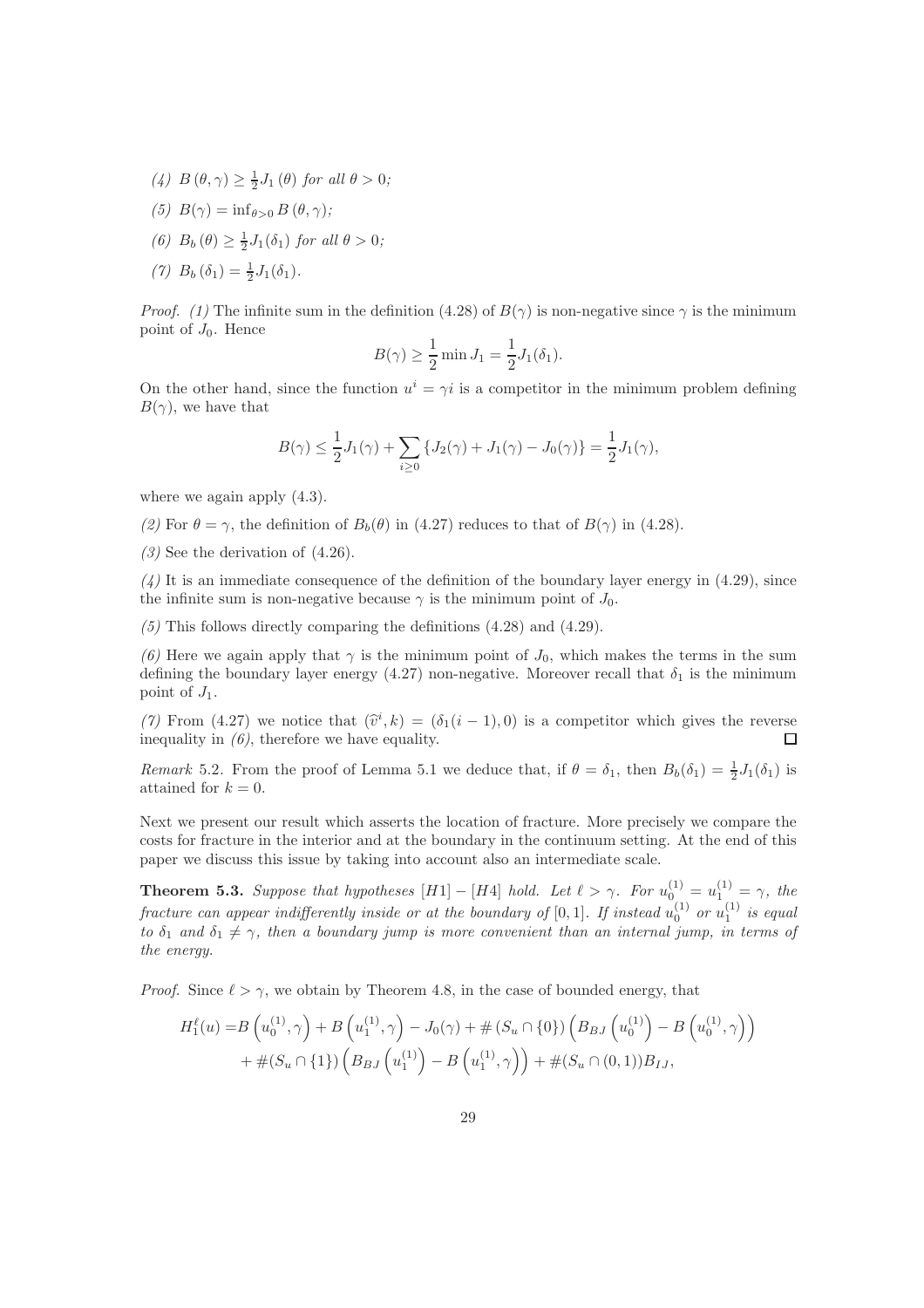where  $B_{B,I}(\theta)$  and  $B_{IJ}$  are defined in (4.30) and (4.31), respectively.

Notice that if  $u_0^{(1)}$  or  $u_1^{(1)}$  is equal to  $\gamma$ , then by Lemma 5.1 (2) and (3) we obtain

$$
B_{BJ}(\gamma) - B(\gamma, \gamma) = \frac{1}{2}J_1(\gamma) + B_b(\gamma) + B(\gamma) - 2J_0(\gamma) - B(\gamma, \gamma)
$$
  
= 
$$
2B(\gamma) - 2J_0(\gamma) = B_{IJ}.
$$

Hence a jump in the interior of [0, 1] costs as much energy as a jump at the boundary.

Now assume that  $u_0^{(1)}$  or  $u_1^{(1)}$  is equal to  $\delta_1$ . We show that  $B_{BJ}(\delta_1) - B(\delta_1, \gamma) < B_{IJ}$ . This is equivalent to proving

$$
\frac{1}{2}J_1(\delta_1)+B_b(\delta_1)-B(\delta_1,\gamma)
$$

which follows by Lemma 5.1 (1), (4) and (7) and the observation that the first inequality in (1) of Lemma 5.1 is strict if  $\delta_1 \neq \gamma$ .  $\Box$ 

In the remaining part of this section we show properties of the boundary layer energies in the case of a certain class of interaction potentials, namely the classical Lennard-Jones potentials  $J_1$  and  $J_2$  defined in Remark 4.1.

First we show that the second inequality in  $(1)$  of Lemma 5.1 is strict. This observation is applied in Remark 4.5, where we discuss that the first-order Γ-limit for  $\ell = \gamma$  depends on whether the second and last but one atoms of the chain are prescribed.

**Proposition 5.4.** Let  $J_1$  and  $J_2$  be Lennard-Jones potentials as defined in (4.4). Then

$$
B(\gamma) < \frac{1}{2}J_1(\gamma). \tag{5.1}
$$

Moreover, there exists an  $a > 1$  such that  $B(a\gamma, \gamma) < B(\gamma, \gamma)$ .

*Proof.* Due to property (5) in Lemma 5.1, it is sufficient to show that there exists  $\theta > 0$  such that  $B(\theta, \gamma) < \frac{1}{2}J_1(\gamma)$ . We set  $\theta = a\gamma$ ,  $a > 0$ . Therefore our claim reduces to proving the existence of  $a > 0$  such that  $B(a\gamma, \gamma) < \frac{1}{2}J_1(\gamma)$ .

Our strategy consists in exhibiting a competitor for the minimum problem defining  $B(a\gamma, \gamma)$  and in proving that, for some  $a > 0$ , its energy is strictly smaller than  $\frac{1}{2}J_1(\gamma)$ .

Since the function  $u : \mathbb{N} \to \mathbb{R}$  defined as

$$
u^{i} = \begin{cases} 0 & \text{if } i = 0, \\ a\gamma & \text{if } i = 1, \\ \gamma i & \text{if } i \geq 2, \end{cases}
$$

is an admissible competitor for  $B(a\gamma, \gamma)$ , we have that

$$
B(a\gamma, \gamma) \le J_1(a\gamma) + J_1((2-a)\gamma) + \frac{1}{2}J_1(\gamma) + J_1(2\gamma) + J_1((3-a)\gamma) - 2J_0(\gamma).
$$

Therefore our claim reduces to showing that there exists an  $a > 0$  such that

$$
J_1(a\gamma) + J_1((2-a)\gamma) + \frac{1}{2}J_1(\gamma) + J_1(2\gamma) + J_1((3-a)\gamma) - 2J_0(\gamma) < \frac{1}{2}J_1(\gamma),\tag{5.2}
$$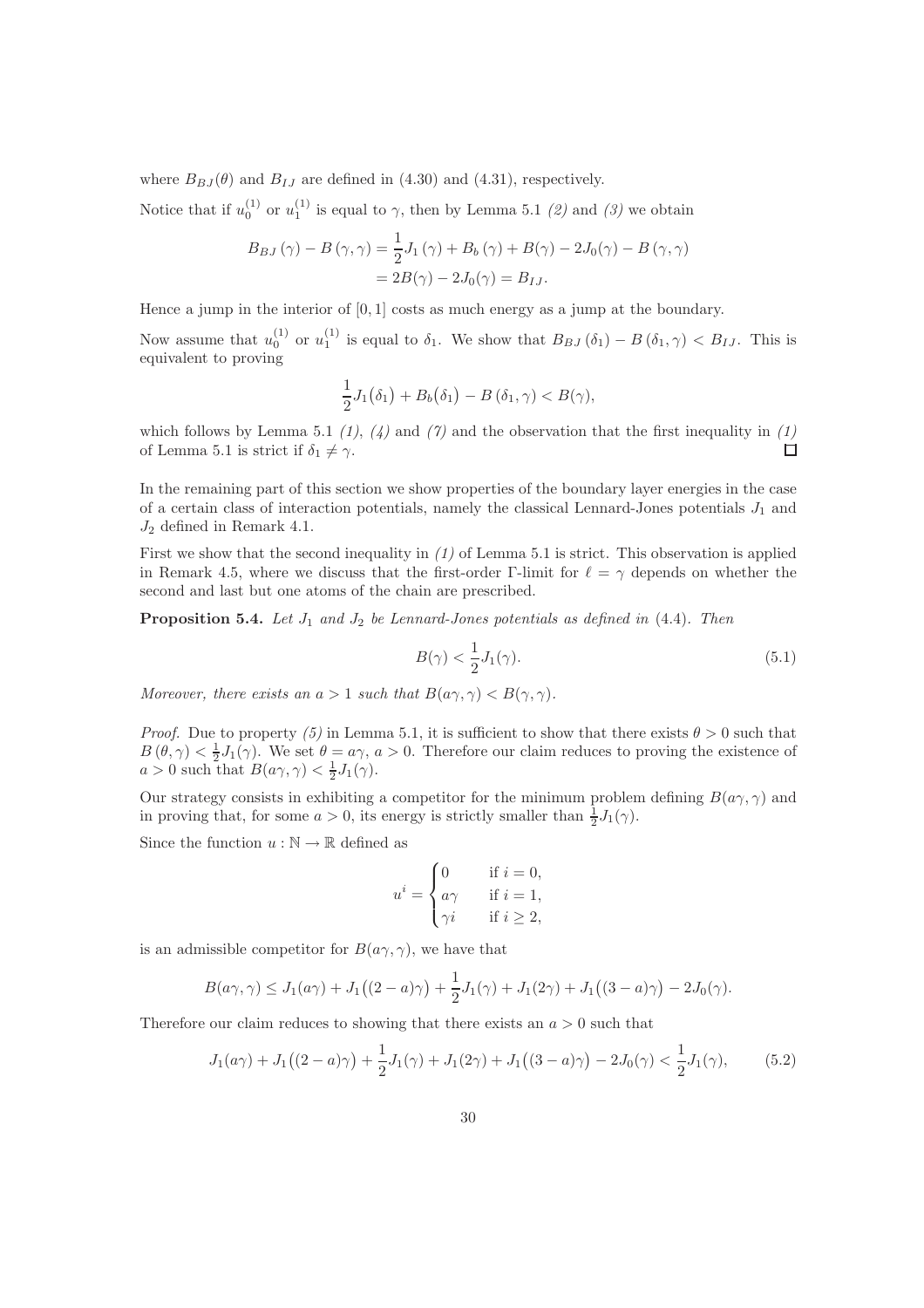that is, equivalently, to showing that there exists an  $a > 0$  such that the function  $f : \mathbb{R} \to \mathbb{R}$ , defined as

$$
f(a) := J_1(a\gamma) + J_1((2 - a)\gamma) + J_1((3 - a)\gamma) - J_1(2\gamma) - 2J_1(\gamma),
$$
\n(5.3)

is strictly negative. Computing its derivative with respect to  $a$  we have, using the explicit expression of  $J_1$  given in  $(4.4)$ ,

$$
f'(a) = -\frac{12k_1\gamma}{(a\gamma)^{13}} + \frac{12k_1\gamma}{((2-a)\gamma)^{13}} + \frac{12k_1\gamma}{((3-a)\gamma)^{13}} + \frac{6k_2\gamma}{(a\gamma)^7} - \frac{6k_2\gamma}{((2-a)\gamma)^7} - \frac{6k_2\gamma}{((3-a)\gamma)^7}.
$$

In particular, choosing  $a = 1$  in the previous formula leads to

$$
f'(1) = \frac{12k_1\gamma}{(2\gamma)^{13}} - \frac{6k_2\gamma}{(2\gamma)^7} = \frac{6\gamma k_2}{(2\gamma)^7} \left(\frac{1}{2^6} \frac{2k_1}{k_2\gamma^6} - 1\right) = \frac{6\gamma k_2}{(2\gamma)^7} \left(\frac{1+2^{-6}}{2^6+2^{-6}} - 1\right) < 0.
$$

Therefore, since  $f(1) = 0$  and  $f'(1) < 0$ , we have that the function f is strictly negative in a right neighbourhood of 1, i.e., there exists an  $a > 1$  such that  $f(a) < 0$ . This proves (5.1). In particular we deduce that it is more convenient to have an initial slope strictly bigger than  $\gamma$ , which implies the second part of the assertion.  $\Box$ 

Next we discuss the "depth" of boundary layers and the occurrence of cracks on the microscopic scale.

**Proposition 5.5.** Let  $J_1$  and  $J_2$  be Lennard-Jones potentials as defined in  $(4.4)$ . Then the infimum in  $B(\gamma)$  is obtained for  $N \to \infty$ .

*Proof.* For any  $N \in \mathbb{N}$  we define  $A_N$  such that  $B(\gamma) = \inf_{N \in \mathbb{N}} A_N$ , that is, using also (4.4),

$$
A_N = \min\left\{\frac{1}{2}J_1\left(\tilde{u}^1 - \tilde{u}^0\right) + \sum_{i\geq 0}\left\{J_1\left(\tilde{u}^{i+2} - \tilde{u}^i\right) + \frac{1}{2}\left(J_1\left(\tilde{u}^{i+2} - \tilde{u}^{i+1}\right) + J_1\left(\tilde{u}^{i+1} - \tilde{u}^i\right)\right) - J_0(\gamma)\right\} : \tilde{u} : \mathbb{N} \to \mathbb{R}, \tilde{u}^0 = 0, \tilde{u}^{i+1} - \tilde{u}^i = \gamma \text{ if } i \geq N\right\}.
$$

We note that if  $(u_N^i)$  is a minimiser for  $A_N$ , then it is an admissible competitor for  $A_{N+1}$ , since  $u_N^{i+1} - u_N^i = \gamma$  for  $i \ge N+1$ . Therefore  $A_N \ge A_{N+1}$  for all  $N \ge 0$  and the sequence  $N \mapsto A_N$  is non-increasing.

Let  $\widetilde{N}$  be the smallest integer such that  $B(\gamma) = A_{\widetilde{N}}$ , and assume for contradiction that  $\widetilde{N} < +\infty$ . Hence we have that

$$
A_{\widetilde{N}} = A_N \quad \text{for all } N \ge \widetilde{N}.\tag{5.4}
$$

Notice that  $\tilde{N} \geq 1$ , since the optimal deformation has the initial slope different from  $\gamma$ , by Proposition 5.4. Let us denote by  $(\tilde{u}^i)$  a minimiser of  $A_{\tilde{N}}$ , then

$$
\widetilde{u}^i = \begin{cases} \widetilde{u}^i & \text{if } i \leq \widetilde{N}, \\ \widetilde{u}^{\widetilde{N}} + \gamma(i - \widetilde{N}) & \text{if } i \geq \widetilde{N}. \end{cases}
$$

Again by  $\gamma$  not being the slope of the optimal deformation, there exists  $j \in \{1, ..., \tilde{N}\}\$  with  $\tilde{u}^j - \tilde{u}^{j-1} \neq \gamma$ . By our previous assumptions, we may take  $j = \tilde{N}$ .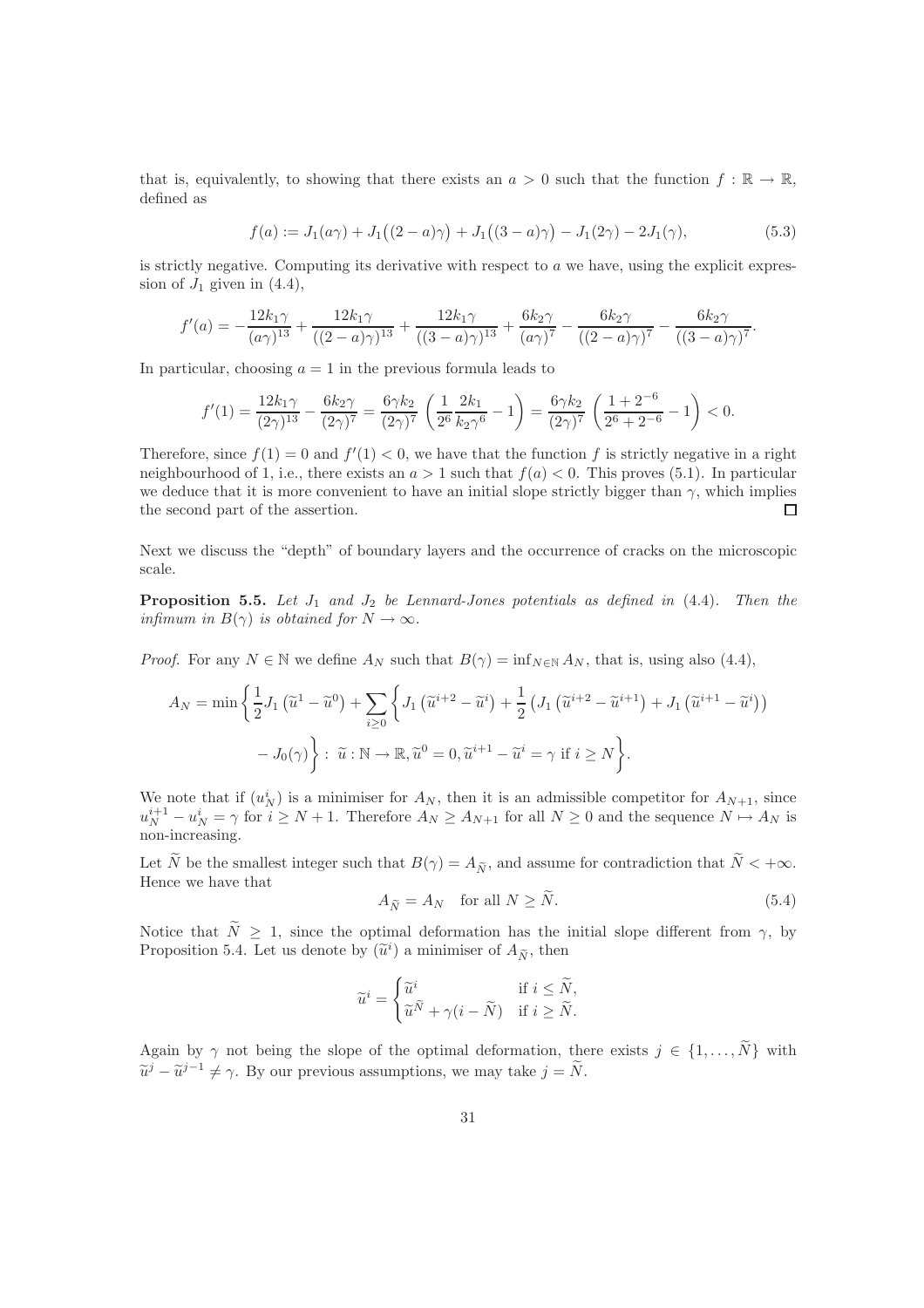We are going to prove that  $A_{\tilde{N}} > A_{\tilde{N}+2}$ , so that (5.4) will give the contradiction. More precisely, starting with  $(\tilde{u}^i)$  we construct a sequence  $(\tilde{v}^i)$  which is an admissible competitor for the minimum<br>number of the minimum starting of the state of the minimum starting of the state of the state of the state of problem  $A_{\tilde{N}+2}$ , and whose energy, denoted by  $A_{\tilde{N}+2}(\tilde{v})$ , is strictly smaller than  $A_{\tilde{N}}$ . The idea is that the forces due to next-to-nearest neighbour interactions acting on atom  $\tilde{N}+1$  in the sequence  $(\tilde{u}^i)$  are asymmetric, whereas the forces due to nearest neighbour interactions cancel since the distance from atom  $\tilde{N}+1$  to atom  $\tilde{N}$  is the same as the distance to atom  $\tilde{N}+2$ , namely γ. Because of the asymmetry of the forces on atom  $\tilde{N}+1$  due to next-to-nearest neighbour interactions we expect that this atom is moved to a different position in equilibrium. Therefore, for some  $\delta \neq 0$ , specified later, we set

$$
\widetilde{v}^i = \begin{cases} \widetilde{u}^i & \text{if } i \neq \widetilde{N} + 1, \\ \widetilde{u}^{\widetilde{N}+1} + \delta & \text{if } i = \widetilde{N} + 1. \end{cases}
$$

We show that shifting the position of atom  $\widetilde{N}+1$  by an amount  $\delta$  reduces the energy, i.e.,  $A_{\widetilde{N}+2}(\widetilde{v}) < A_{\widetilde{N}}$ . Indeed we have

$$
A_{\widetilde{N}} - A_{\widetilde{N}+2}(\widetilde{v}) = \sum_{i=\widetilde{N}-1}^{\widetilde{N}+1} \left( \left\{ J_1\left(\widetilde{u}^{i+2} - \widetilde{u}^i\right) + \frac{1}{2} \left( J_1\left(\widetilde{u}^{i+2} - \widetilde{u}^{i+1}\right) + J_1\left(\widetilde{u}^{i+1} - \widetilde{u}^i\right) \right) - J_0(\gamma) \right\} - \left\{ J_1\left(\widetilde{v}^{i+2} - \widetilde{v}^i\right) + \frac{1}{2} \left( J_1\left(\widetilde{v}^{i+2} - \widetilde{v}^{i+1}\right) + J_1\left(\widetilde{v}^{i+1} - \widetilde{v}^i\right) \right) - J_0(\gamma) \right\} \right) = J_1\left( (\widetilde{u}^{\widetilde{N}} - \widetilde{u}^{\widetilde{N}-1}) + \gamma \right) - J_1\left( (\widetilde{u}^{\widetilde{N}} - \widetilde{u}^{\widetilde{N}-1}) + \gamma + \delta \right) - J_1(2\gamma) - J_1(\gamma - \delta) - J_1(\gamma + \delta) - J_1(2\gamma - \delta) + 2J_0(\gamma).
$$

For the minimising sequence  $(\tilde{u}^i)$  we set  $\tilde{u}^N - \tilde{u}^{N-1} = a\gamma$ . We know from the non-interpenetration of atoms that  $a > 0$ , and from the choice of  $\tilde{N}$  that  $a \neq 1$  (we specify further properties of a below). Then, we continue the computations above and we obtain by using also the equality  $J_0(\gamma) = J_1(\gamma) + J_1(2\gamma)$ 

$$
A_{\tilde{N}} - A_{\tilde{N}+2}(\tilde{v}) = J_1((a+1)\gamma) - J_1((a+1)\gamma + \delta) - J_1(\gamma - \delta) - J_1(\gamma + \delta)
$$
  

$$
- J_1(2\gamma - \delta) + 2J_1(\gamma) + J_1(2\gamma)
$$
  

$$
=: f(\delta).
$$
 (5.5)

We show below that there exists a  $\delta \neq 0$  such that  $f(\delta) > 0$ , or equivalently  $A_{\widetilde{N}} - A_{\widetilde{N}+2}(\widetilde{v}) > 0$ , in contradiction to our assumption  $B(\gamma) = A_{\widetilde{N}}$  with finite  $\widetilde{N}$ .

Next we elaborate on further properties of the parameter  $a$ . We will deduce that we can exclude a being close to zero by exhibiting a competitor having strictly smaller energy.

For the moment we assume  $\tilde{N} \geq 2$ . Let  $b > 0$  be such that  $\tilde{u}^{N-1} - \tilde{u}^{N-2} = b\gamma$  and consider the competitor  $\widetilde{w}: \mathbb{N} \to \mathbb{R}$  defined as

$$
\widetilde{w}^i = \begin{cases} \widetilde{u}^i & \text{if } i \leq \widetilde{N}-1,\\ \widetilde{u}^{\widetilde{N}-1} + \gamma(i-\widetilde{N}+1) & \text{if } i \geq \widetilde{N}-1. \end{cases}
$$

Let us denote by  $A_{\widetilde{N}-1}(\widetilde{w})$  the energy associated to  $\widetilde{w}$ . Then

$$
A_{\widetilde{N}} - A_{\widetilde{N}-1}(\widetilde{w}) = J_1((a+b)\gamma) + J_1(a\gamma) + J_1((a+1)\gamma) - J_1((1+b)\gamma) - J_1(\gamma) - J_1(2\gamma).
$$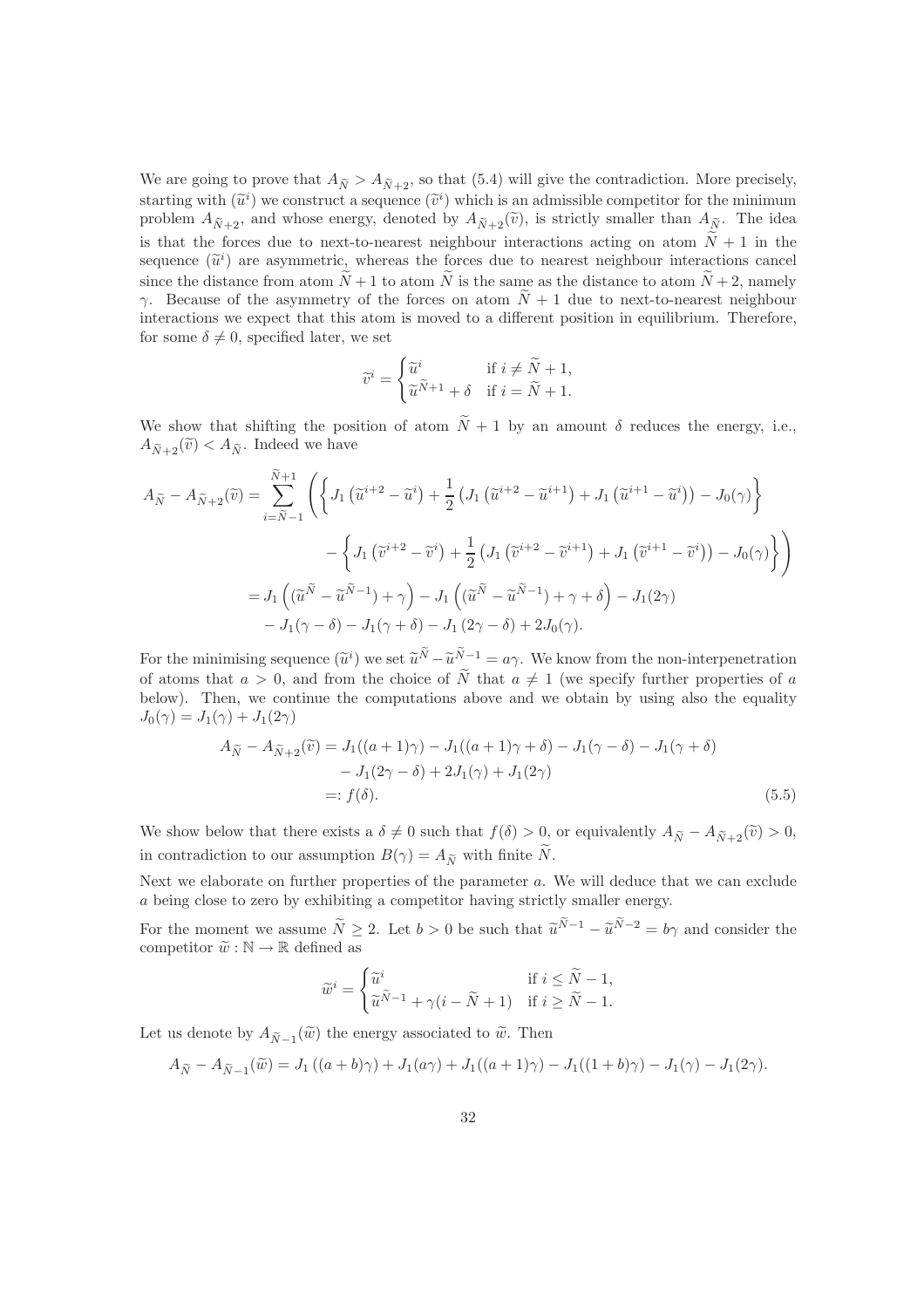Note that  $J_1(\gamma) = \frac{k_1 k_2}{\gamma^6}$  $\frac{1+2^{-6}-2(1+2^{-12})}{2k_1(1+2^{-12})} < 0$ . Furthermore, by the assumptions on the potential  $J_1$ , there holds  $J_1(z) \leq 0$  for every  $z \geq \gamma$ . Hence we have in particular that  $J_1((1+b)\gamma) < 0$  and  $J_1(2\gamma) < 0$ . Moreover,  $J_1(z) \geq J_1(\delta_1) = -\frac{k_2}{2\delta_1^6}$  for every z. Thus

$$
A_{\widetilde{N}} - A_{\widetilde{N}-1}(\widetilde{w}) \ge J_1(a\gamma) + 2J_1(\delta_1) - J_1(2\gamma) - J_1(\gamma) > J_1(a\gamma) - \frac{k_2}{\delta_1^6}.
$$
 (5.6)

Since  $J_1(z) \to +\infty$  as  $z \to 0^+$ , we have that if a is close to zero, then  $A_{\tilde{N}} - A_{\tilde{N}-1}(\tilde{w}) > 0$ , in contradiction to the minimality of  $\tilde{u}^i$ . We actually have more: since  $J_1(a\gamma) > \frac{k_2}{\delta_1^6}$  for all  $a < a_1$ with

$$
a_1 := \left(\frac{\sqrt{3} - 1}{2} \frac{1 + 2^{-6}}{1 + 2^{-12}}\right)^{\frac{1}{6}},
$$

we have that  $\tilde{w}^i$  has an energy strictly smaller than  $A_{\tilde{N}}$  at least for all  $a < a_1$ . Therefore we can assume that  $a \ge a_1$  in the case  $\widetilde{N} \ge 2$ .

Now, if  $\tilde{N} = 1$ , the minimising sequence  $(\tilde{u}^i)$  reads

$$
\widetilde{u}^i = \begin{cases} 0 & \text{if } i = 0, \\ a\gamma + \gamma(i-1) & \text{if } i \ge 1, \end{cases}
$$

whose energy is denoted by  $A_1$ . We consider the competitor  $\tilde{w}: \mathbb{N} \to \mathbb{R}$  defined as  $\tilde{w}^i = \gamma i$  and denote its energy by  $A_0(\tilde{w})$ . Then

$$
A_1 - A_0(\tilde{w}) = J_1(a\gamma) + J_1((a+1)\gamma) - J_1(\gamma) - J_1(2\gamma)J_1(a\gamma) - \frac{k_2}{2\delta_1^6},
$$
\n(5.7)

where the inequality follows by a similar reasoning as above. Since estimate  $(5.7)$  implies estimate (5.6), the properties deduced from the latter also hold for  $\widetilde{N}=1$ . Thus  $a \ge a_1$  for all  $\widetilde{N} \ge 1$ .

Summarising, we can restrict to the case of slope  $a\gamma$  for  $a \ge a_1$  and  $a \ne 1$ . We finally prove that the function  $f(\delta)$  defined in (5.5) is strictly positive for some  $\delta \neq 0$ . In order to show this we observe that  $f(0) = 0$  and then show that  $f'(0) \neq 0$  for every admissible a. As in the proof of Proposition 5.4 this allows to deduce that there exists a  $\delta$  close to 0 but different from 0, such that  $f(\delta) > 0$  and hence the assertion. Since

$$
f'(\delta) = -J'_1((a+1)\gamma + \delta) + J'_1(\gamma - \delta) - J'_1(\gamma + \delta) + J'_1(2\gamma - \delta),
$$

we have  $f'(0) = -J'_1((a+1)\gamma) + J'_1(2\gamma) =: g(a)$ . Therefore the claim reduces to describing the zero-set of the function  $g$  and proving that it does not intersect the set of admissible  $a$ 's. Observe that  $g'(a) = -\gamma J_1''((a+1)\gamma)$  is positive if and only if  $a > \left(\frac{13}{7}\frac{1+2^{-6}}{1+2^{-12}}\right)^{\frac{1}{6}} - 1 := a_0$ . Therefore, since  $a_0 < a_1$ , the function g is strictly increasing for  $a \ge a_1$ . Since  $a_1 < 1$  and  $g(1) = 0$ , we deduce that  $a = 1$  is the only zero of g in the interval  $a \ge a_1$ . Hence g does not have any zeros which are admissible. Thus the assertion follows. admissible. Thus the assertion follows.

By Lemma 5.1 (2) we know  $B_b(\gamma) = B(\gamma)$ . Hence if  $J_1$  and  $J_2$  are Lennard-Jones potentials as defined in (4.4), then the infimum in  $B_b(\gamma)$  is obtained for  $k \to \infty$ . On the contrary, as noted in Remark 5.2,  $B_b(\delta_1)$  is attained for  $k = 0$ . Furthermore, recall that for the boundary layer energy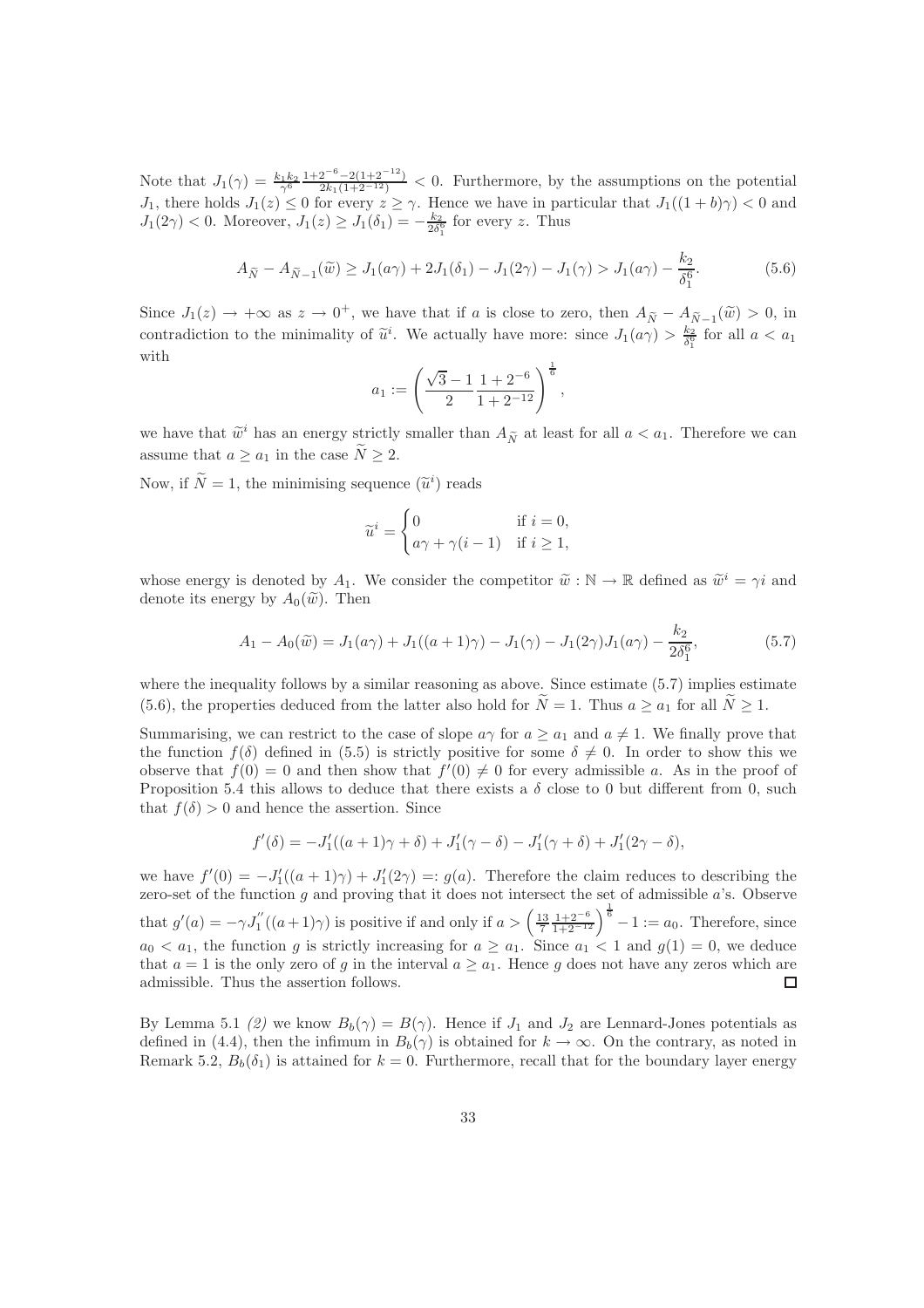related to the elastic behaviour at the boundary, cf. (4.29), we show in the derivation of (4.26) that: If  $\theta = \gamma$ , then  $B(\gamma, \gamma) = \frac{1}{2}J_1(\gamma)$  is attained for  $N = 0$ .

Finally we discuss the "depth" of boundary layers and the occurrence of cracks on a mesoscopic scale. Here, this is a rather abstract scale between the atomistic and the continuum scale. To illustrate this, we consider the following situation: imagine there are two bodies being in contact on the continuum scale, but being a distance apart on the atomistic scale. Now, if we let the microscopic distance between the bodies tend to infinity while keeping the bodies in contact on the macroscopic scale, we speak about the mesoscopic scale. This setting is analysed extensively in the context of magnetic bodies in [SS09] and led to a thorough understanding of some formulae describing magnetic forces.

In the context of this paper a similar situation occurs in the following sense: in Proposition 5.5 we prove that the infimum in  $B(\gamma)$  is obtained for  $N \to \infty$  in the case of Lennard-Jones potentials. That is, the slope of the optimal test function is constantly  $\gamma$  only for  $N \to \infty$ . On the other hand we know by the compactness result, Proposition 4.2, that the slope of the deformation  $u$  is  $\gamma$  almost everywhere in the continuum limit, i.e., on the macroscopic scale. Consider for instance Figure 5 on the macroscopic scale: the slope of the deformation equals  $\gamma$  everywhere except at the jump point, while it takes infinitely many atoms away from the crack until the deformation reaches its equilibrium slope in the microscopic/mesoscopic scale.

As outlined above, a similar situation occurs for the boundary layer energies at the boundaries of [0, 1]. Let us for instance consider the situation of Figure 4 with  $u_0^{(1)} = \gamma$ . Then the infimum in  $B_b(\gamma)$  is obtained for  $k \to \infty$ , i.e., the crack in the atomistic setting is not close to zero but infinitely far apart though the jump in the continuum setting is at 0. This allows for the following interpretation: though macroscopically the crack is at the boundary, the crack occurs in the interior on a mesoscopic scale. Further discussions of this will be the topic of future research.

Acknowledgement. We would like to express our gratitude to Andrea Braides for proposing to work on the topic of this article and for several helpful suggestions. Moreover we benefited from discussions with Marco Cicalese about [BC07] and with Lev Truskinovsky about boundary layers. Thanks are also due to Bernd Schmidt for a discussion inspiring the proof of Proposition 5.5. Most of this work was performed at the Max Planck Institute for Mathematics in the Sciences in Leipzig, to which all of us were affiliated at some time. This work was supported by the Marie Curie Research Training Network MRTN-CT-2004-505226 (MULTIMAT) and DFG project SCHL 1706/2-1.

#### References

- [AB93] G. Anzellotti and S. Baldo. Asymptotic development by Γ-convergence. Appl. Math. Optim., 27:105–123, 1993.
- [Bar62] G. I. Barenblatt. The mathematical theory of equilibrium cracks in brittle fracture. Advances in Applied Mechanics, 1962.
- [BC07] A. Braides and M. Cicalese. Surface energies in nonconvex discrete systems. Math. Models Methods Appl. Sci., 17:985–1037, 2007.
- [BDMG99] A. Braides, G. Dal Maso, and A. Garroni. Variational formulation of softening phenomena in fracture mechanics: the one-dimensional case. Arch. Rational Mech. Anal., 146:23–58, 1999.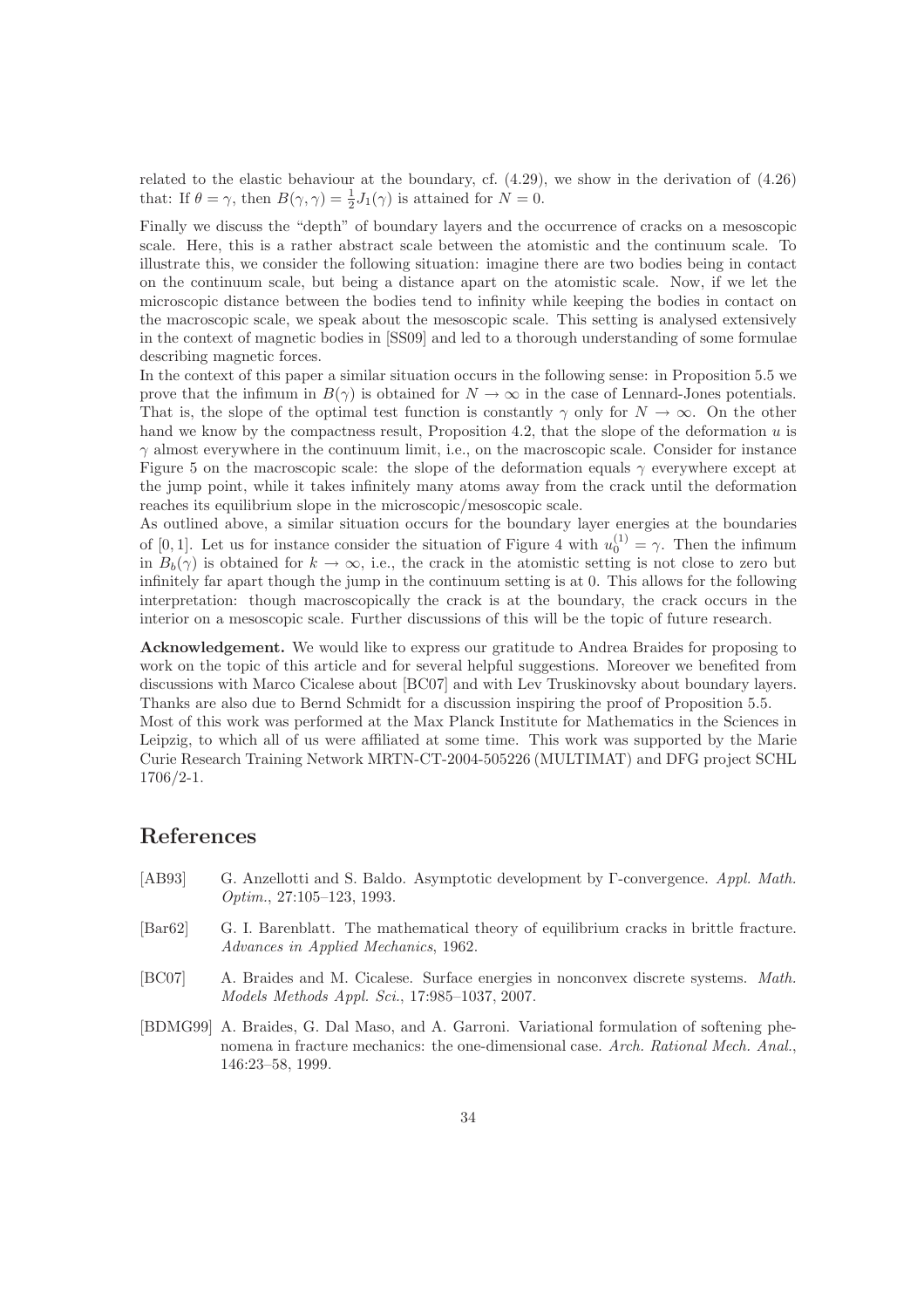- [BG04] A. Braides and M. S. Gelli. The passage from discrete to continuous variational problems: a nonlinear homogenization process. Nonlinear Homogenization and its Applications to Composites, Polycrystals and Smart Materials, pages 45–63, 2004.
- [BG06] A. Braides and M. S. Gelli. From discrete systems to continuous variational problems: an introduction. Lect. Notes Unione Mat. Ital., 2:3–77, 2006.
- [BLBL02] X. Blanc, C. Le Bris, and P.-L. Lions. From molecular models to continuum mechanics. Arch. Rational Mech. Anal., 164:341–381, 2002.
- [BLBL05] X. Blanc, C. Le Bris, and F. Legoll. Analysis of a prototypical multiscale method coupling atomistic and continuum mechanics. M2AN Math. Model. Numer. Anal., 39:797–826, 2005.
- [BLO06] A. Braides, A. Lew, and M. Ortiz. Effective cohesive behavior of layers of interatomic planes. Arch. Rational Mech. Anal., 180:151–182, 2006.
- [Bra02] A. Braides. Γ-convergence for beginners. Oxford University Press, Oxford, 2002.
- [BT08] A. Braides and L. Truskinovsky. Asymptotic expansions by Γ-convergence. Cont. Mech. Thermodyn., 20:21–62, 2008.
- [CT02] M. Charlotte and L. Truskinovsky. Linear elastic chain with a hyper-pre-stress. J. Mech. Phys. Solids, 50:217–251, 2002.
- [CT08] M. Charlotte and L. Truskinovsky. Towards multi-scale continuum elasticity theory. Cont. Mech. Thermodyn., 20:133–161, 2008.
- [DM93] G. Dal Maso. An introduction to Γ-convergence. Birkhäuser, Boston, 1993.
- [FA81] S. M. Foiles and N. W. Ashcroft. Variational theroy of phase separation in binary liquid mixtures. J. Chem. Phys., 75:3594–3598, 1981.
- [KO01] J. Knap and M. Ortiz. An analysis of the quasicontinuum method. J. Mech. Phys. Solids, 49:1899–1923, 2001.
- [MTPO98] R. Miller, E. B. Tadmor, R. Phillips, and M. Ortiz. Quasicontinuum simulation of fracture at the atomic scale. Model. Simul. Mater. Sci. Eng., 1998.
- [NO02] O. Nguyen and M. Ortiz. Coarse-graining and renormalization of atomistic binding relations and universal macroscopic cohesive behavior. J. Mech. Phys. Solids, 50:1727– 1741, 2002.
- [Sch05] A. Schlömerkemper. Mathematical derivation of the continuum limit of the magnetic force between two parts of a rigid crystalline material. Arch. Rational Mech. Anal., 176:227–269, 2005.
- [Sch06] B. Schmidt. A derivation of continuum nonlinear plate theory from atomistic models. Multiscale Model. Simul., 5:664–694, 2006.
- [SMT+98] V. B. Shenoy, R. Miller, E. B. Tadmor, R. Phillips, and M. Ortiz. Quasicontinuum models of interfacial structure and deformation. Phys. Rev. Lett., 80:742–745, 1998.